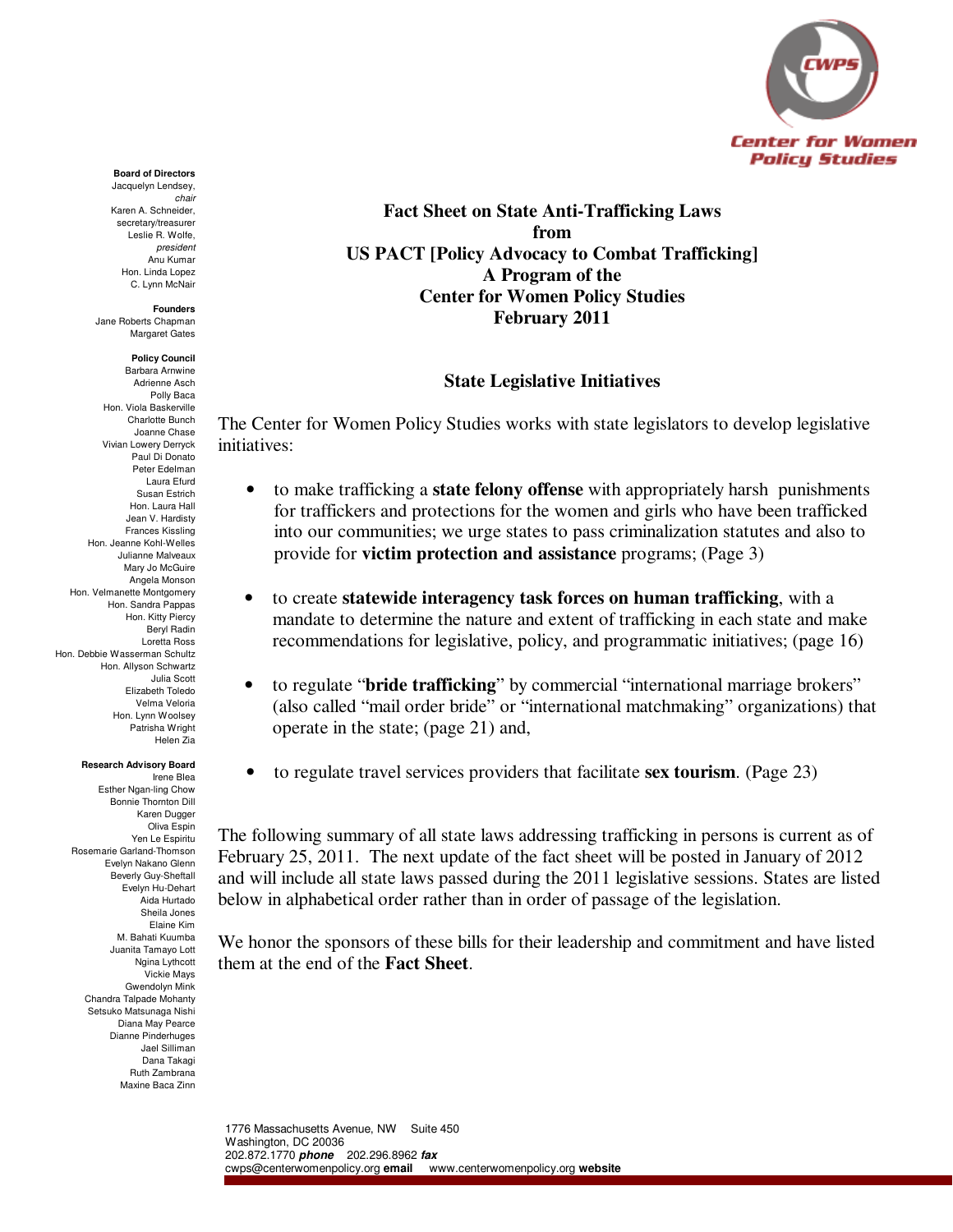| <b>State</b>    | <b>Criminalization</b> | <b>Statewide</b>   | <b>Regulating International</b> | <b>Regulating Travel</b> |
|-----------------|------------------------|--------------------|---------------------------------|--------------------------|
|                 | <b>Statute</b>         | <b>Task Forces</b> | <b>Marriage Brokers</b>         | <b>Service Providers</b> |
| Alabama         | 2010*                  |                    |                                 |                          |
| Alaska          | 2006                   |                    |                                 | 2006                     |
| Arizona         | 2005                   |                    |                                 |                          |
| <b>Arkansas</b> | 2005                   |                    |                                 |                          |
| California      | 2005                   | 2005               |                                 |                          |
| Colorado        | 2006                   | 2005               |                                 |                          |
| Connecticut     | 2006                   | 2004               |                                 |                          |
| Delaware        | 2007                   |                    |                                 |                          |
| Florida         | 2004                   | 2009               |                                 |                          |
| Georgia         | 2006                   |                    |                                 |                          |
| Hawaii          |                        | 2006               | 2003                            | 2004                     |
| Idaho           | 2006                   | 2005               |                                 |                          |
| Illinois        | 2005                   |                    |                                 |                          |
| Indiana         | 2006                   |                    |                                 |                          |
| Iowa            | 2006                   | 2006               |                                 |                          |
| <b>Kansas</b>   | 2005                   |                    |                                 |                          |
| Kentucky        | 2007                   |                    |                                 |                          |
| Louisiana       | 2005                   |                    |                                 |                          |
| Maine           | 2008                   | 2006               |                                 |                          |
| Maryland        | 2007                   |                    | 2010                            |                          |
| Massachusetts   |                        |                    |                                 |                          |
| Michigan        | 2006                   |                    |                                 |                          |
| Minnesota       | 2005                   | 2005               |                                 |                          |
| Mississippi     | 2006                   |                    |                                 |                          |
| Missouri        | 2004                   |                    | 2005                            | 2006                     |
| Montana         | 2007                   |                    |                                 |                          |
| Nebraska        | 2006                   |                    |                                 |                          |
| Nevada          | 2007                   |                    |                                 |                          |
| New Hampshire   | 2009                   | 2007               |                                 |                          |
| New Jersey      | 2005                   |                    | 2009                            |                          |
| New Mexico      | 2008                   | 2008               |                                 |                          |
| New York        | 2007                   | 2007               |                                 | 2007                     |
| North Carolina  | 2006                   |                    |                                 |                          |
| North Dakota    | 2009                   |                    |                                 |                          |
| Ohio            | 2010                   | 2009               |                                 |                          |
| Oklahoma        | 2008                   |                    |                                 |                          |
| Oregon          | 2007                   |                    |                                 |                          |
| Pennsylvania    | 2006                   | 2010               |                                 |                          |
| Rhode Island    | 2007                   | 2009               |                                 |                          |
| South Carolina  | 2006                   |                    |                                 |                          |
| South Dakota    |                        |                    |                                 |                          |
| Tennessee       | 2008                   | 2010               |                                 |                          |
| Texas           | 2003                   | 2009               | 2003                            |                          |
| Utah            | 2008                   |                    |                                 |                          |
| Vermont         |                        | 2010               |                                 |                          |
| Virginia        |                        | 2007               |                                 |                          |
| Washington      | 2003                   | 2002               | 2002                            | 2006                     |
| West Virginia   |                        |                    |                                 |                          |
| Wisconsin       | 2008                   |                    |                                 |                          |
| Wyoming         |                        |                    |                                 |                          |

 **\*Year law was passed**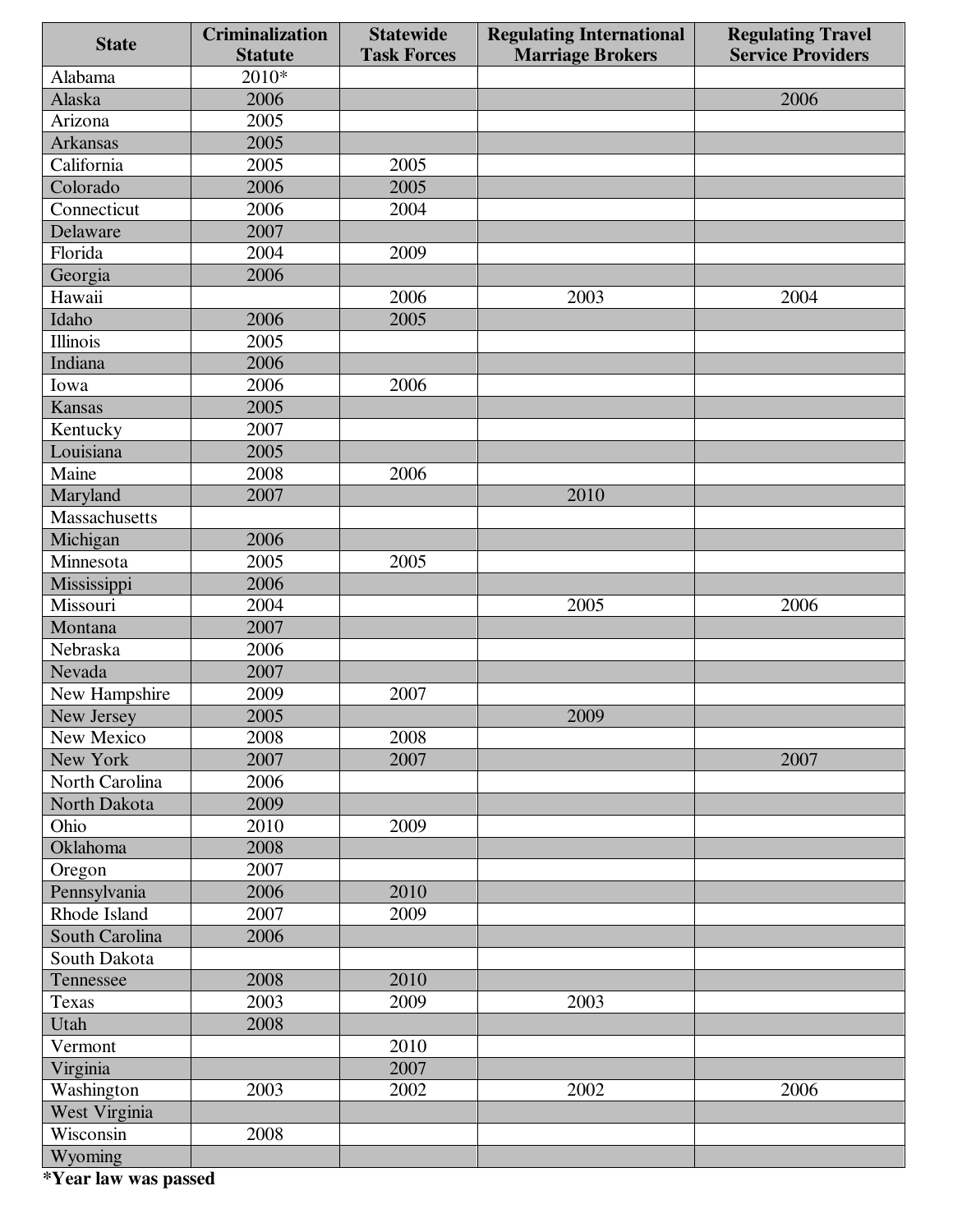#### **Summary of State Anti-Trafficking Laws**

**Criminalization and/or Victim Protection and Services Statutes**  In 2010, legislatures in **Alabama** and **Ohio** joined **Alaska, Arizona, Arkansas, California, Colorado, Connecticut, Delaware, Florida, Georgia, Idaho, Illinois, Indiana, Iowa, Kansas, Kentucky, Louisiana, Maine, Maryland, Michigan, Minnesota, Mississippi, Missouri, Montana, Nebraska, Nevada, New Hampshire, New Jersey, New Mexico, New York, North Carolina, North Dakota, Oklahoma, Oregon, Pennsylvania, Rhode Island, South Carolina, Tennessee, Texas, Utah**, **Washington** and **Wisconsin** in enacting laws making trafficking a state felony offense, bringing the total to 43 states. Additionally, Washington, DC enacted a law to make trafficking in persons a criminal offense.

**Alabama: HB 432** establishes a Class A felony offense for human trafficking in the first degree for "knowingly" subjecting a person to "labor servitude or sexual servitude through the use of coercion or deception" or trafficking a minor for sexual servitude. A Class B felony offense for human trafficking in the second degree is established for those who knowingly benefit from human trafficking. Neither offense has a statute of limitations. HB 432 also creates a Class C misdemeanor for obstruction or attempted obstruction of enforcement of this law. Corporations may also be prosecuted under this law, but only if an agent engages in human trafficking on behalf and at the behest of the corporate entity. The statute includes a provision for asset forfeiture and provides the victim with a private right of action, mandatory restitution and creates an affirmative defense so they cannot be prosecuted for crimes they committed as a result of being trafficked. **Effective Date**: July 1, 2010.

**Alaska**: **SB 12** creates the class A felony of human trafficking in the first degree and the class B felony of human trafficking in the second degree. SB 12 also requires the legislative council, the court system and the Commissioner of Administration to adopt provisions prohibiting procurement from a person that has headquarters in or conducts business in a country listed in Tier 3 of the most recent US State Department Trafficking in Persons Report. **Effective Date**: July 1, 2006.

**Arizona**: **SB 1372** establishes the first degree felony of sex trafficking of a minor under the age of 15 and the second degree felony of attempted sex trafficking of a minor. The bill further establishes two class 2 felonies: sex trafficking; and, trafficking of persons for forced labor or services, and one class 4 felony: unlawfully obtaining labor or services. Additionally, the court is required to order victim restitution. **Effective Date**:August 12, 2005.

 **SB 1281** amends the existing statute to expand the definition of sex trafficking to include "sexually explicit performance" engaged in as a result of deception, force or coercion, and adds the additional offense of the "knowledge that the other person will engage in any prostitution or sexually-explicit performance" SB 1281 also expands the definition of coercion, and the definition of forced labor to include services obtained as a result of deliberate actions taken to remove or withhold a person's documents, threats to abuse the law, extortion, threat of financial harm and/or control of access to controlled substances. **Effective Date**: September 30, 2009.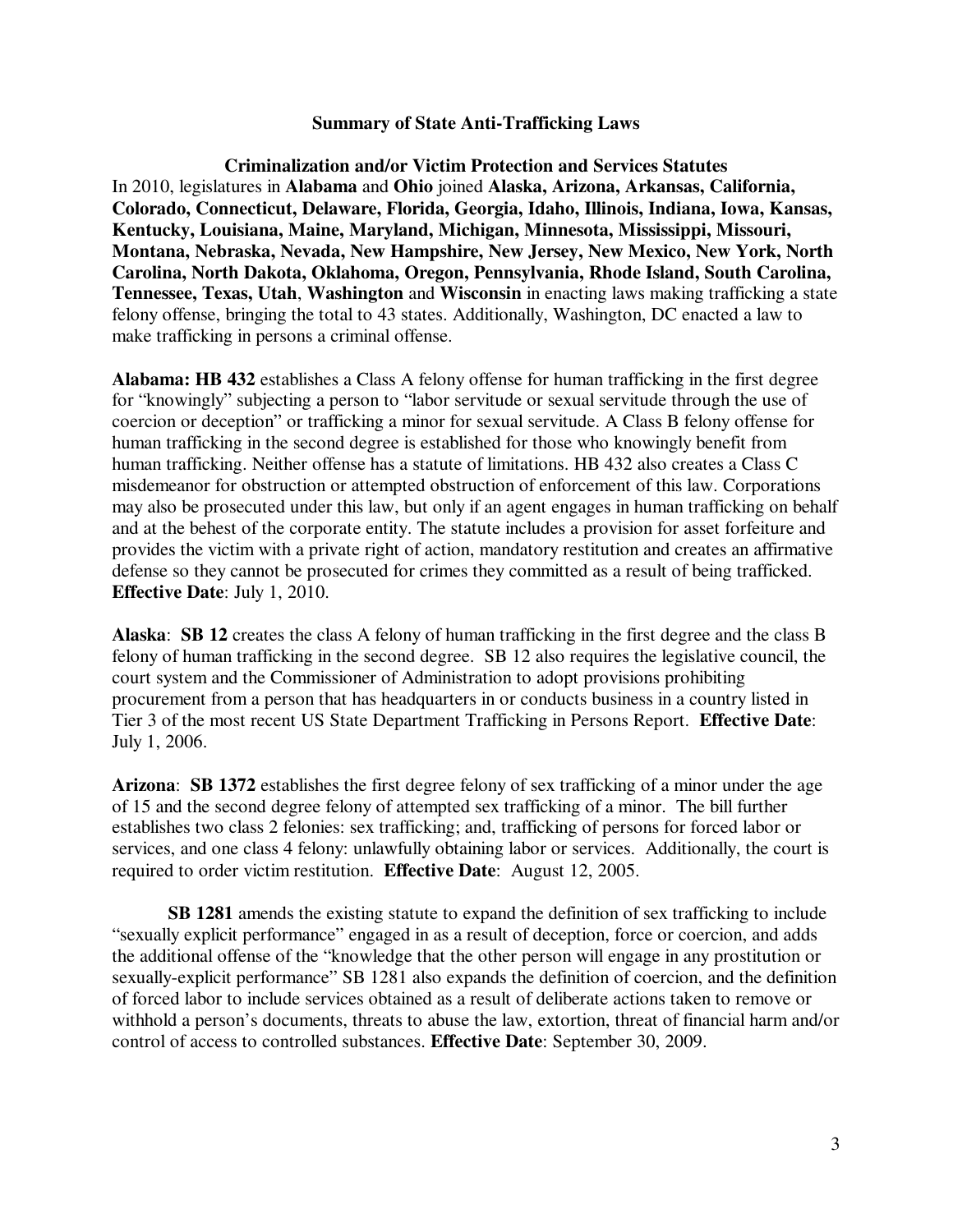**SB 1059** amends the existing definition of "traffic" for both the sex trafficking and trafficking of persons for force labor or services offenses by deleting the "for transport" requirement and including "transport" as an element of trafficking. **Effective Date**: July 29, 2010.

**Arkansas**: **HB 2979** establishes the class A felony of trafficking in persons for the purposes of involuntary servitude, peonage, debt bondage, slavery, marriage, adoption or sexual conduct. The bill also creates the class A felony of benefiting financially from trafficking. **Effective Date**: August 11, 2005.

**California**: **AB 22** establishes human trafficking for forced labor or services as a felony crime punishable by a sentence of 3, 4 or 5 years in state prison and a sentence of 4, 6 or 8 years for trafficking of a minor. The bill provides for mandatory restitution and allows trafficking victims to bring a civil action against his or her trafficker. Strict guidelines and timetables are created for the issuance of Law Enforcement Agency Endorsements for trafficking victims. The bill also establishes an interagency statewide task force. **Effective Date**: September 21, 2005.

**SB 1569** amended California's Welfare and Institutions Code allowing non-citizen victims of trafficking, domestic violence and other serious crimes to gain access to state funded social services, including cash assistance, employment, social services, and health care services under the *Cuban-Haitian Entrant Program* and the *Refugee Resettlement Program.* Trafficking victims are eligible for state funded social services for up to one year, at which point benefits may continue if a continued presence request or T Visa application has been filed. SB 1569 provides guidelines for determining whether or not a person is a "victim of a severe form of human trafficking." **Effective Date**: September 29, 2006.

 **ACR 28** recognizes the US Congressional Resolution (S. Con. Res. 40) to observe a "National Day of Human Trafficking Awareness" on January 11 of each year to promote awareness of human trafficking, and to support efforts to combat trafficking in persons. **Effective Date:** September 21, 2007.

 **AB 1278** amends California's Civil Code to make void any provision of a contract that seeks to withhold any wages as compensation for transporting or assisting in emigration of a person into the United States. The bill also amends California's Penal Code to require a hearing in human trafficking cases spanning multiple jurisdictions to determine where the case should be tried. **Effective Date**: August 4, 2008.

 **AB 2810** requires law enforcement agencies to assess whether a victim of domestic violence or rape, or a person "suspected of violating" California's solicitation and prostitution laws, is also a victim of human trafficking. The statute provides specific indicators, including lack of control over one's identification, lack of freedom of movement and signs of trauma or poor care, by which to make this determination. The bill also requires law enforcement agencies to inform the victim that his or her name can be withheld from public record should they request it and requires identifying information be kept confidential except for agencies involved in investigating and prosecuting the case. **Effective Date**: September 18, 2008.

 **AB 17** classifies any cases "involving human trafficking of minors for purposes of prostitute or lewd conduct" or "abduction or procurement as by fraudulent inducement for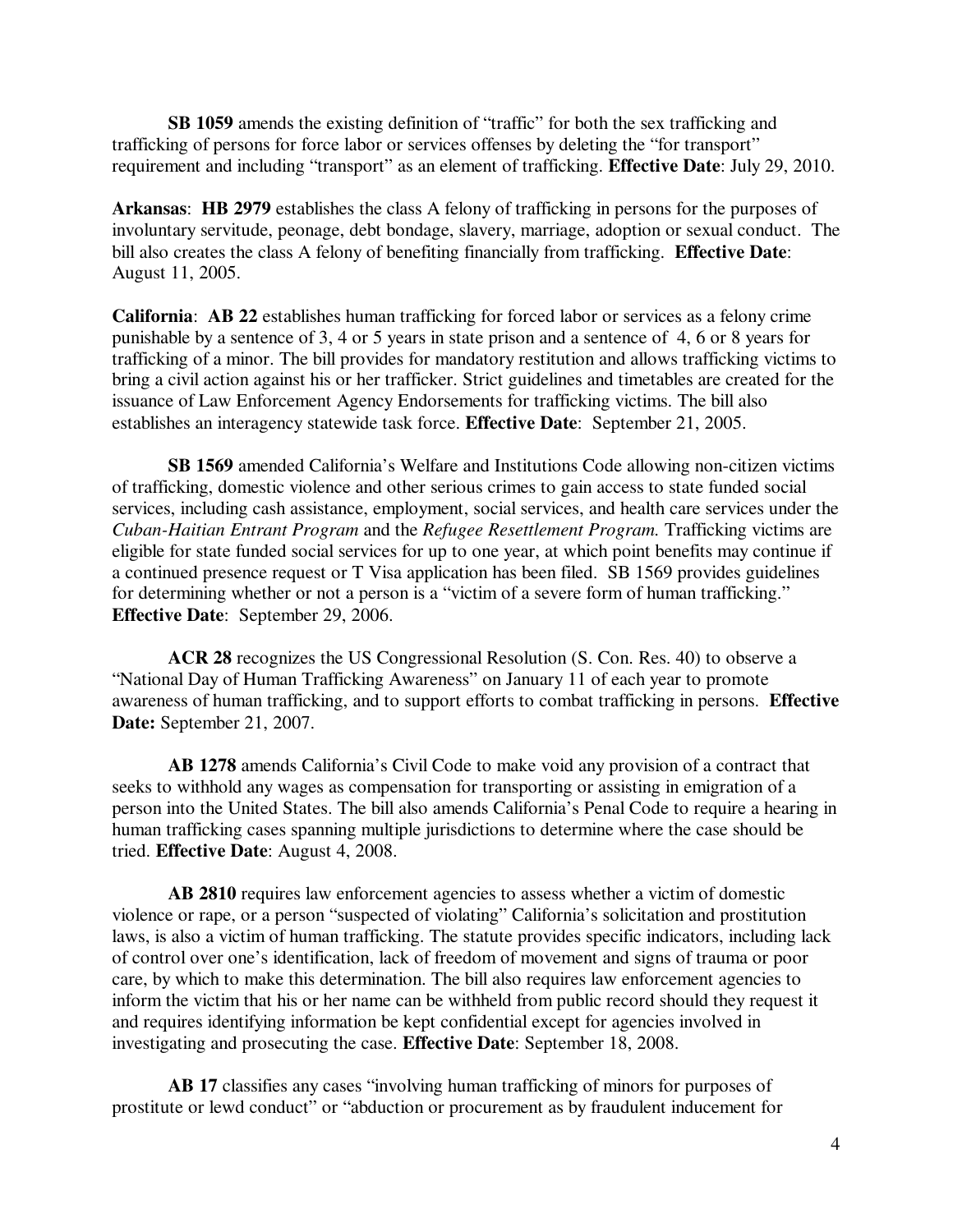prostitution" as criminal profiteering activity and requires that any proceeds made from forfeiture of property and monies from fines paid in these cases be deposited into the Victim-Witness Assistance fund. These funds are allocated for counseling programs that serve children who have been sexually abused or exploited. AB 17 requires that 50 percent of the funds be granted to community-based organizations serving trafficking victims who are minors. The bill also increases maximum additional fines for procurement of a child under the age of 16 to \$20,000. **Effective Date**: Oct 11, 2009.

 **SB 657** creates the *California Transparency in Supply Chains Act of 2010* that mandates all retailers and manufacturers "doing business in the state" and who generate in excess of one million dollars in "gross receipts" to publicly "disclose its efforts to eradicate slavery and human trafficking from their direct supply chains for tangible goods offered for sale." SB 657 provides a list of actions retailers and manufacturers must take to adhere to the law and requires that these efforts be posted on businesses' website homepage. Businesses in violation of this statute shall have an "action brought by the Attorney General for injunctive relief." Beginning November 30, 2012, the Franchise Tax Board must submit to the Attorney General an annual list of the businesses required to disclose efforts to combat trafficking in their supply chains. **Effective Date**: January 1, 2012.

 **SB 677** allows for the seizure of any "real property" that is used to facilitate the offense of human trafficking. **Effective Date:** January 1, 2011

**Colorado**: **SB 207** establishes the class 2 felony of trafficking in adults (persons 16 years of age or older) and the class 3 felony of trafficking in children (person under the age of 16). A person commits the crimes of trafficking in adults or children if he or she sells, exchanges, barters or leases an adult or child and receives any money or other consideration or thing of value for the adult or child. **Effective Date**: July 1, 2006.

 **HB 1123** increases the penalty for trafficking in children from a class 3 felony to a class 2 felony and amends the age definition of a "child" from under 16 years old to under 18 years old. HB 1123 also expands the definition of coercion of involuntary servitude to include threat of physical harm, threat of abuse of the legal system and deception leading the person to believe they would suffer physical harm. **Effective Date**: May 21, 2009.

**Connecticut**: **SB 153** establishes the class B felony of trafficking in persons and allows a trafficking victim to bring a civil case to recover penalties, actual damages, and statutory damages. SB 153 authorizes and funds a training program on trafficking in persons for state police, the office of the Chief State's Attorney, local police departments and community organizations. **Effective Date**: July 1, 2006.

**SB 1500** establishes that the Office of Victim Services within the Judicial Department shall contract with nongovernmental organizations to develop a coordinated response system to assist victims of trafficking. Contracts will be entered for the purpose of developing a uniform curriculum to address rights and services for victims, developing information and materials on resources and services for victims, seeking out quality training regarding culturally sensitive assistance for victims, and promoting and disseminating information on training and other educational opportunities for victim assistance to emergency medical services, faith based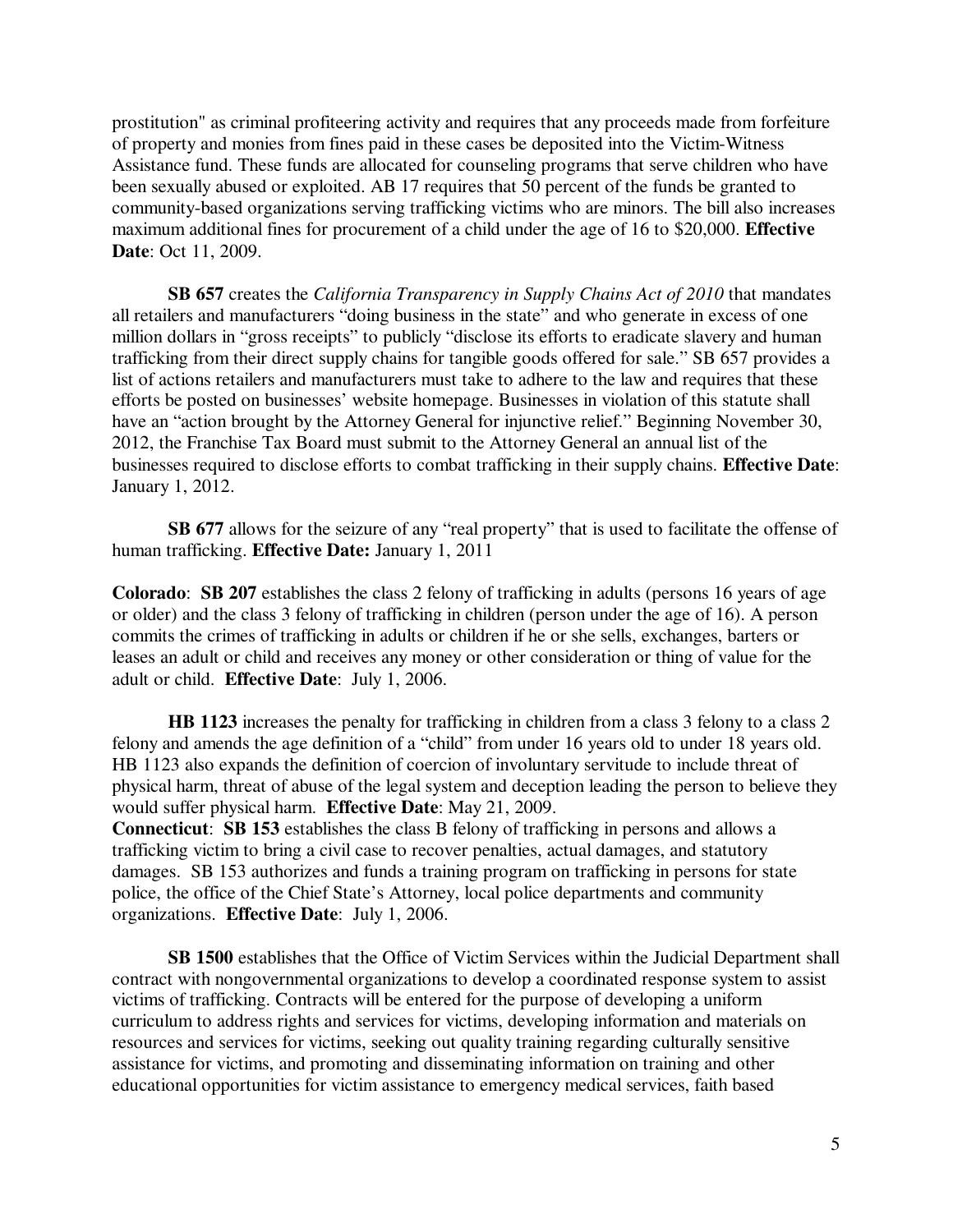communities, sexual assault service providers, domestic violence service providers and state and local government agencies. **Effective Date:** October 1, 2007.

**Delaware: HS 1** establishes trafficking of persons and involuntary servitude for forced labor, services and the use of body parts as a class F, E, C, B and A felony. Restitution to victims is mandatory. No later than one year after the effective date of **HS 1** the Attorney General with Department of Health and Social Services will issue a report outlining the effectiveness of existing victim/witness laws and regulations in response to the needs of trafficking victims. They shall also issue a report outlining existing social service programs' response to the needs of trafficking victims. It must also include a section describing the ability of State programs and licensing bodies to recognize Federal non-immigrant status for the purposes of benefits, programs and licenses**. Effective Date:** July 1, 2007.

**SB185** amends existing code pertaining to registration of sex offenders to include trafficking of persons under the age of 13 and "sexual servitude of a minor through threat of force" into the Risk Assessment Tier III category, and trafficking in persons aged 13-17 into the Tier II category. **Effective Date**: July 10, 2009.

**Florida**: **SB 1962** establishes the first degree felony of sex trafficking for parents, legal guardians, or other persons having custody of a minor who sell, transfer custody, or offer to sell or transfer custody of the minor for the purpose of sex trafficking or prostitution. The bill further establishes two second degree felonies: obtaining forced labor; and, sex trafficking and human trafficking for anyone who knowingly participates in trafficking for purposes of forced labor or prostitution. Any sex trafficking activity that results in death or is committed against a person who is under the age of 14 is considered a first degree felony. **Effective Date**: October 1, 2004.

**SB 250** expands the definition of forced labor or services to include the use of fraud or coercion, isolation, certain debt practices and the destruction, concealing, removing, confiscating or withholding of identification documents and the second degree felony of knowingly benefiting from human trafficking. SB 250 also establishes a civil cause of action that allows for recovery of threefold the amount of profit gained from the trafficking, redefines racketeering activity to include human trafficking for purposes of the Florida RICO Act, and authorizes the Office of Statewide Prosecution to prosecute human trafficking offenses. **Effective Date**: October 1, 2006.

**HB 7181** requires the Department of Children and Family Services to provide services to immigrant trafficked persons, victims of domestic violence, and victims of other serious crimes during the interim period when their visa application is under review. The trafficked person shall receive existing state and local benefits and services at the same level as those provided to refugees as well as access to state-funded services that are equivalent to the federal cash, medical and social service programs for refugees. **HB 7181** also requires creation of a state funded component of the cash, medical and social services programs for refugees to fund services for trafficked persons. To be eligible to receive such benefits and services, the trafficked person must provide a sworn statement as evidence as well as one additional item of evidence that supports her/his status as a trafficking victim including, but not limited to, police and court records, news articles, documentation from a professional agency, physical evidence, or a statement from an individual having knowledge of the circumstances providing a basis for the claim. **HB 7181** also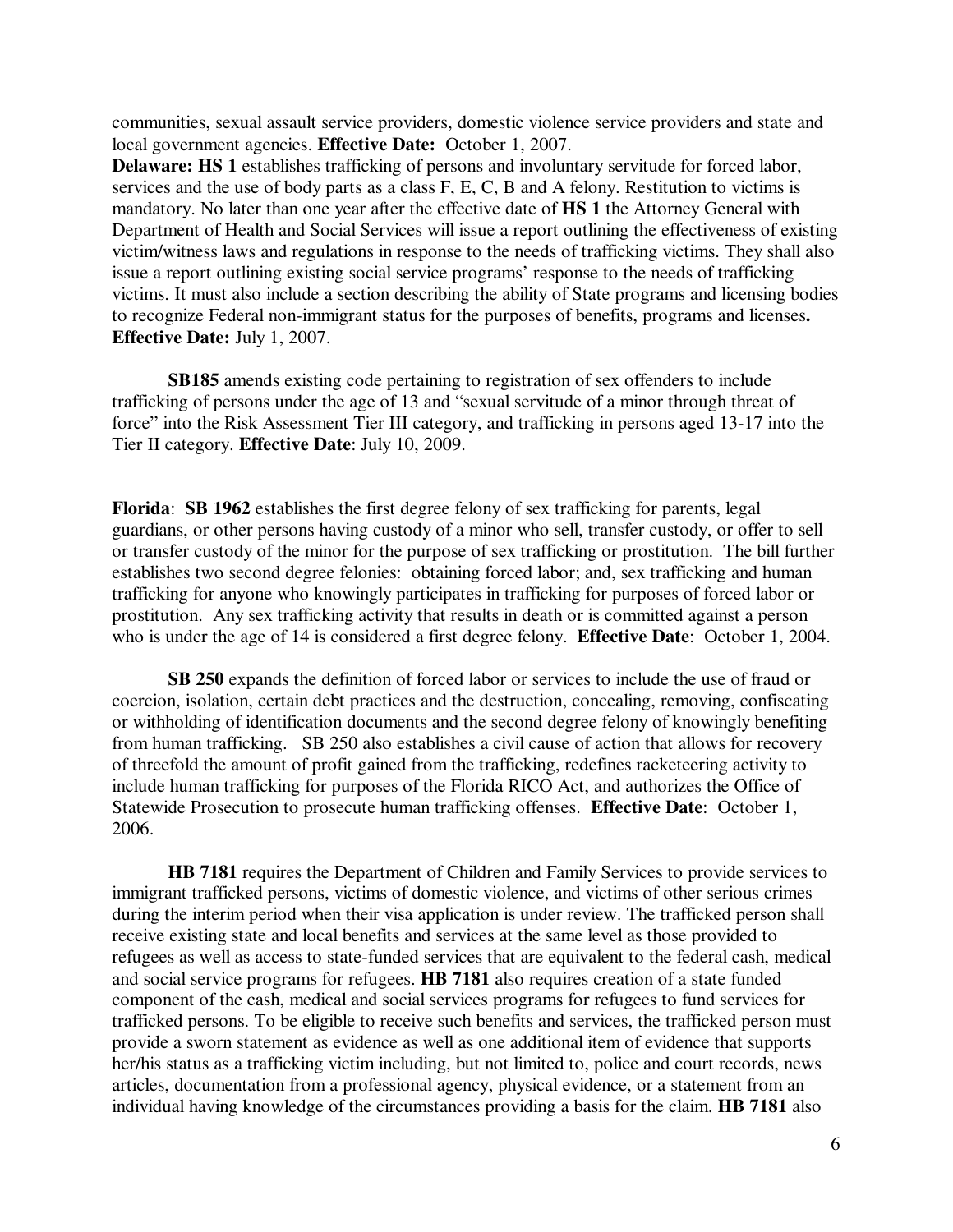requires the Department of Children and Family Services to develop a public awareness program about human trafficking for employers and other organizations that may come in contact with immigrant survivors of human trafficking. **Effective Date:** July 1, 2007.

 **SB 1442** amends the state statute that makes selling or transferring of a minor into sex trafficking a first degree felony, by removing "force, fraud, or coercion" as a means of compelling the minor to engage in commercial sexual activity. **Effective Date**: June 17, 2008.

**Georgia**: **SB 529** establishes the felonies of trafficking in persons for labor servitude and trafficking in persons for sexual servitude. A person convicted of trafficking in adults shall be sentenced to a minimum of one year and a maximum of 20 years. A person convicted of trafficking in minors (under 18 years of age) shall be sentenced to a minimum of 10 years and a maximum of 20 years. A corporation may be prosecuted under this section if an agent of the corporation acts within his employment capacity and on behalf of the corporation and such action was sanctioned by the corporation or was part of a pattern of illegal activity. **Effective Date**: July 1, 2007.

**Hawaii: HR 162** charges the Department of Human Services with "facilitating provision of social services to non-citizen victims of human trafficking." HR 162 requires that the Department of Human Services identify existing barriers that deny or limit access to benefits for non-citizen victims of human trafficking; and conduct a needs assessment of the appropriate social services necessary for victims of human trafficking. **Effective Date**: April 12, 2007.

**Idaho**: **HB 536** establishes human trafficking as a felony punishable by imprisonment in the state prison for not more than 25 years. HB 536 requires the Attorney General – in consultation with the Department of Health and Welfare and the United States Attorney's office, by July 1, 2007, to issue a report on how existing victim and witness laws respond to the needs of human trafficking victims, their relationship with federally funded victim service programs, and suggested areas of improvement and modification. The law also authorizes the court to order restitution to trafficking victims and to order payment for mental and physical rehabilitation of the victim. **Effective Date**:July 1, 2006.

**Illinois**: **HB 1469** establishes the felony offenses of involuntary servitude, involuntary servitude of a minor, and trafficking of persons for forced labor or services. Such factors as causing or threatening physical harm; destroying, concealing, removing, confiscating or possessing any actual or purported immigration document; and, using intimidation can be used to determine the severity of the charge. The trafficker's behavior – including commission of sexual assault, extreme violence, or bodily injury – and the number of victims can be considered in sentencing. In addition to sentencing, the court must order restitution to the victim and the forfeiture of any assets obtained as a result of the involuntary servitude or trafficking offenses. **Effective Date**: January 1, 2006.

**HB 1299**, Illinois' *Predator Accountability Act* provides "victims of the sex trade," including victims of trafficking, with a private right of action. These victims may bring a civil action against those responsible for recruiting, harming, profiting from or maintaining them in the sex trade. Additionally, victims are entitled to declaratory relief and injunctive relief. HB 1299 establishes a ten year statute of limitations for those seeking compensatory, punitive and/or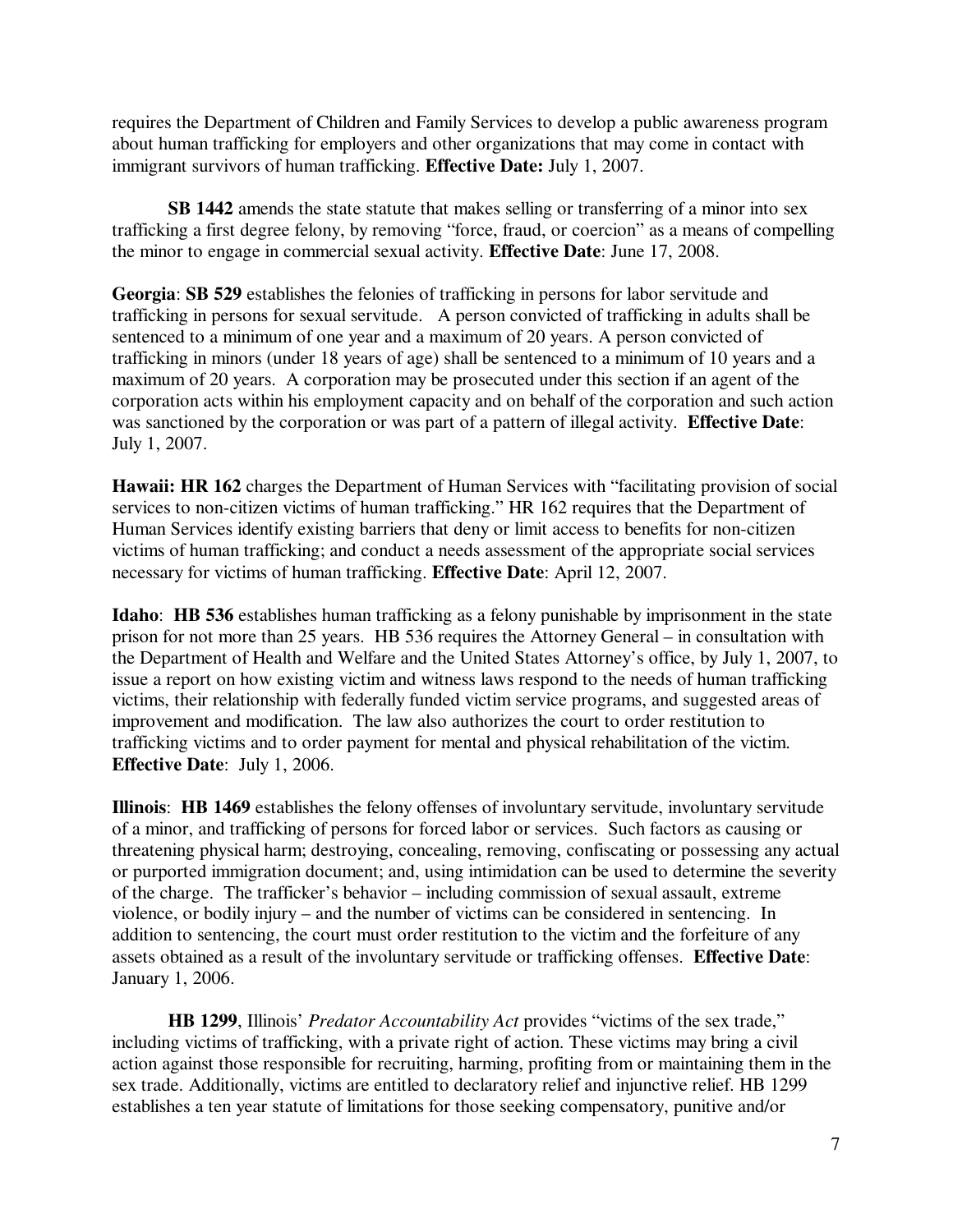pecuniary damages under this Act. The law does provide an exception for those victims under the age of 18 or whose disability precludes them from bringing a civil suit. In each of these cases, the statute of limitations does not begin to run until the person attains the age of 18 or the "removal of the disability." **Effective Date**:July 3, 2006.

**SB 133** makes technical changes to the existing trafficking criminalization statute. **Effective date**: January 1, 2010.

**Indiana**: **HB 1155** establishes the class A felony of sexual trafficking of a minor, the class B felony of promoting human trafficking and the class C felony of human trafficking. This measure requires court ordered victim restitution, provides protection to trafficking victims, and allows that some cases of trafficking be considered domestic violence and racketeering activity. HB 1155 also requires the sentencing policy study committee to examine human trafficking issues and the law enforcement training board to establish minimum standards for a course of study on human and sexual trafficking to be completed by law enforcement trainees, cadets and during law enforcement officers' inservice training programs. **Effective Date**: July 1, 2006.

 **HB 1386** amends the definition of "sex offender" to include promotion of all forms of human trafficking of persons who are under the age of 18 and of sex trafficking of a minor. **Effective Date:** July 1, 2007.

**Iowa**: **SF 2219** establishes class B, C or D felonies of human trafficking of adults and victims under 18 years of age. This measure requires – in consultation with experts in the field – the development of human trafficking training standards, including curricula on cultural sensitivity and dealing effectively and appropriately with trafficking victims. SF 2219 provides an affirmative defense for trafficking victims facing criminal charges, affords trafficking victims the same rights as other victims, and allows access to the victim compensation fund. SF 2219 requires any law enforcement agency investigating human trafficking to notify the attorney general and upon request to provide copies of investigative reports. The attorney general then is required to certify to the US Department of Justice that an investigation or prosecution is underway, that the person is a likely victim of human trafficking, and is willing to or is cooperating with the investigation, thus allowing the trafficking victim to seek a special immigrant visa and to access available federal benefits. **Effective Date**: July 1, 2006.

 **SB 27** expands the definition of "commercial sexual activity" to include sexually explicit performances. **Effective date**: July 1, 2009.

**Kansas**: **SB 72** establishes the level 2 felony offense of trafficking and the level 1 felony offense of aggravated trafficking. Trafficking is defined as aggravated if it includes kidnapping or attempted kidnapping; the sexual gratification of the defendant or another person; death of the victim; or, trafficking of a person under the age of 18. **Effective Date**: July 1, 2005.

 **SB 353** renames the existing offenses of "trafficking" and "aggravated trafficking" to "human trafficking" and "aggravated human trafficking" respectively and expands the definition of to include two additional methods of human trafficking, "coercing employment" and peonage. The statute also adds the offenses of human trafficking and aggravated human trafficking to the list of crimes which are subject to asset forfeiture for traffickers. **Effective Date:** July 1, 2010.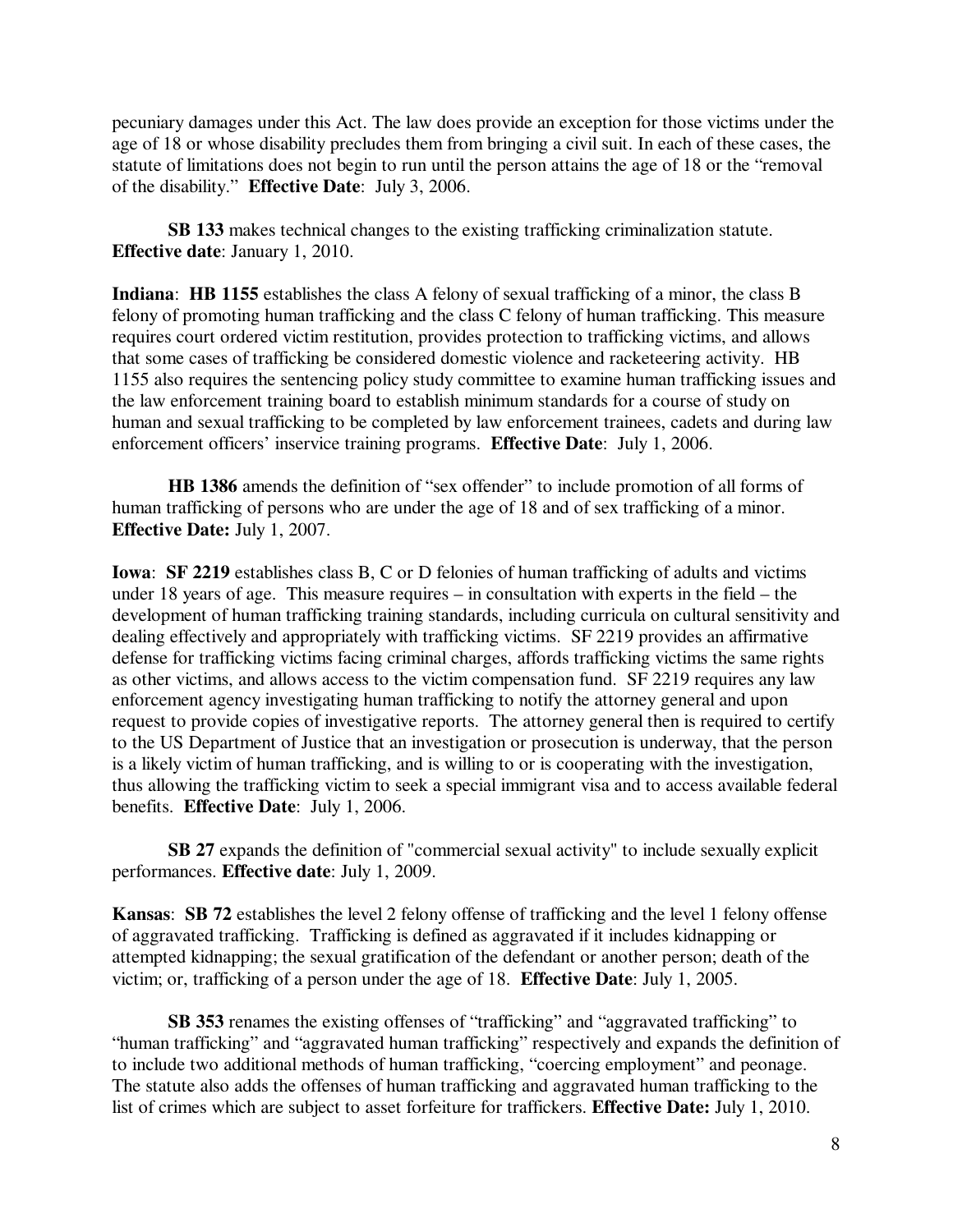**Kentucky: SB 43** establishes a Class C felony offense for human trafficking for the purpose of forced labor or services or commercial sexual activity and a Class B felony if the victim suffers "severe physical injury" during the course of being trafficked. The statute includes an enhanced penalty for trafficking of a minor (a person under the age of 18). SB 43 also establishes a Class D felony for promoting human trafficking unless the victim is a minor, in which case it is a Class C felony. A minor who was trafficked for the purpose for commercial sexual activity may bring civil suit against the trafficker in order to recover for damages. The statue establishes guidelines for "confidential communication" between the victim and his or her caseworker. **Effective Date**: June 26, 2007.

**Louisiana**: **HB 56** establishes the crime of human trafficking, which is punishable by a maximum fine of \$10,000 and a maximum sentence of 10 years in prison. If the trafficking is committed for the purposes of commercial sexual activity, the maximum fine is \$15,000 and the maximum prison sentence is 20 years. Trafficking of a minor carries a maximum fine of \$25,000 and a prison sentence of five to 25 years. **Effective Date**: August 15, 2005.

 **HB 531** amends the existing statute by deleting "intentionally" and making it a crime to "knowingly" recruit, harbor, transport, provide, solicit or obtain another person through fraud, force, or coercion to provide services or labor. **Effective Date:** August 15, 2010.

 **HB 825** amends the definition of "crimes of violence" to include "trafficking of children for sexual purposes" and "human trafficking" offenses. HB 825 amends the definition "aggravated offense" to include the crime of "trafficking of children for sexual purposes." **Effective Date:**  August 15, 2010.

 **SB 56** provides for forfeiture of personal property used in the commission of certain criminal offenses, including human trafficking and trafficking of children for sexual purposes. **Effective Date:** August 15, 2010.

**Maine: LD 461** establishes a definition for human trafficking as a kidnapping or criminal restraint offense in which either identification documents are confiscated from the victim or the victim is made to believe that they or another person will suffer serious harm if the victim does not perform "certain labor or services, including prostitution." The statute includes a provision for asset forfeiture and provides the victim with a private right of action. LD 461 establishes a 10 year statute of limitations within which a civil action can be brought and defines "work loss" specifically for trafficking cases to allow proper restitution. **Effective Date**: April 24, 2008.

**Maryland: SB 606** establishes human trafficking as a misdemeanor offense punishable by imprisonment for up to ten years, a fine of up to \$5,000, or both. The statute also creates the felony offense of human trafficking of a minor which is punishable by imprisonment for up to 25 years, a fine of up to \$15,000, or both. The human trafficking offense includes trafficking for purposes of prostitution, performing sexual acts and marriage. SB 606 expands the felony extortion offense to include extortion for labor or services. Felony extortion of labor or services valued at \$500 or more is punishable by imprisonment of up to 10 years, a fine of up \$5000, or both. Felony extortion of labor or services valued for less than \$500 is punishable by imprisonment of up to 18 months, a fine of up \$500, or both. **Effective Date**: October 1, 2007.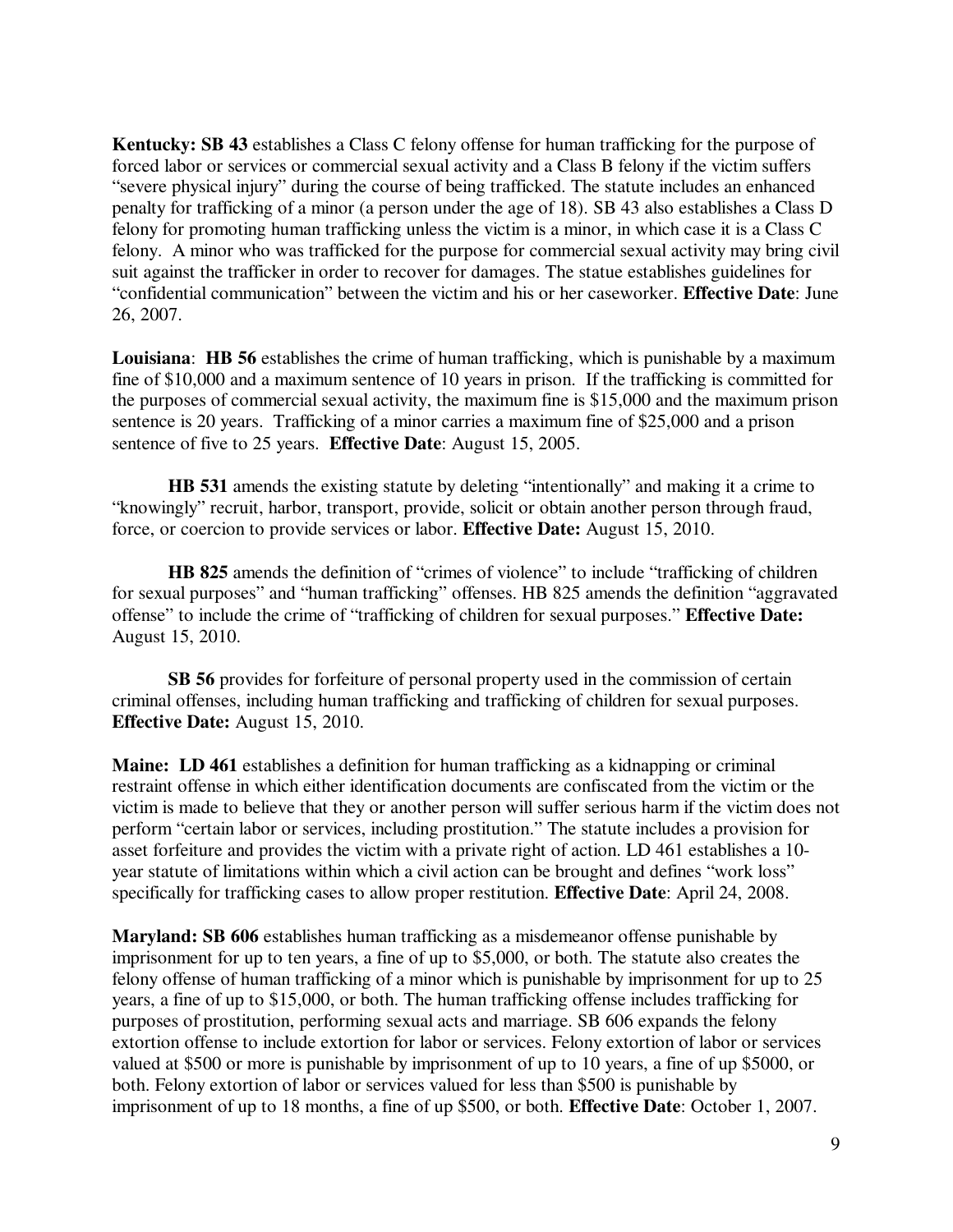**SB 261** amends its existing human trafficking law to include a definition for "sexually explicit performance" and to prohibit the use of the threat of "physical restraint or serious harm" to compel another to take part in a sexually explicit performance. SB 261 also prohibits destroying, concealing, removing, confiscating or possessing any actual or purported immigration document and makes knowingly benefiting from a human trafficking scheme a criminal offense. **Effective Date:** October 1, 2010.

 **SB 542** requires that the Department of Labor, Licensing and Regulation design a sign regarding the National Human Trafficking Resource Center Hotline and post it on the its website. SB 542 specifies the kind of the information to be included as well as the composition of the sign. Any lodging establishment that was the location of an arrest that lead to a conviction for the offense of prostitution, solicitation of a minor or human trafficking may be required to post National Human Trafficking Resource Center Hotline poster in each of its guest room for one year, businesses that do not comply may be subject to a civil penalty not exceeding \$1000.00. **Effective Date**: October 1, 2010.

**Michigan**: **HB 5747** establishes human trafficking for forced labor or services as a felony punishable by imprisonment for not more than 10 years. It also makes benefiting financially from human trafficking a felony punishable by imprisonment for not more than 10 years. Enhanced penalties are included for kidnapping or an attempt to kidnap, criminal sexual conduct or an attempt to commit criminal sexual conduct, injury or death of the victim. **Effective Date**: August 24, 2006.

 **HB 5575** amends the existing human trafficking statute to create two new felony offenses: providing or obtaining labor or services of another by force, fraud or coercion and trafficking for the purposes of involuntary servitude or debt bondage. Both new offenses are punishable by up to 10 years incarceration and/or a fine not exceeding \$10,000. Enhanced penalties are included if the offense involved a minor, a commercial sex act or serious harm to another. HB 5575 also provides restitution for victims of trafficking. **Effective Date:** April 1, 2011.

 **HB 5578** adds the crime of human trafficking to the list of offense subject to property forfeiture. **Effective Date:** April 1, 2011.

**Minnesota**: **HF 1** establishes the felonies of labor trafficking; sex trafficking, and unlawful conduct with respect to documents in furtherance of labor or sex trafficking. Labor trafficking is punishable by up to 15 years in prison or a \$30,000 fine, or both. Depending on the age of the victim, sex trafficking is punishable by a maximum prison sentence of either 15 or 20 years. The document offense carries a maximum punishment of five years in prison, a \$10,000 fine, or both. **Effective Date**:August 1, 2005.

 **HB 1505** expands the definitions of labor and sex trafficking to include profiting from the act or having knowledge that profit was a result of trafficking. The bill also makes it a crime, punishable by a maximum of 20 years in prison and a \$50,000 fine to engage in sex trafficking of a person under 18 years of age and establishes a maximum penalty of 25 years in prison and a maximum fine of \$60,000 in cases where there were multiple victims, the victim was held for over 180 days, the victim suffered bodily harm or if this was a repeat trafficking offense. **Effective Date**: August 1, 2009.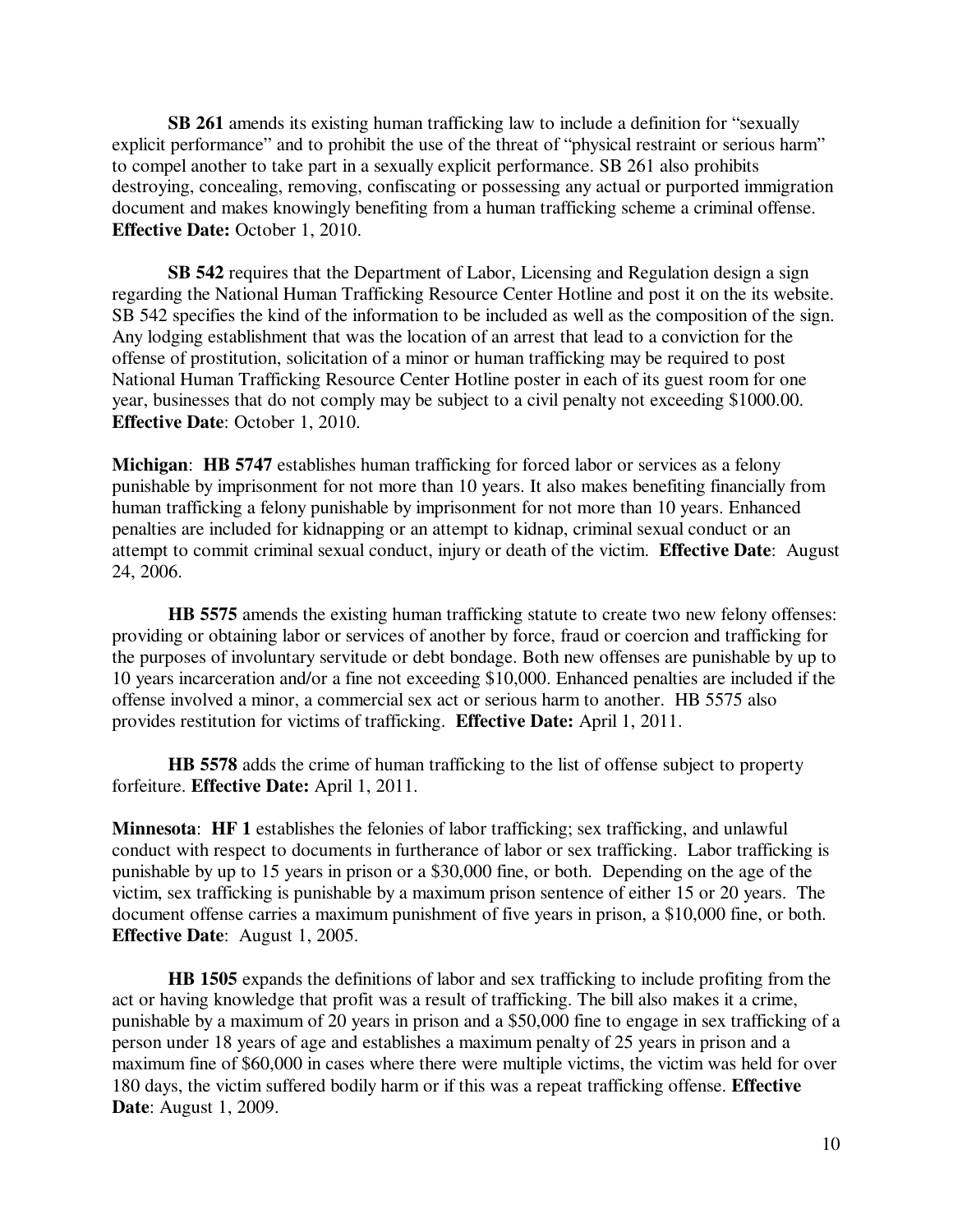**Mississippi: HB 381** establishes human trafficking for forced labor or services as a felony punishable by imprisonment for not more than 20 years; HB 381includes those who benefit either financially or by receiving anything of value by engaging in human trafficking. Trafficking of a minor (a person under 18 years old) for commercial sexual activity is punishable by imprisonment for not more than 30 years. Knowingly destroying, concealing, removing, or confiscating (or attempts of any of these acts) an actual or purported government identification document in furtherance of human trafficking is punishable by imprisonment for not more than five years. **Effective Date**: July 1, 2006.

**Missouri: HB 1487** makes changes to the laws regarding crimes against persons, establishing: a class A felony of sexual trafficking of a child; class B felonies of abusing an individual through forced labor and of trafficking for either forced labor or sexual exploitation; and, a class D felony of contributing to human trafficking through the misuse of documentation. As part of the sentencing for a human trafficking offense, the court must order the perpetrator to pay restitution to the victim. Victims of any one of these five crimes also shall be afforded the rights and protections provided in the federal *Trafficking Victims Protection Act of 2000*. **Effective Date**: August 28, 2004.

**Montana: SB 385** establishes the felonies trafficking of persons for involuntary servitude and subjecting another to involuntary servitude. The penalty for trafficking of persons includes up to 15 years incarceration in the state prison, a fine of up to \$100,000 or both. Trafficking of persons that includes "aggravated kidnapping, sexual intercourse without consent, or deliberate homicide" is punishable by a sentence of up to 100 years in the state prison and a fine not to exceed \$100,000. Subjecting another to involuntary servitude carries a penalty of up to 10 years incarceration in the state prison, a fine of up to \$50,000 or both. If the violation includes "aggravated kidnapping, sexual intercourse without consent, or deliberate homicide" the penalty includes a sentence of up to 100 years incarceration in the state prison and a fine of not more than \$50,000. **Effective Date**: April 4, 2007.

**Nebraska**: **LB 1086** establishes a Class IV felony offense for trafficking of a person eighteen years of age or older for the purpose of forced labor or services. Included is anyone who benefits financially or receives anything of value by participating in human trafficking. Enhanced penalties are included for inflicting or threatening to inflict serious personal injury, physically restraining or threatening to physically restrain a person or trafficking of a minor, a person eighteen years of age or younger, for the purpose of engaging in commercial sexual activity. Knowingly destroying, concealing, removing, confiscating or possessing any actual or purported immigration document is a Class IV felony offense. LB 1086 requires that within a year of the effective date of this act the Attorney General and the Department of Health and Human Services, in consultation with each other, issue separate reports that assess how each department responds to the needs of trafficking victims and make suggestions for improvements and modifications. **Effective Date**: July 14, 2006.

**Nevada: AB 383** establishes trafficking in persons for illegal purposes as a category B felony punishable by up to 20 years imprisonment and a fine of up to \$50,000 and trafficking in persons as a category B felony punishable by up to 10 years imprisonment and a fine of up to \$50,000. The statute includes a provision for asset forfeiture and allows a victim of human trafficking to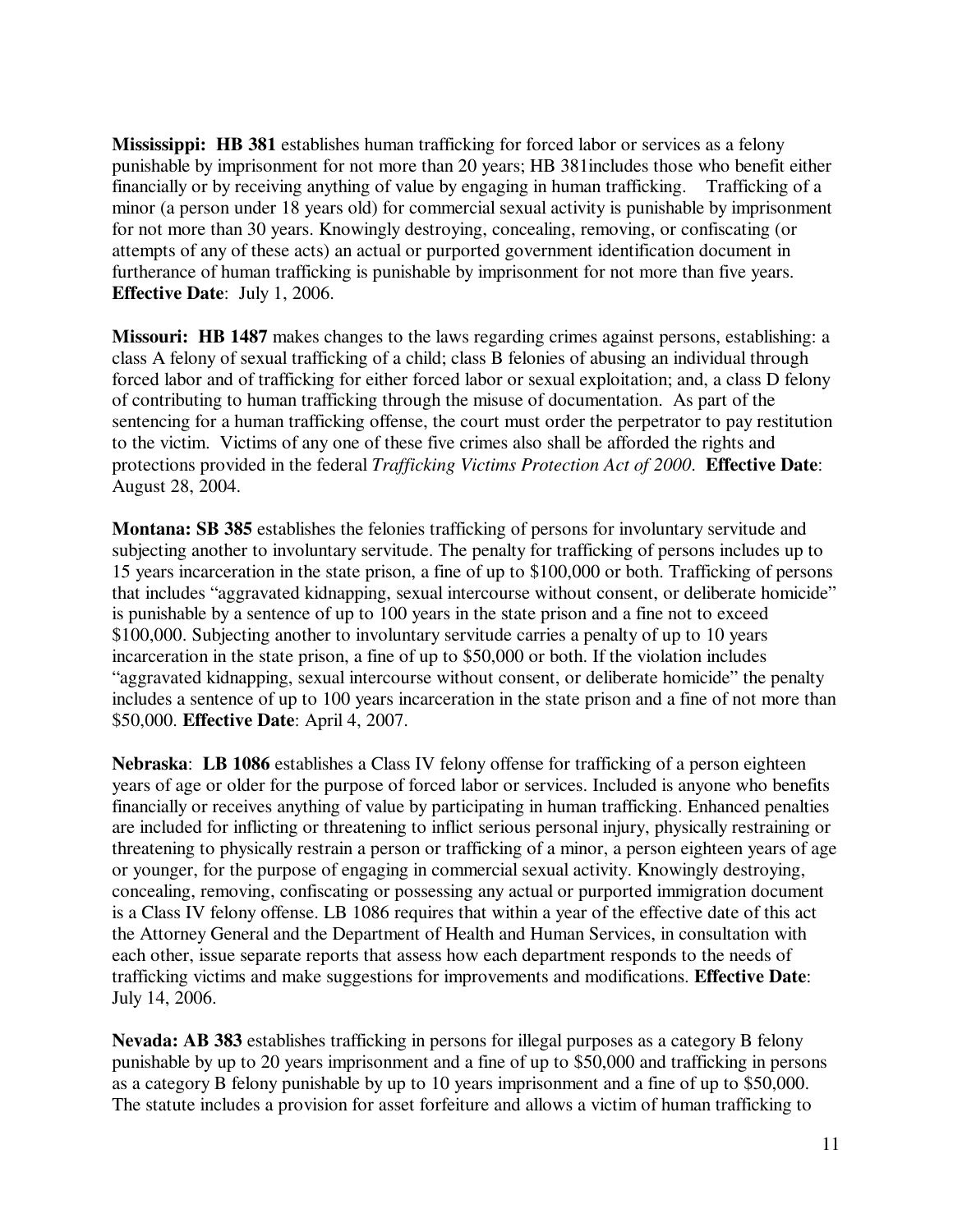bring a civil action against his or her traffickers, if the traffickers were motivated by the trafficking victim's "actual or perceived race, color, religion, national origin, physical or mental disability, or sexual orientation." **Effective Date**: October 1, 2007.

**New Hampshire**: **HB 474** establishes a Class A felony for trafficking in persons for involuntary servitude. The penalty for an offense involving a victim under the age of 18 performing "a commercial sex act or sexually explicit performance" is a minimum term of not more than 10 years and a maximum term of not more than 30 years' incarceration. HB 474 subjects any property used in the violation to forfeiture, requires that funds made from sale of forfeited property be used for restitution to the victims and the victims' assistance fund, and requires those convicted of trafficking crimes to pay victim restitution. The statute also provides for an affirmative defense. **Effective Date**: January 1, 2010.

**New Jersey**: **AB 2730** establishes the first degree felony offense of human trafficking for the purposes of engaging in sexual activity or providing labor or services. The maximum punishment for a trafficking offense is 20 years without parole or up to life in prison with the possibility of parole after 20 years. The court also must sentence the perpetrator to make restitution to the victim and may order forfeiture of any assets related to the trafficking violation. The Office of Victim-Witness Advocacy or the county prosecutor's office must ensure that the trafficked individual obtains assistance in receiving any available benefits or services to trafficking victims. **Effective Date**:April 26, 2005.

**New Mexico: SB 71** establishes human trafficking as a third degree felony, except when the victim is under the age of 16, in which case it is a second degree felony (under the age of 16) or a first degree felony (under the of age 13). Knowingly benefiting from human trafficking is also included in the criminal definition. SB 71 provides mandatory restitution for the trafficked person and stipulates that a victim cannot be "charged with accessory to the crime of human trafficking". Furthermore, the law makes victims eligible to receive state benefits and services, regardless of immigration status, until the victim qualifies for federal assistance. **Effective Date**: July 1, 2008.

**New York**: **SB 5902** establishes a Class A felony for sex trafficking and a Class D felony for labor trafficking. In a prosecution of a sex trafficking or labor trafficking case, the victim "shall not be deemed an accomplice." The statute allows the Office of Temporary and Disability Assistance to "coordinate and assist law enforcement agencies and district attorney's offices to access appropriate services for human trafficking victims," and to enter into contracts with nongovernmental organizations for the purpose of providing "pre-certified" trafficking victims with benefits and services. SB 5902 mandates that upon a request by either the victim or his or her representative, law enforcement officials must provide the trafficking victims with the United States Citizenship and Immigration Service (USCIS) Form I-914 Supplement B Declaration of Law Enforcement Officer for Victim of Trafficking in Persons. The statute also creates a statewide interagency task force and includes travel service providers who sell travel services for the purpose of prostitution under the Class D felony offense of promotion of prostitution. **Effective Date**: November 1, 2007.

 **HB 7670** allows motions to vacate judgment against victims of sex trafficking for certain prostitution offenses. **Effective Date:** August 13, 2010.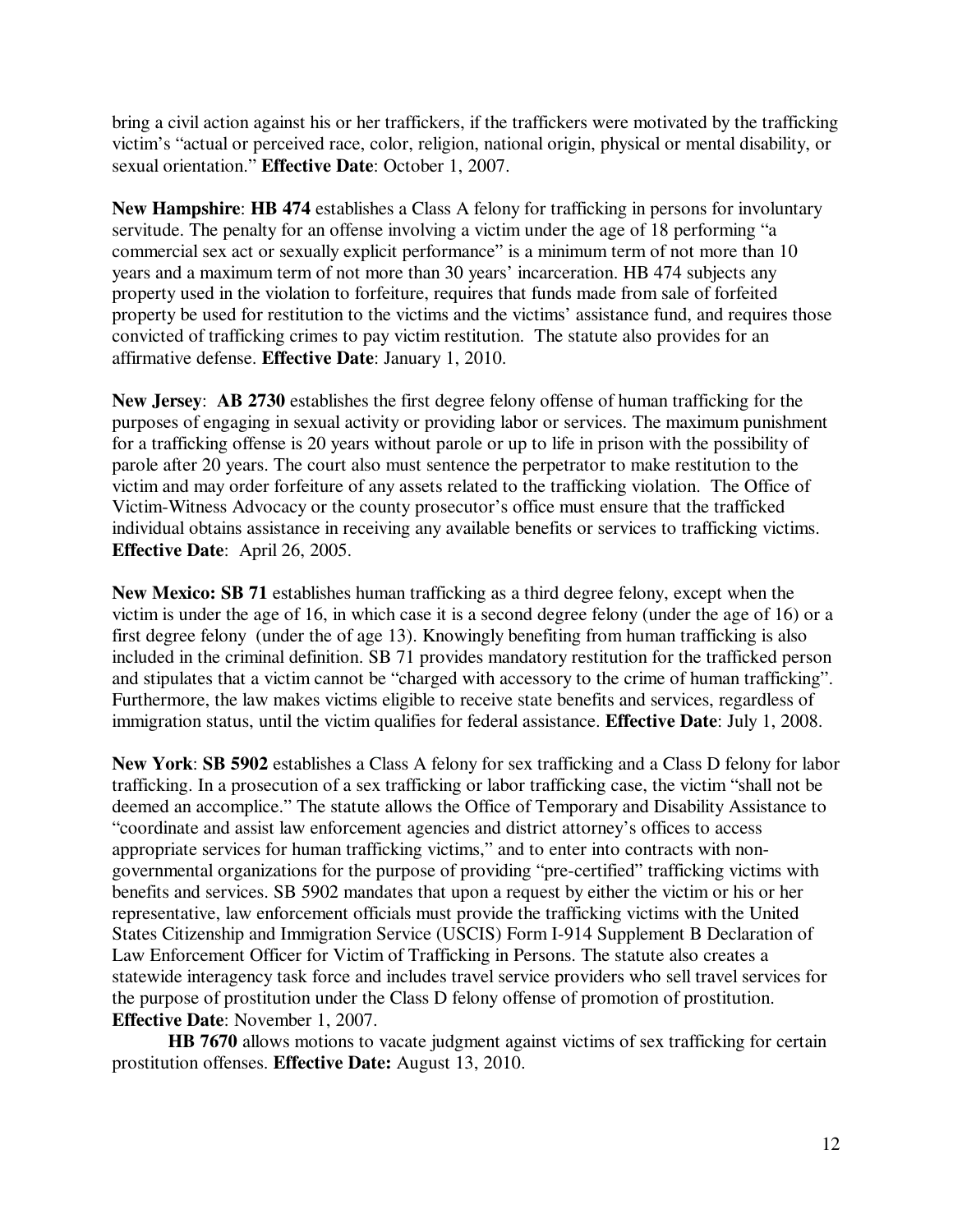**North Carolina**: **HB 1896** establishes human trafficking of an adult for involuntary servitude or sexual servitude as a Class F felony and human trafficking of a minor (a person under 18) for involuntary servitude or sexual servitude as a Class C felony. The definition of human trafficking includes recruiting, enticing, harboring, transporting, providing or obtaining a person with the intent to hold that person in involuntary servitude or sexual servitude. HB1896 creates a Class F felony for knowingly and willfully holding an adult in involuntary servitude or sexual servitude and a Class C felony for knowingly and willfully holding a minor in involuntary servitude or sexual servitude. **Effective Date**: December 1, 2006.

 **SB 1079** makes victims of human trafficking who are not legal residents of North Carolina eligible for public benefits as long as they are allowed to remain in the United States under federal law. SB 1079 includes victims of trafficking in the Address Confidentiality Program in the Office of the Attorney General to prevent the victim's assailants from finding the victim through public records. The Attorney General shall designate agencies of North Carolina and nonprofit organizations that provide counseling and shelter services to assist individuals applying to be program participants. The Attorney General shall determine a victim's eligibility for state benefits and services within 96 hours of receiving the application. SB1079 also charges the North Carolina Justice Academy to establish protocols suitable for the training of State and local law enforcement officers. **Effective Date:** December 1, 2007.

**North Dakota: SB 2209** establishes a Class A felony offense for human trafficking of an adult, and a Class AA felony offense for trafficking of a child. The definition of human trafficking includes both labor trafficking and sex trafficking. SB 2209 requires the person convicted of a human trafficking crime to pay restitution to the victim, and adds human trafficking violations into definitions of "crime against a child" and "sexual offender." It also includes human trafficking as one of the offenses under racketeering. **Effective Date**: August 1, 2009.

**Ohio: SB 235** establishes the second degree felony of trafficking in persons for the purpose of involuntary servitude or to compel a person to engage in prostitution or a sexually oriented performance. SB 235 further establishes a third degree felony of unlawful conduct with respect to documents and provides that the court may order a person convicted of the offense of "furtherance of human trafficking" to make restitution to the victim or any survivor of the victim. Moreover, the new law includes trafficking in the state's conspiracy and wiretapping laws. The statute amends existing abduction and kidnapping offenses to include involuntary servitude and increases the penalty for "compelling prostitution" and establishes a first degree felony for compelling a person under the age of sixteen. **Effective Date:** March 23, 2011.

**Oklahoma: HB 1021** establishes the felonies of human trafficking for forced labor and human trafficking for forced sexual exploitation, which are punishable by imprisonment for not less than five years, a fine up to \$10,000, or both. Trafficking of a minor (person under 14 years of age) is punishable by imprisonment for not less than ten years, a fine up to \$20,000, or both. The statute provides mandatory restitution, an affirmative defense, and allows trafficked persons to file civil action suits against the perpetrator(s) for actual and punitive damages. HB 1021 also provides guidelines for victims' rights and services, including proper shelter, access to legal assistance, translation services and information about their rights, protection from the trafficker and the right to not to be jailed or fined due to having been trafficked. **Effective Date**: May 9, 2008.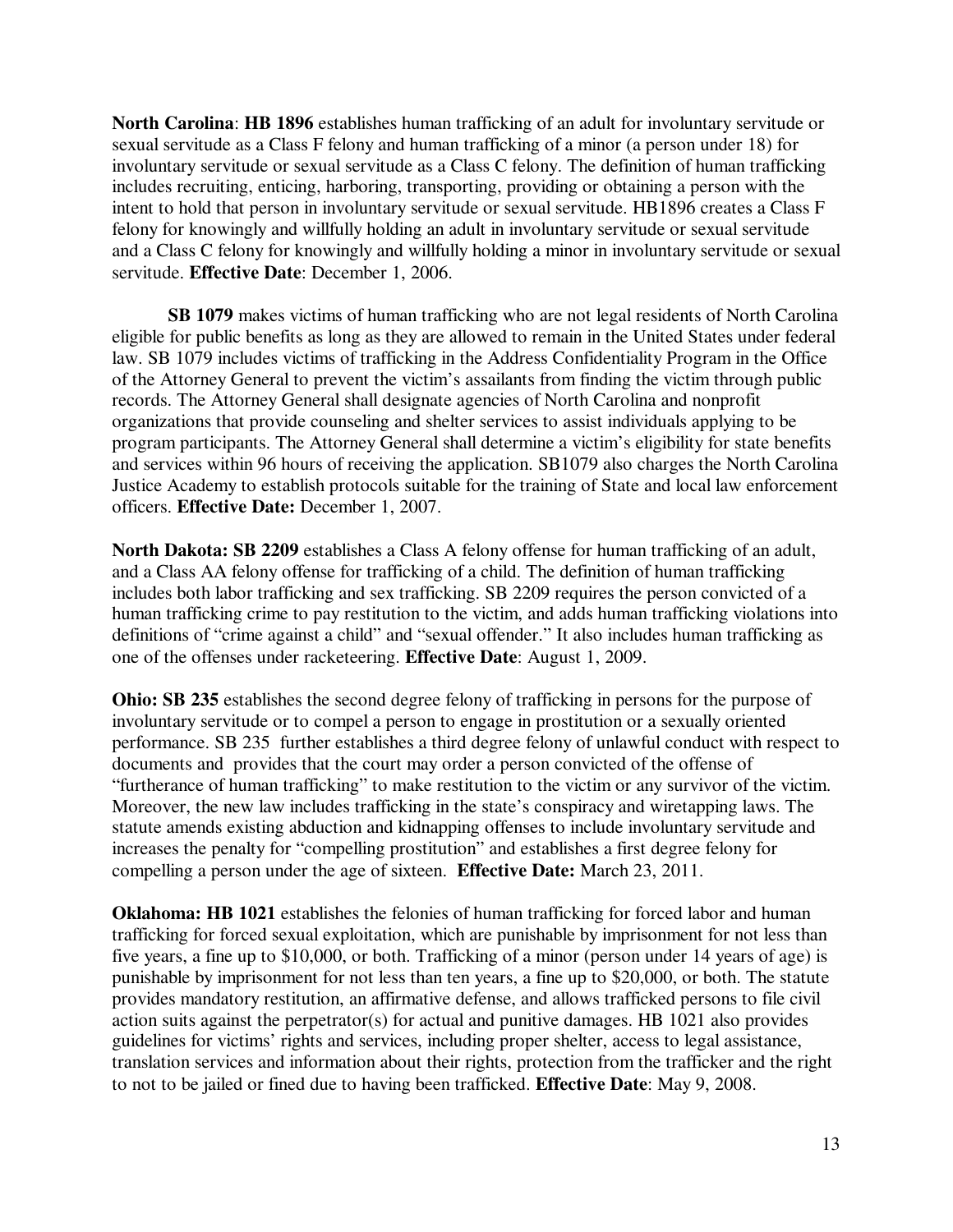**SB 2258** amends the existing trafficking law to create a felony offense for unlawful conduct with respect to immigration or identification documents that is punishable by incarceration for not less than one year or by a fine of not less than \$1000 or both. SB 2258 authorizes the Attorney General to establish an emergency hotline number for victims of trafficking and to collaborate with the county departments of health to require the posting of this information in locations determined by the State Department of Health. The statute also amends the existing definition of blackmail to include threatening to reveal a person's illegal immigration status. **Effective Date:** November 1, 2010.

**Oregon: SB 578** creates the Class B felony of trafficking in persons and involuntary servitude in the first degree, and the Class C felony of involuntary servitude in the second degree. Restitution is available to victims as means of a full, partial or nominal payment of economic damages. Restitution is independent of and may be awarded in addition to a compensatory fine. Irrespective of any criminal prosecution or result thereof, a victim may bring a civil action for damages against a trafficker and can recover special and general damages, including damages for emotional distress and punitive damages. The court shall award reasonable attorney fees to the prevailing plaintiff. **Effective Date:** June, 26, 2007.

**SB 839** amends the Address Confidentiality Program to include victims of human trafficking. The program provides a substitute address to be used by the victim for correspondence and public matters and protects their actual information from public record. **Effective Date**: January 1, 2010.

 **HB 3623** allows tax exempt nonprofit organizations to provide the Oregon Liquor Control Commission with information materials about human trafficking. Materials are to be included with each license renewal notice sent to businesses that sell alcohol. **Effective Date:**  February 23, 2010.

**Pennsylvania: HB 1112** establishes a second degree felony for trafficking of persons and a first degree felony for trafficking of persons under the age of 18 or if a person suffers bodily injury during the course of being trafficked. Such factors as whether the trafficking offense involved kidnapping, rape or involuntary deviate sexual intercourse are considered in determining the severity of the charge. Additionally, HB 1112 includes a provision for asset forfeiture and provides mandatory restitution to victims of trafficking. **Effective Date**: January 9, 2007.

**Rhode Island: SB 692** establishes trafficking of persons for forced labor or commercial sexual activity as a felony with a maximum prison sentence of 20 years and/or a maximum fine of \$20,000. The statute also establishes involuntary servitude as a felony with a maximum prison sentence of 20 years and/or a fine of not more than \$20,000. In cases involving a minor between 17 and 18 years of age**,** the penalty is increased to 30 years imprisonment and/or \$30,000 in fines and for cases involving minors under the age of 17 the penalties are increased to 40 years of imprisonment and \$40,000 in fines. **SB 692** mandates court order victim restitution and the forfeiture of any assets obtained as a result of the involuntary servitude or trafficking offense. **Effective Date:** June 27, 2007.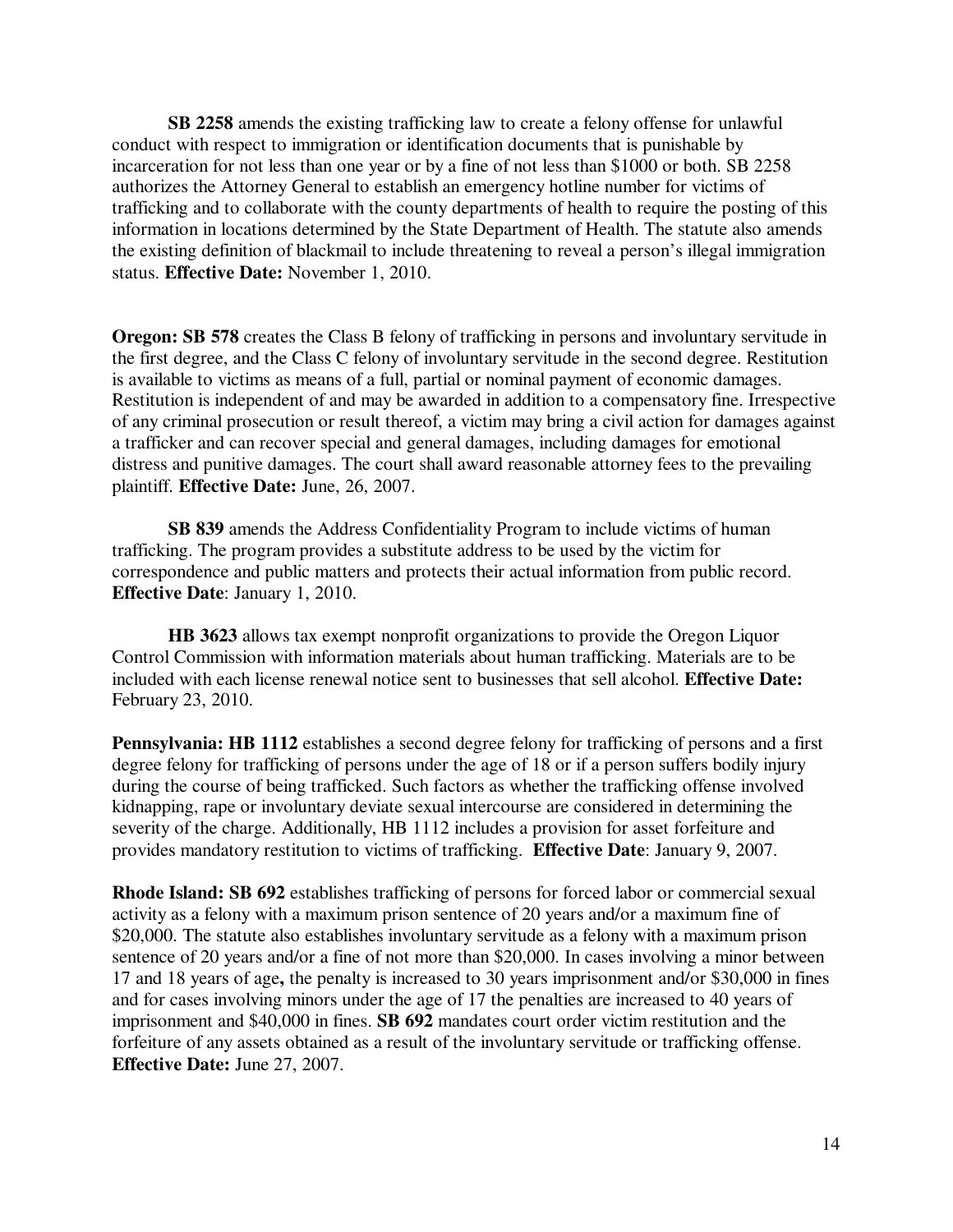**HB 5661**amends the involuntary servitude offense to include forced labor and establishes sex trafficking of a minor as a felony offense with a penalty of not more than 40 years imprisonment or a fine of up to \$40,000.00 or both. A minor is defined as a person under the age of 18 years. Obstruction or an attempt to obstruct the enforcement of this law carries a penalty of not more than 20 years imprisonment, or a fine of up to \$20,000.00 or both. HB5661 requires that each state law enforcement agency submit to the Governor, the Attorney General, and the Speaker of the House of Representatives and the President of the Senate a report on the agency's effort to enforce this law. HB5661 also creates an interagency human trafficking of persons task force to "examine and report upon the extent of human trafficking for commercial sexual activity" within the state. **Effective Date**: November 4, 2009.

**South Carolina: HB 3060** establishes human trafficking for forced labor or services as a felony punishable by imprisonment for not more than 15 years. The definition of human trafficking includes recruiting, enticing, harboring, transporting, providing or obtaining another person knowing that person will be subjected to forced labor or services. HB 3060 includes a provision stating that the law does not apply to labor or services performed or provided by a person in the custody of the Department of Corrections or a local jail, detention center, or correctional facility. **Effective Date**: May 2, 2006.

 **HB 4202** amends the trafficking in persons offense by making it a Class A felony and providing a mandatory minimum penalty of five years' incarceration and increasing the maximum penalty to 30 years. HB 4202 amends existing code pertaining to registration of sex offenders to include trafficking of persons and adds it to the violent crime definition. **Effective Date:** June 11, 2010.

**Tennessee: HB 71** establishes a Class C felony offense for involuntary servitude and trafficking for forced labor or services, and a Class B felony for trafficking for sexual servitude and for involuntary servitude if a victim was held in servitude for longer than one year, suffered "serious bodily injury or death" or if there were more than 10 victims. The statute also mandates restitution for victims and allows for a corporation to be prosecuted under this section if an agent of the corporation acts within his employment capacity and on behalf of the corporation and such action was sanctioned by the corporation or was part of a pattern of illegal activity. **Effective Date**: July 1, 2007.

**Texas**: **HB 2096** establishes the first degree felony of trafficking or transporting of persons who are younger than 14 at the time of the offense or if the commission of the offense results in the death of the person who is trafficked. Otherwise, the offense is a second degree felony. According to the Texas Criminal Justice Policy Council, the punishment range for a first degree felony offense is five to 99 years imprisonment; the range for a second degree felony offense is two to 20 years imprisonment. **Effective Date**: September 1, 2003.

 **SB 1288** requires that a defendant in a common nuisance suit that is "required to execute the bond" and is a "hotel, motel, or similar establishments that rent overnight lodging to the public," must post in each lodging unit, information pertaining to human trafficking that contains an "operating toll-free telephone number information of a nationally recognized information and referral hotline for victims of human trafficking." The statute requires that the information be prominently displayed near the room rate information. **Effective Date**: June 15, 2007.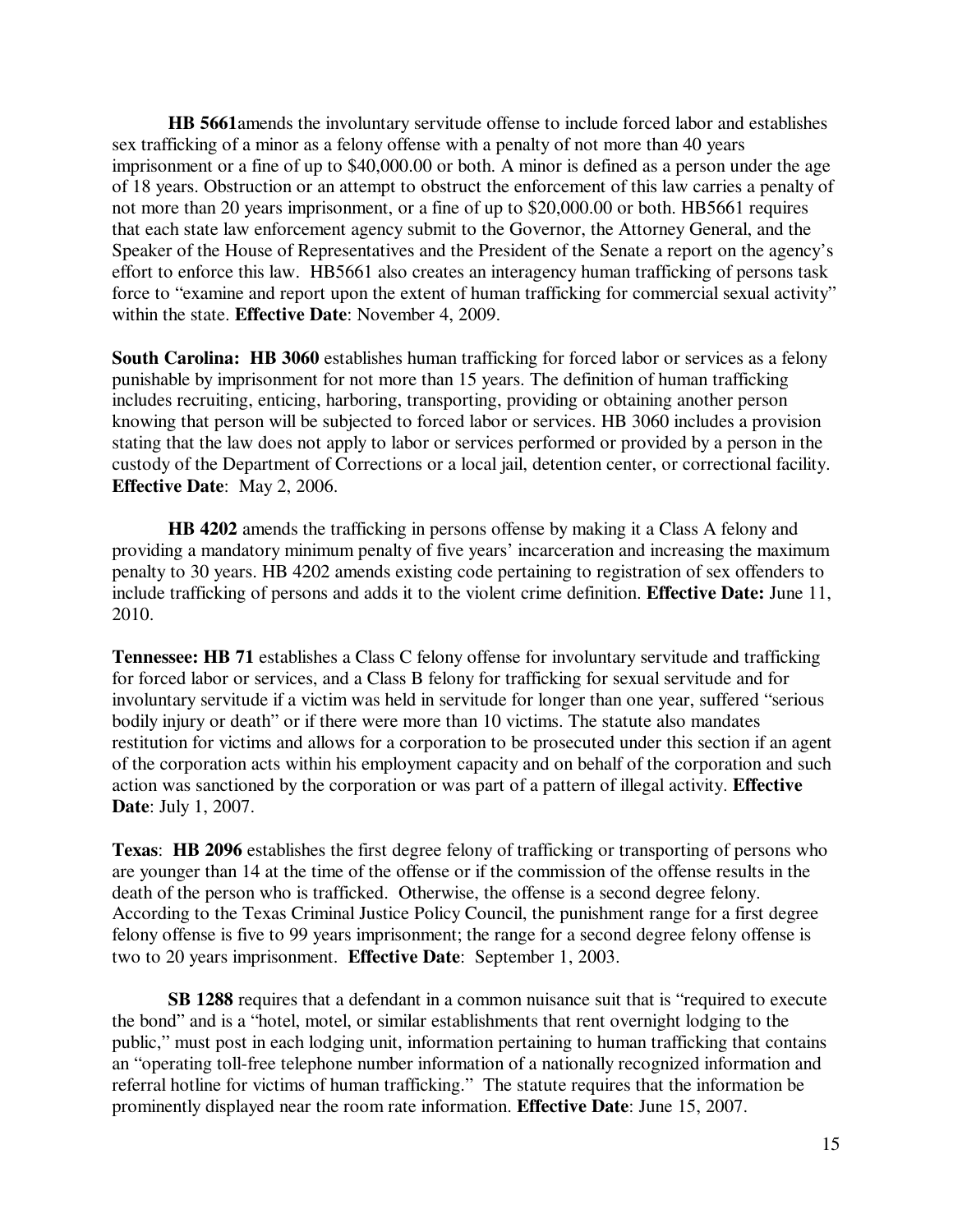**SB 1287** requires that a holder of a permit or license under Chapter 25, 26, 28, 32, 69 or 71 of the *Alcoholic Beverage Code,* post a sign with a warning about the illegality of "obtaining forced labor or services," and the phone number for the national human trafficking hotline. The statute contains specific requirements for posting the sign, such as size, placement, and which languages must be used. **Effective Date**: September 1, 2007.

**HB 1121** ensures that the judge presiding over a human trafficking trial must make an affirmative finding of fact that the victim was subject to a severe form of trafficking and suffered substantial physical and mental abuse; the judge must enter the finding in the court papers. The affirmative finding of fact must include specific information identifying the victim as available during the trial, may not include information identifying the victim's location, and must ensure that the finding of fact is confidential, unless released by written consent by the adult victim or by a parent/guardian if the victim is less than 18 years of age. **HB 1121** also amends the definitions of "forced labor or services" and "traffic" under Section 20A.01 of the Penal Code, as well as the description of trafficking offenses. Under **HB 1121,** if the defendant in a trafficking case is a hotel or motel, it must post a notice with an operating toll free number for a nationally recognized hotline for trafficking victims in each of the lodging units on the premises that are subject of the suit; the notice must be posted in a conspicuous place, near the room rate information.

**HB 1121** requires the attorney general, in consultation with the Health and Human Services Commission, to prepare and issue a report, no later than September 1, 2008, outlining the success of existing laws and rules addressing the needs of trafficked persons and recommending areas of improvement and modification. The report also must outline the success of existing social service programs to address the needs of trafficked persons, the interplay of existing programs with federally funded victim service programs, and must recommend areas of improvement and modification. **Effective Date:** June 15, 2007.

**HB 533** creates a civil liability clause in the Texas code to allow victims to bring a civil action against the perpetrator regardless of whether that person "has been acquitted, or has not been prosecuted or convicted…or has been convicted of a different offense." The victim has the right to sue for actual damages, court and attorney costs. **Effective Date**: June 18, 2009.

**Utah: HB 339** establishes a second degree felony offense for human trafficking for forced labor or forced sexual exploitation, and a third degree felony of human smuggling. The bill further establishes first degree felony offenses for aggravated human trafficking for forced labor or forced sexual exploitation, if in the course of committing either of these offenses the result is death, serious bodily injury, or involves forcible sexual assault or rape of the victim or the victim is a minor (under the age of 18). Also considered is the duration that a victim is held and the number of victims involved in a "single episode of human trafficking." A first degree felony offense of aggravated human smuggling is also established if the victim is a minor under the age of 18 years and is not accompanied by a family member older than 18 years of age**. Effective Date**: March 18, 2008.

 **HB 230** amends the existing law to make it a separate offense for each person who is trafficked or smuggled. **Effective Date:** May 11, 2010.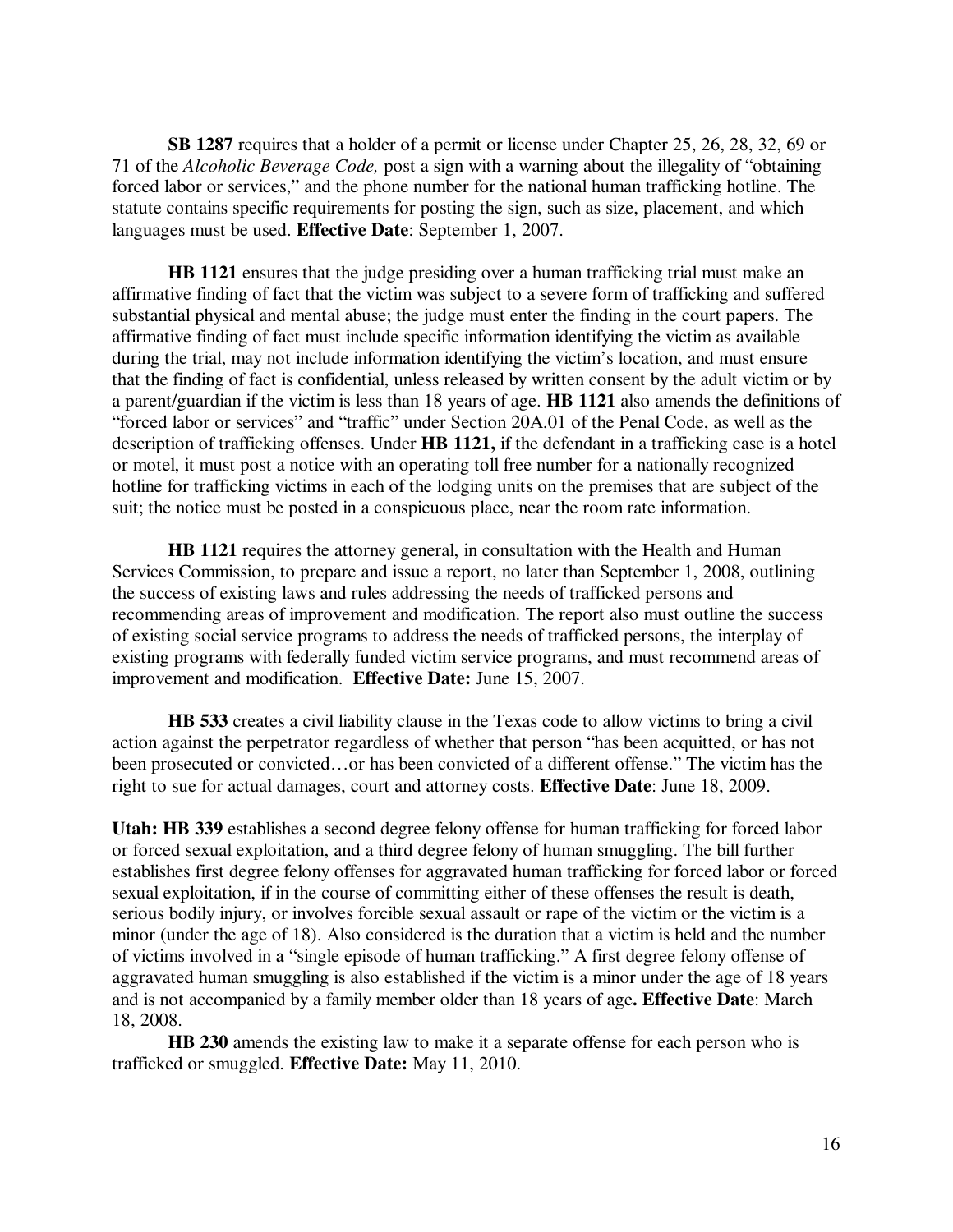**Washington**: **HB 1175** establishes the class A felony offenses of first and second degree sex trafficking and labor trafficking in the state of Washington. Under standard sentencing guidelines, a first degree offense carries a maximum punishment of 14 years in prison; in the second degree, the maximum sentence is nine years. Such factors as the age of the victim and whether the victim was kidnapped or killed are considered in determining the severity of the charge. Victims of trafficking also may sue for damages and for the cost of bringing the suit; a civil fine of up to \$250,000 may also be levied by the court. **Effective Date**: July 27, 2003.

 **SB 6339** amends an existing statue to include trafficked persons among those who are eligible for the address confidentiality program, thus allowing the victim or his or her guardian to request the Secretary of State not to disclose the victim's address for reason that disclosure may increase the risk of being located by the perpetrator. The application, including a sworn statement that the victim fears for his or her personal safety and that of their family, will be certified for four years, unless withdrawn or invalidated prior to that date. **Effective Date**: April 2, 2008.

 **SB 5850** requires any employer of foreign workers to provide a disclosure statement to the worker detailing any fees and charges owed to the employer for recruitment, and information of state benefits and rights to which the worker is entitled. The disclosure must state that the worker has a right to control his or her travel and labor documents, and provide a list of services the worker may utilize if they believe they are a victim of trafficking. The bill also requires the Office of Crime Victims Advocacy (OCVA) to provide information on recognizing victims of trafficking to commissions and boards licensing medical care providers. **Effective Date**: July 26, 2009.

 **SB 6330** permits the Department of Transportation to post informational materials about human trafficking in rest areas. SB 6330 allows the Department to work with trafficking victim advocates to develop posters that may be in a variety of languages and include the toll-free hotline number to the National Human Trafficking Resource Center and the state's office of crime victims advocacy. **Effective Date:** June 10, 2010.

 **SB 6332** amends Washington's existing law governing international labor recruiters and domestic employers of foreign workers to modify the definition of "foreign worker" and "worker" to include those "who hold a nonimmigrant visa for temporary visitors." Under SB 6332 employers of foreign workers and international labor recruitment agencies are not required to provide a disclosure statement to foreign workers who have received an informational pamphlet developed under the federal *William Wilberforce Trafficking Victims Protection Reauthorization Act of 2008*. SB 6332 provides a foreign worker with the right of private action against any domestic employer or international labor recruitment agency that failed to provide a disclosure statement with the requisite information. Furthermore, the Department Labor and Industries shall create informational posters and brochures aimed at assisting victims of trafficking. **Effective Date:** June 10, 2010.

 **SB 6476** entails new provisions related to sex crimes involving minors including a provision that presumes any person under the age of 18 arrested for prostitution or prostitution loitering meets the criteria for a certification as a victim of a severe form of trafficking in persons. **Effective Date:** July 1, 2011.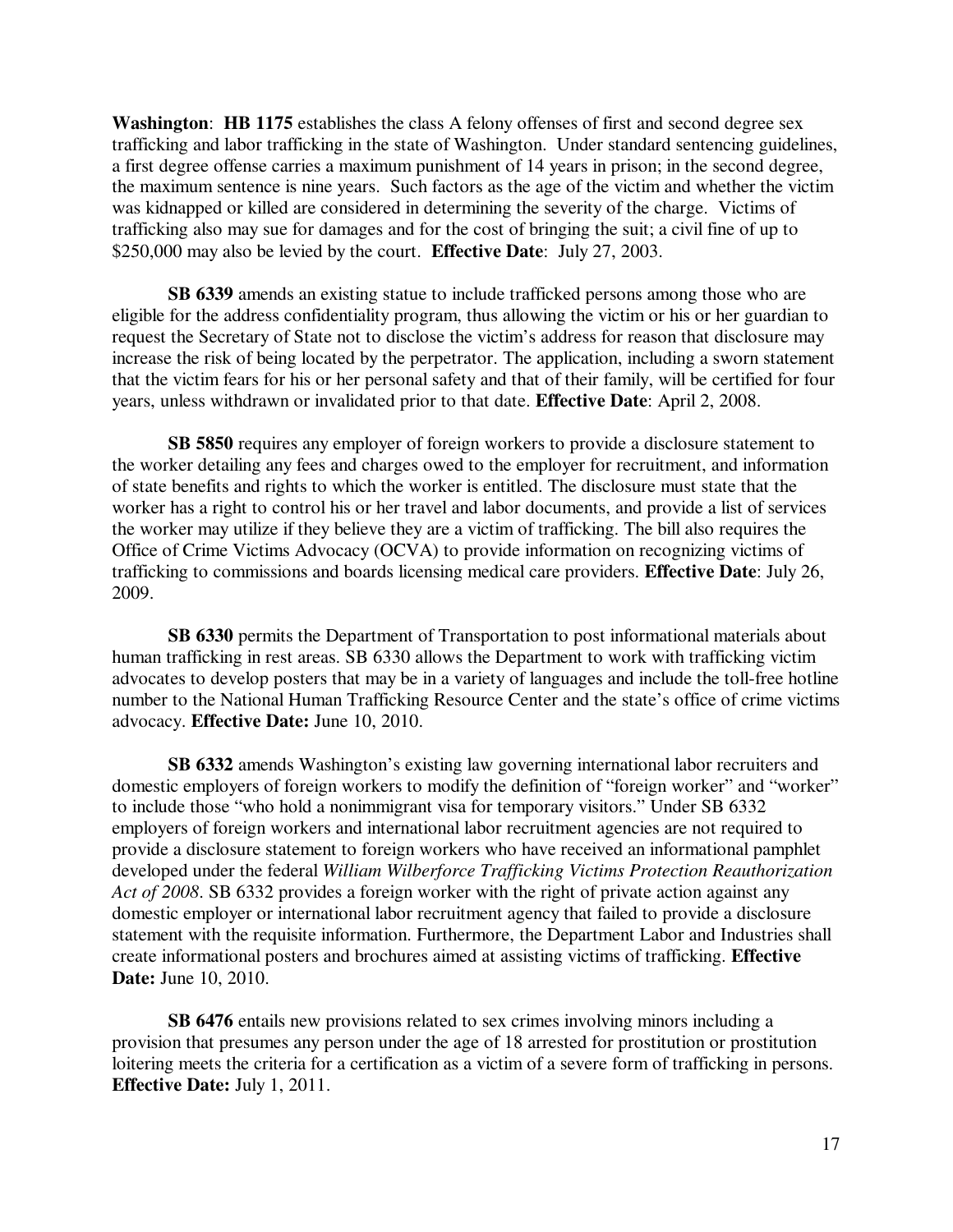**Washington, DC: LB 70** creates a criminal offense for: force labor; trafficking in labor or commercial sex acts; and sex trafficking in children. Each offense carries a penalty of incarceration for not more than 20 years, a fine of not more than \$200,000 or both. Additional offenses created by LB 70 include benefitting financially from human trafficking and unlawful conduct with respect to documents in furtherance of human trafficking. LB 70 includes a provision for asset forfeiture, provides the victim with a private right of action, and expands eligibility under the *Victims of Violent Crime Compensation Act of 1996* to include victims of trafficking. The statute mandates that the District collects data on the human trafficking, including number of investigations, arrests, prosecutions, and convictions, as well as trafficking patterns and demographic characteristics of both the victims and the offenders. These data are to be compiled into a report and published not less than once every 36 months. **Effective Date:** October 23, 2010.

**Wisconsin: SB 292** establishes a Class D felony offense for human trafficking for forced labor or forced sexual exploitation, and a Class C felony offense for trafficking of a child for purposes of commercial sex acts or sexually explicit performances. In the case of trafficking for forced sexual exploitation, a court may order the defendant to pay a fine of no more than \$10,000 or restitution equaling costs of necessary transportation, housing and child care, any expenses incurred by the victim in relocating for personal safety, or the income or value of the wages gained by the perpetrator from the victim. The bill provides an affirmative defense, and allows "any person who incurs an injury or death" to file civil action suits against the perpetrator(s) for actual and punitive damages. Emergency services and assistance are to be provided to the victim for a total of 60 days if the victim is not cooperating with law enforcement or from the time of identification until 60 days after the trial if the victim is cooperating. **Effective Date**: March 19, 2008.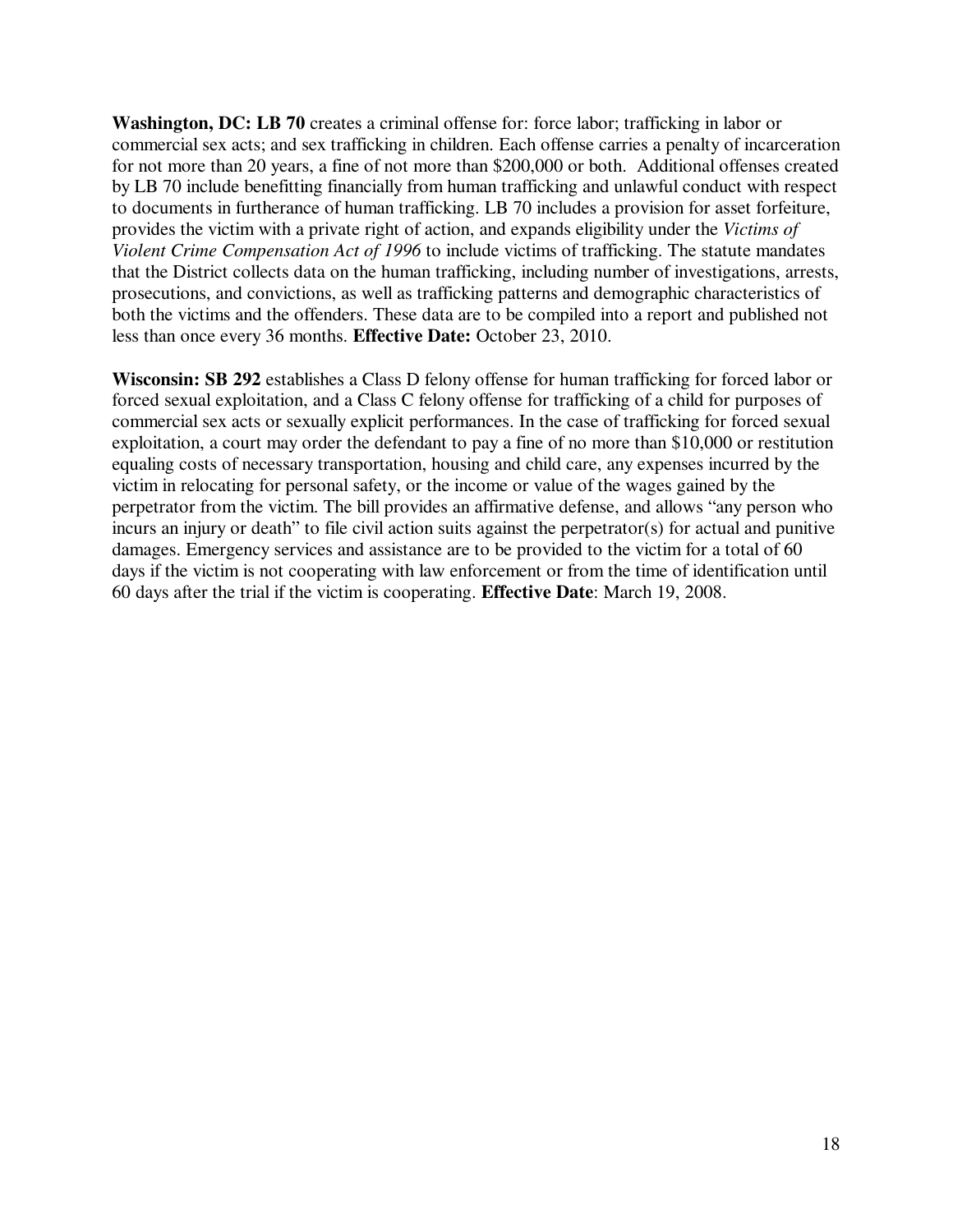## **Statewide Interagency Task Forces on Human Trafficking**  State task forces have been established by statute in **California, Colorado, Connecticut, Florida, Hawaii, Maine, New Hampshire, New Mexico, New York, Rhode Island, Texas Vermont, Virginia** and **Washington. Idaho** passed a resolution to authorize the creation of a legislative committee to study human trafficking in that state. **Iowa** has authorized a study for the 2006 legislative interim on human trafficking. **Minnesota's** Commissioner of Public Safety is required by statute to conduct an annual trafficking study and submit a report of the findings to the legislature. **Ohio** recommended that the Attorney General create a Trafficking in Persons Study Commission. Pennsylvania created an advisory committee on human trafficking and **Tennessee** has directed the Select Committee on Children and Youth to conduct a study on the human sex trafficking. In addition, advocacy efforts are underway in several states – led by state women's organizations, violence against women programs and providers, and anti-trafficking groups – to study the nature and extent of trafficking in the state and make policy recommendations.

**California: SB 180** establishes the *California Alliance to Combat Trafficking and Slavery* (California ACTS) *Task Force*, an interagency task force charged with evaluating various programs available to victims of trafficking and various criminal statutes addressing human trafficking. Responsibilities include collecting and analyzing data on trafficking into the state, evaluating the effectiveness of prevention and prosecution efforts, and examining collaborative models between government and nongovernmental organizations for protecting trafficking victims. The task force members include the Attorney General, members of the legislature, government and law enforcement agencies, as well as representatives from non-governmental organizations and service providers. The task force is required to submit a report of its findings to the Legislature, Governor, and Attorney General by July 1, 2007. **Effective Date**: September 21, 2005.

Prior to passage of **SB 180**, **California** took a different approach which can be effective in other states as well. In 2004, at the request of Assemblywoman Sally Lieber, Assembly Speaker Fabian Nunez created the **Select Committee on Human Trafficking in California,** which held informational hearings in the state that were co-sponsored by the California Commission on the Status of Women, the California Women's Law Center, and the California Women's Legislative Caucus.

**Colorado**: **HB 1143** creates an interagency task force on trafficking in persons to: collect and organize data on the nature and extent of trafficking in the state; investigate collaborative models for protecting victims; measure and evaluate the progress of the state in preventing trafficking, protecting victims, and prosecuting traffickers; identify available federal, state, and local programs that provide services to victims; evaluate approaches to increase public awareness of trafficking; analyze existing criminal statutes for their adequacy in addressing trafficking and make recommendations; and, consult with governmental and non-governmental organizations in developing recommendations. The task force is required to report its findings and recommendations to the Judiciary Committees of the House and Senate by January 15, 2007. **Effective Date**: April 5, 2005.

**Connecticut: HB 5358** establishes an interagency task force on trafficking in persons to: collect data on the nature of trafficking in the state and evaluate the state's progress on trafficking;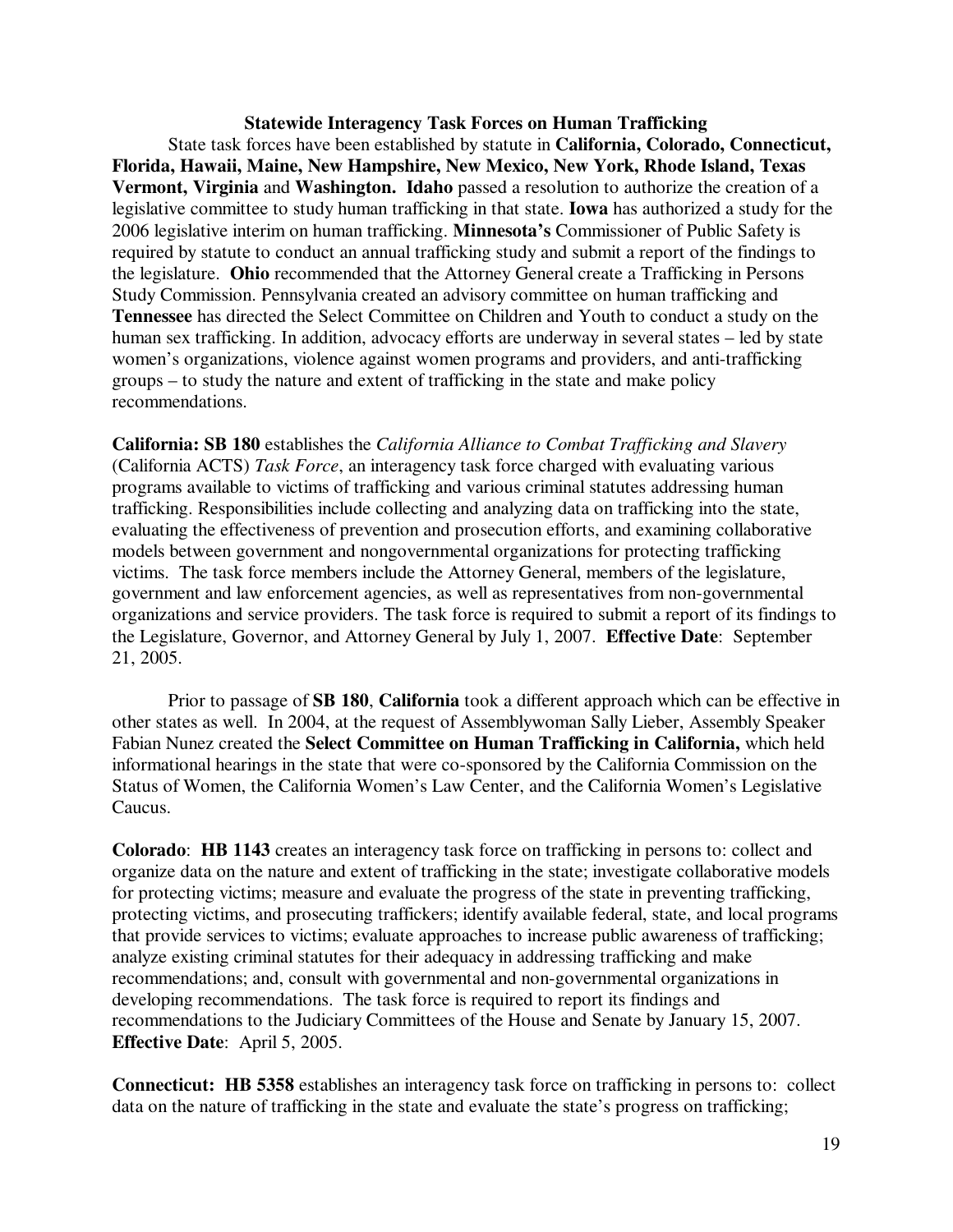identify available federal, state, and local programs that provide services to trafficking victims; evaluate approaches to increase public awareness of trafficking; analyze and make recommendations regarding existing state criminal statutes' ability to address trafficking; and, make recommendations on preventing trafficking, assisting victims, and prosecuting traffickers. The task force is required to report its findings and recommendations to the General Assembly by January 1, 2006. **Effective Date:** October 1, 2004.

**SB 398** creates an interagency *Trafficking in Persons Council* within the Permanent Commission on the Status of Women. The Council will hold meetings at least three times per year to track updates and progress, to identify the criteria for providing services to adult trafficking victims and their children, to consult with governmental and nongovernmental organizations in developing recommendations to strengthen state and local anti-trafficking efforts, and to protect and assist victims of trafficking and prosecute traffickers. The Council must submit its report, including recommendations for legislation, to the General Assembly no later than January 1, 2008. **Effective Date:** June 11, 2007.

**Florida**: **SB 168** creates the Florida Statewide Task Force on Human Trafficking. The bill defines the task force membership, members' duties, and requires it to develop implementation strategy for a Statewide Strategic Plan on human trafficking in conjunction with the Florida State University Center for the Advancement of Human Rights by October 1, 2010. **Effective Date**: June 1, 2009.

**Hawaii: HB 2051** establishes a task force to review laws and information from other states regarding support for victims of human trafficking and to recommend changes to Hawaii law and programs that assist in prevention and provide support to victims. The task force is charged with developing protocols and training related to providing services for trafficking victims and interagency procedures to collect and organize data. The task force also will assess the need for victim protection and assistance services, consult with governmental and nongovernmental organizations, seek federal grants for such task-force related activities as personnel, training, services and programs. HB 2051 requires the task force to report to the state legislature at least 20 days prior to the 2007 and 2008 regular sessions. **Effective Date**: July 1, 2006.

 **SR 144** charges the Department of Human Services with conducting a "statewide needs assessment of non-citizen victims of human trafficking." SR 144 requires that the Department of Human Services collaborate with Hawaii's statewide interagency task force on human trafficking to study the best way to prevent and combat human trafficking; identify existing barriers that deny or minimize access to benefits for non-citizen victims of human trafficking; and identify appropriate social services for victims of human trafficking. **Effective Date:** April 12, 2007.

**HB 2772** extends the end date of the anti-trafficking task force through June 30, 2010 and expands its membership to include representatives of the state public defender, the Immigration Information Office, the Crime Victim Compensation Commission, the Office of the Gender Equity Counselor at the University of Hawaii, the Hawaii State Coalition Against Domestic Violence, and representatives of contractors working under the Office of Refugee Resettlement of the U.S. Department of Health and Human Services and under the U.S. Conference of Catholic Bishops. **Effective Date**: June 29, 2008.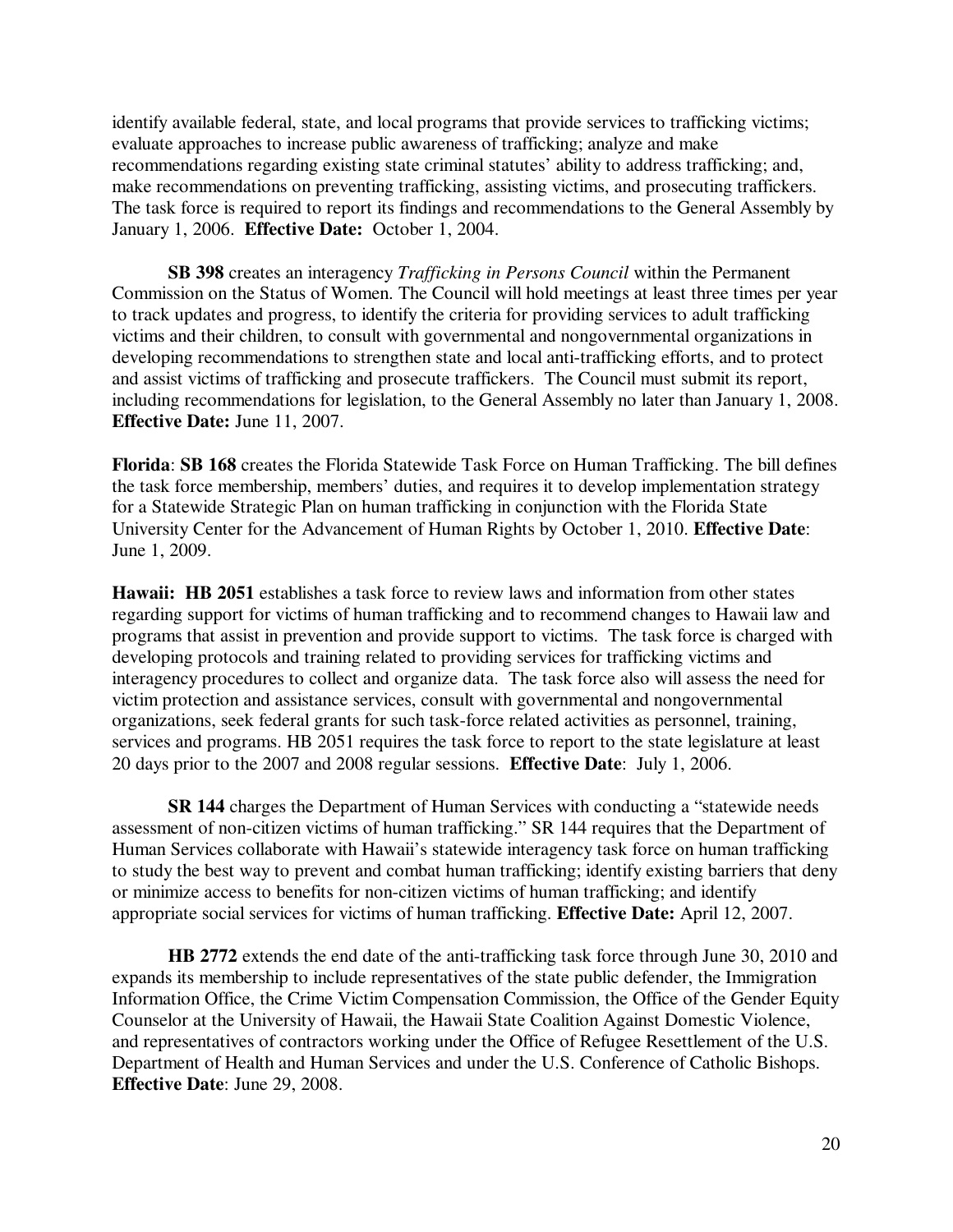**Idaho: HCR 18** authorizes the Legislative Council to appoint a legislative committee to complete a study on human trafficking. The co-chairs of the committee will appoint nonlegislative members of the committee. The committee shall: collect data and present findings on the nature and extent of human trafficking in Idaho; identify available federal, state and local programs that provide services to victims; analyze and make recommendations regarding the ability of existing criminal statutes to address trafficking; and, make recommendations regarding the prevention of trafficking, the prosecution of offenses, and victim assistance. The committee is required to report its findings and recommendations to the Legislature, the Governor, and the Idaho Supreme Court by January 1, 2006. **Adopted**: April 1, 2005.

**Iowa:** SF 2219 requests legislative council authorization for a legislative interim study on human trafficking. The study recommendations and findings shall include, but are not limited to, identifying the needs of human trafficking victims and law enforcement and any other agencies that serve victims of human trafficking. A study report must be submitted for consideration during the 2007 legislative session. **Effective Date**: July 1, 2006.

**Maine: LD 1296** establishes a task force to review laws and legislation from other states and make recommendations for statutory language to criminalize human trafficking. The task force is charged with identifying federal, state and local programs that provide victim services and recommending methods to coordinate these services. The task force also is responsible for researching and evaluating approaches to increase public awareness of human trafficking. The task force must submit a report with its findings and recommendations no later than November 30, 2006. **Effective Date**: April 28, 2006.

**Minnesota**: **HF 1** appropriates money for an annual statewide human trafficking assessment, which will be led by the Commissioner of the Department of Public Safety with the assistance of government agencies and nongovernmental organizations. The study will include: the numbers of arrests, prosecutions, and successful convictions of traffickers; statistics on the number of trafficking victims, including demographics, method of recruitment, and method of discovery; trafficking routes and patterns; method of transportation; and, social factors that contribute to and foster trafficking, especially trafficking of women and children. The Commissioner must submit the first report to the Legislature by September 1, 2006. **Effective Date**: July 1, 2005.

**New Hampshire: SB 194** establishes the *Statewide Interagency Commission on Human Trafficking*. The Commission is charged with analyzing the adequacy of existing criminal legislation to address human trafficking and making recommendations for revising these criminal statutes or creating new ones; working with law enforcement personnel to develop methodologies for collecting data on human trafficking; identifying available federal, state, and local programs that provide services to trafficking victims; and, evaluating approaches to increase public awareness of trafficking. The Commission must report its findings and recommendations to the President of the Senate, the Speaker of the House, the Senate Clerk, the House Clerk, the Governor, and the state Library on or before November 1, 2008. **Effective Date**: June 11, 2007.

**New Mexico: SB 71** establishes an interagency task force to: examine the extent of human trafficking in the state; monitor and evaluate the implementation of 2008 trafficking criminalization law; make recommendations on how to strengthen anti-trafficking efforts to prevent trafficking, prosecute violators and protect victims; develop and conduct training for law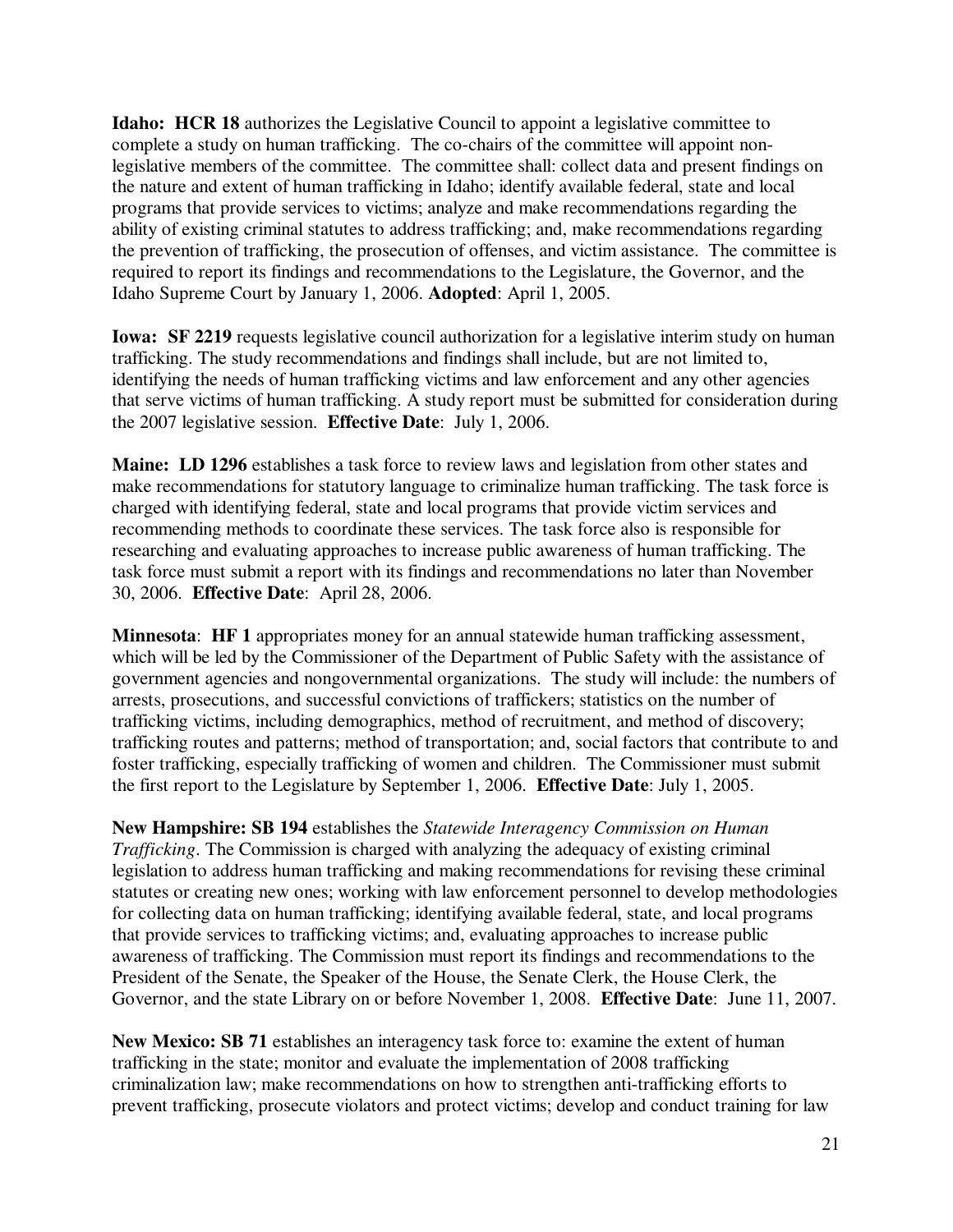enforcement personnel and victim service providers on how to identify victims; and implement an awareness campaign. The task force is required to submit an annual report of its findings and recommendations to the Governor and the legislature. **Effective Date**: July 1, 2008.

**New York**: **SB 5902** establishes an interagency task force on human trafficking to: examine the extent of human trafficking in the state; identify federal, state and local programs that provide services to trafficking victims; establish "protocols and collaboration" among federal, state and local law enforcement, state agencies and NGOs; evaluate approaches to increase public awareness of trafficking, and evaluate the effectiveness of "training programs on human trafficking that have been designed for law enforcement personnel, criminal defense attorneys, social service providers, and NGOs." The task force is required to report its findings and recommendations to the Governor and the legislature by November 1, 2008. **Effective Date**: November, 1, 2007.

**Ohio: HB 280** recommends that the Attorney General creates a Trafficking in Persons Study Commission to examine the scope of the problem within the state, review current criminal laws and how they are be applied to human trafficking offenses and make recommendations on how to address the problem. In July 2009, the Attorney General convened the first meeting of the Trafficking in Persons Study Commission whose members included representatives from the General Assembly, law enforcement community, State agencies and community-based organizations. **Effective Date**: April 7, 2009.

**Pennsylvania: SR 253** creates an advisory committee to examine the issue of human trafficking. Within two years of the adoption of SR 253, the advisory committee must submit a report to the Senate that includes a proposed State plan for the prevention of human trafficking, as well as recommendations to strengthen efforts to protect and assist victims of trafficking and prosecute offenders. SR 253 provides that members must include representatives from governmental agencies and nongovernmental organizations, especially those specializing in human trafficking and working with communities vulnerable to trafficking. **Effective Date:** April 20, 2010.

**Rhode Island: HB 5661** creates an interagency human trafficking of persons task force to "examine and report upon the extent of human trafficking for commercial sexual activity" within the state. The task force is required to report its findings and recommendations to the Governor, the Attorney General, the Speaker of the House of Representatives and the President of the Senator on or before December 31, 2010. **Effective Date**: November 4, 2009.

 **HB 8291** creates a house commission to examine the issue of human trafficking and to develop strategies to ensure that human trafficking victims, as well as "any person who is a victim of commercial sexual activity" are identified and afforded government services and assistance. The commission must report its findings to the General Assembly before March 2, 2011.

**Tennessee: SB 1751** directs the Select Committee on Children and Youth to conduct a study on the human sex trafficking. The Select Committee is tasked to: collect and organize data on the nature and extent of human sex trafficking in the state; investigate collaborative models for protecting victims; measure and evaluate the progress of the state in preventing human sex trafficking; identify available federal, state, and local programs that provide services to victims; evaluate approaches to increase public awareness; analyze existing criminal statutes for their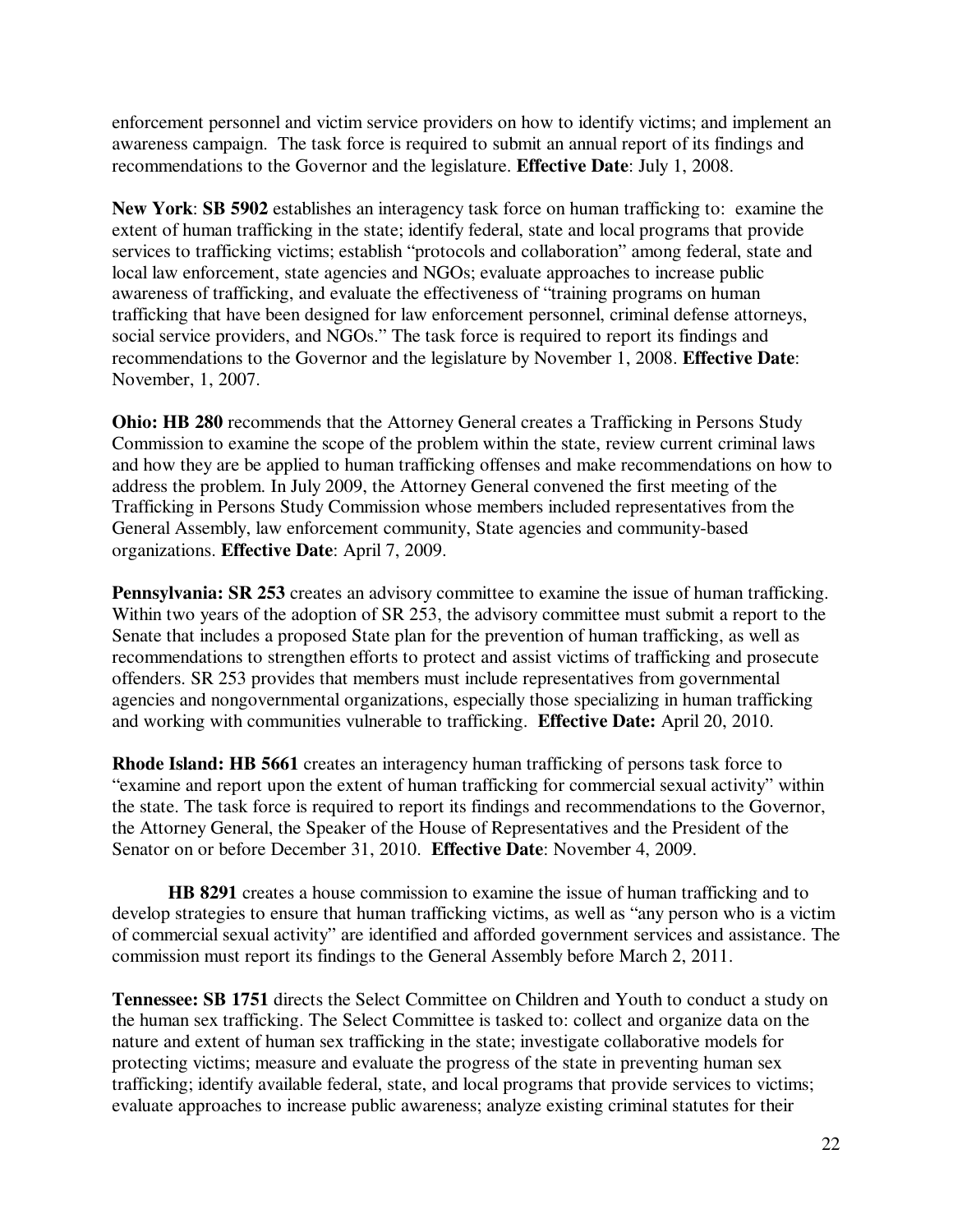adequacy in addressing human sex trafficking and make recommendations; and, consult with governmental and non-governmental organizations in developing recommendations. The Select Committee must report its findings and recommendations to the Judiciary Committees of the House of Representatives and the Senate no later than March 1, 2011.**Effective Date:** June 9, 2010.

**Vermont: SB 272** creates an interagency human trafficking task force for the purpose of "raising" public awareness…identifying resources for the victims…recommending to the public ways to identify and report acts of human trafficking." SB 272 outlines the task force membership, members' duties, and the state agencies and community organizations with whom the task force must consult, including representatives of the human rights commission, health care professionals and migrant workers and labor advocacy groups. The task force reports its findings and recommendations to the members of the senate and house judiciary, the senate committee on health and welfare, the house committee on human services and to the legislative council on or before November 15, 2010. On or before January 15, 2011, the task force must report its findings and recommendations to the General Assembly and the Governor. SB 272 also establishes a law enforcement advisory board. **Effective Date**: April 27, 2010.

**Virginia: HB 2923** establishes the *Commission on the Prevention of Human Trafficking*. The Commission is charged with: developing and coordinating the implementation of a *State Plan for the Prevention of Human Trafficking*; collaborating with state, local and federal agencies to improve the collection and sharing of data on human trafficking within the state; recommending policies to facilitate effective collaboration between state agencies, the community, business and industry, and public and private entities to prevent human trafficking; identifying available federal, state, and local programs that provide services to trafficking victims; and making recommendations on methods to provide a coordinated system of support and assistance to victims of trafficking. The Commission must submit an annual report to the Governor and the General Assembly no later than the first day of each regular session of the General Assembly. **Effective Date**: July 1, 2007.

**Texas: HB 4009** establishes the Human Trafficking Prevention Task Force. The statute specifies organizations that must be represented on the task force and mandates the task force to submit a report on December 1<sup>st</sup> of each even-numbered year regarding its activities and findings. HB 4009 provides trafficking victims with an affirmative defense to prosecution for a violation of the prostitution law. The statute establishes victim assistance program for domestic trafficking victims that includes a database of assistance programs, training curriculum for law enforcement, and a grant program for public organizations to provide services for domestic victims. HB 4009 creates the trafficking of persons investigation and prosecution account to distribute grants to counties for investigation and prosecution efforts and to non-governmental organizations for victim services and outreach efforts. **Effective Date**: September 9, 2009.

**Washington**: **HB 2381** created the *Washington State Task Force Against the Trafficking of Persons* in 2002 to: measure and evaluate the progress of the state in trafficking prevention activities; identify available federal, state, and local programs that provide services to victims of trafficking; and, make recommendations on methods to provide a coordinated system of support and assistance to victims of trafficking. **Effective Date**: June 13, 2002. The Task Force expired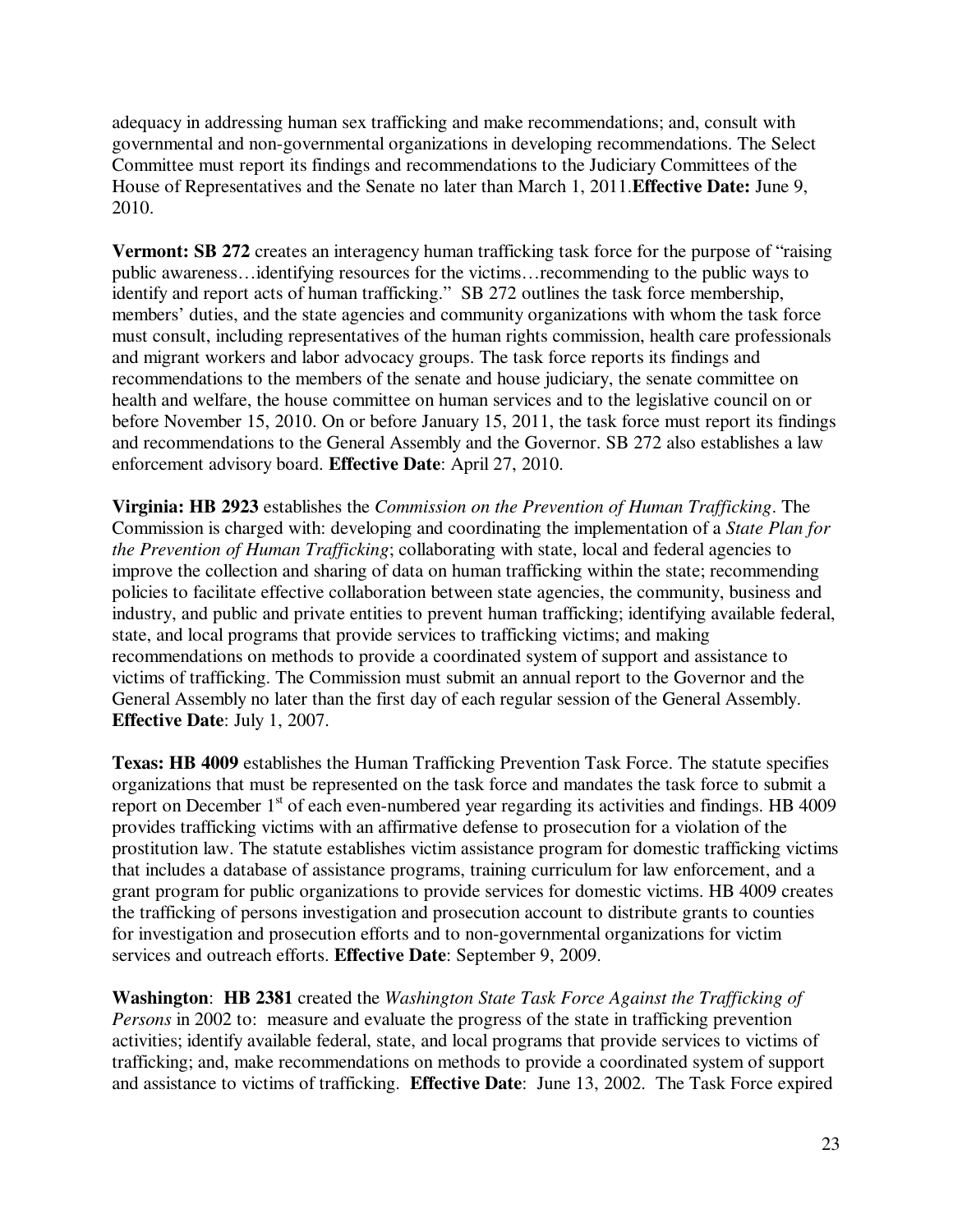on March 1, 2003 but was extended until June 30, 2004 (**HB 1090**). **Effective Date**: May 14, 2003.

**HR 4707** recognizes and honors the Office of Crime Victims Advocacy and the *Washington State Task Force Against the Trafficking of Persons* for its accomplishments in leading the country in taking action against human trafficking. **Adopted**: March 4, 2004.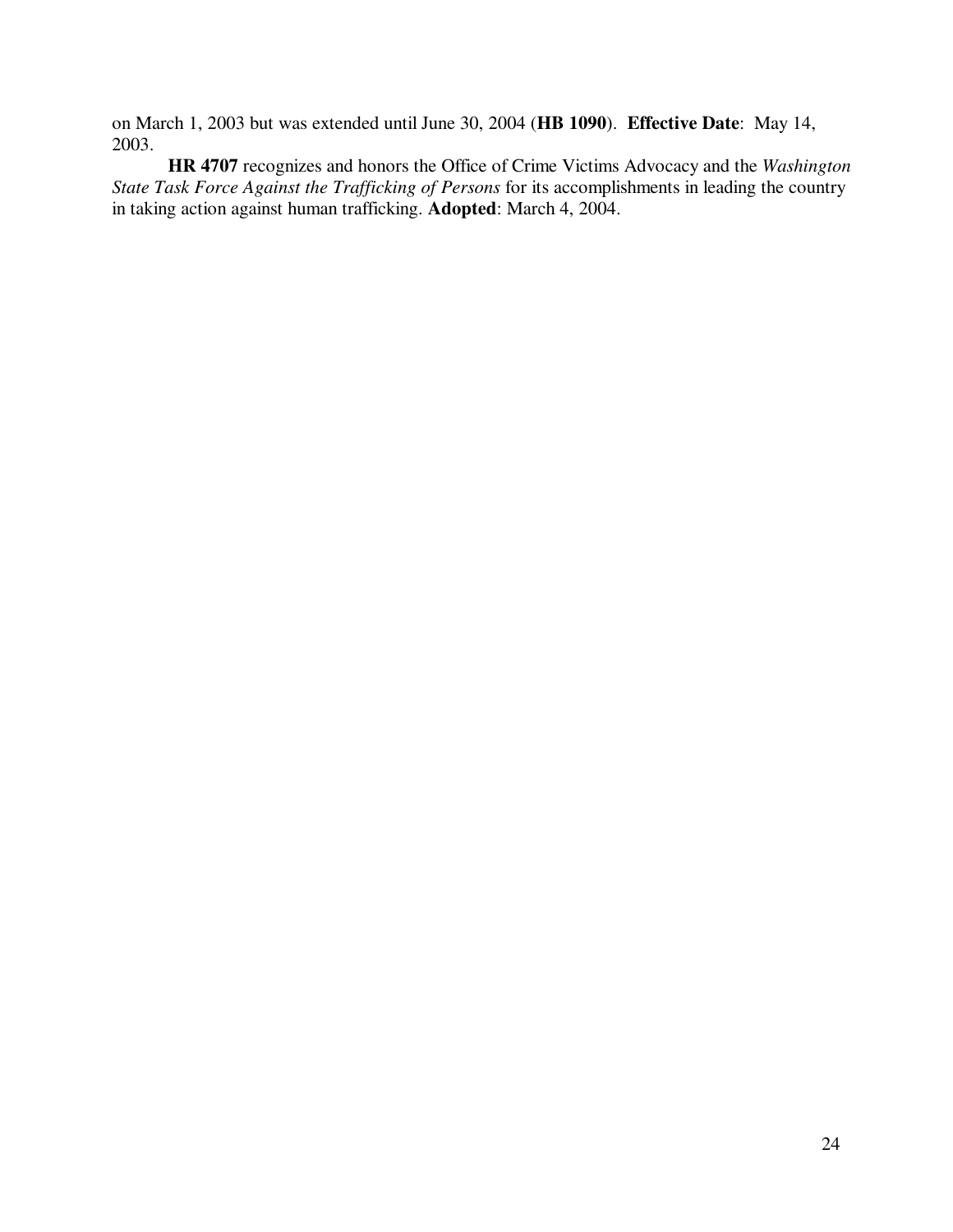**International Marriage Brokers/International Matchmaking Organizations (IMOs) Regulation of "Bride Trafficking" by Commercial Enterprises**  Legislatures in **Hawaii**, **Maryland, Missouri**, **New Jersey, Texas**, and **Washington** have passed laws to regulate "international matchmaking organizations" (IMOs) that operate in the state.

**Hawaii**: **HB 135** allows persons living abroad who use for-profit matchmaking services to gain access to criminal conviction and marital history information from prospective spouses residing in the United States ("clients"). Each IMO must notify all foreign women ("recruits") in their native language that criminal history records and marital history information about any Hawaii resident is available upon request. The IMO also must disseminate this information upon request in the recruit's native language and refrain from providing any further services that facilitate interaction between the recruit and the client until the information has been submitted to the IMO. The punishment for a violation of the law is a fine of up to \$500 and up to 30 days imprisonment. **Effective Date**: January 1, 2004.

**HB 2050** expands upon Hawaii's current law by including abuse orders of protection issued against a Hawaii resident as information that must be disclosed by a Hawaii resident as part of the resident's marital history information in dealings with international matchmaking organizations. **Effective Date**: January 1, 2007.

**Maryland: HB 65** requires that International Marriage Brokers (IMBs) that operate in the USA and provide services to Maryland residents must provide each foreign "recruit" with the criminal history record information and marital history information of the IMB's "client", as well as basic rights information in the recruit's native language. The recruit must receive all of the requisite information about the client and provide written consent before the IMB may supply the client with the recruits "personal contact" information. HB 65 specifies the type of information that must be included as part of the client's marital history, criminal history and the basic rights information, as well as the manner in which the information should be displayed. A violation of this law is a misdemeanor punishable by imprisonment not to exceed more than one year, a fine not to exceed \$12,000 or both. **Effective Date:** October 1, 2010.

**Missouri**: **HB 353** requires IMOs to notify each potential recruit that the criminal history information and marital history information of clients are available, upon request, in the recruit's own language. Basic rights information -- including information about human rights, immigration, emergency assistance and resources, and the legal rights of and resources for victims of domestic violence -- also must be made available to recruits. The IMO must distribute this information no later than 30 days after receiving it, and IMOs that fail to provide the information or willfully provide incomplete or false information are guilty of a class D felony. **Effective Date**: August 28, 2005.

**New Jersey**: **AB 1942** requires that present and prospective owners and employees of international labor matching labor organizations or international matchmaking organizations be certified by the Division of Consumer Affairs as qualified to own or work for such an enterprise. The Division must run criminal history record background checks on present and prospective owners and employees; those with convictions for criminal offenses are disqualified. The disqualifying criminal offenses include inter alia: homicide, kidnapping, assault, human trafficking, sexual assault, prostitution and drug possession. AB 1942 requires that clients of international labor matching labor organizations or international matchmaking organizations undergo a criminal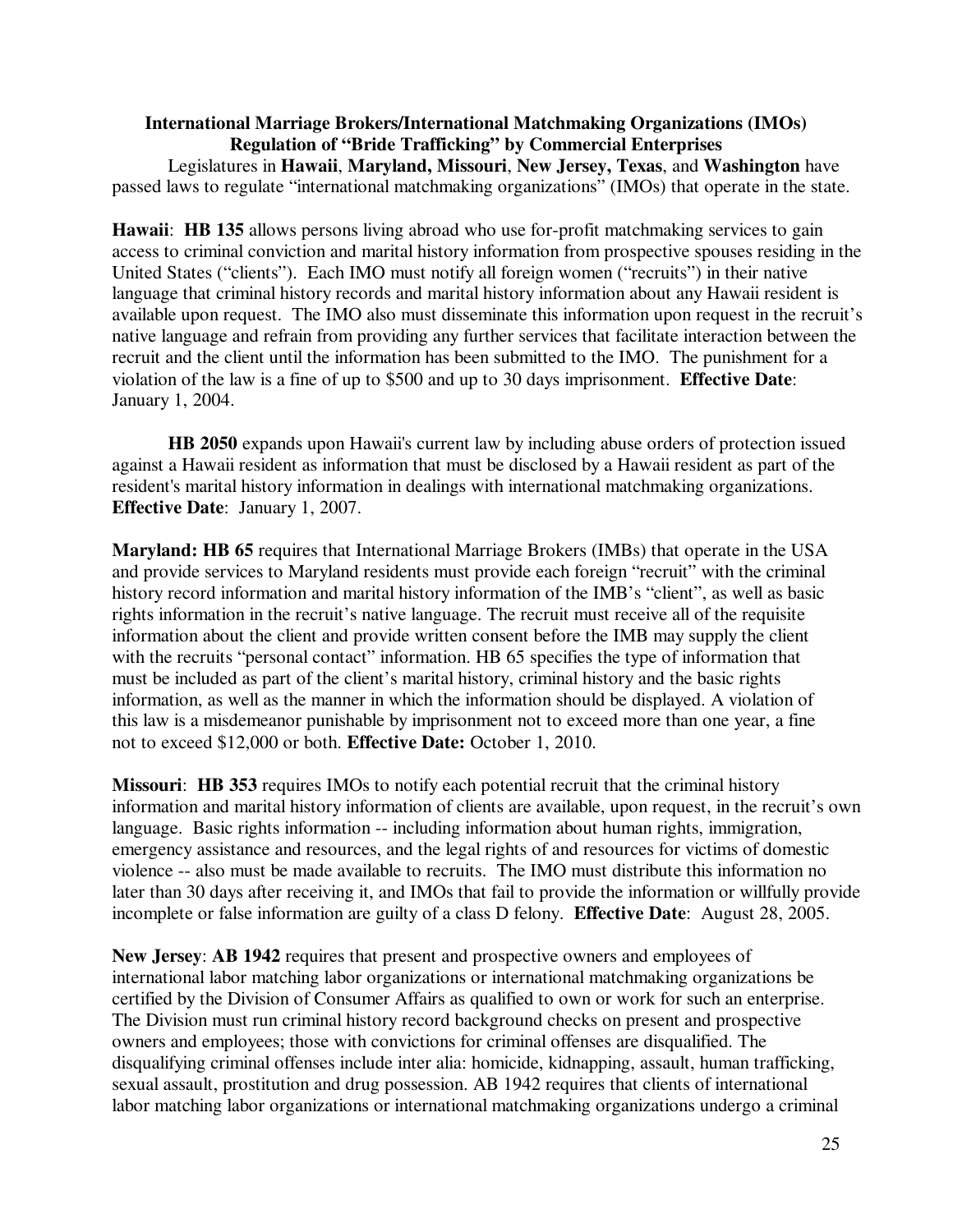history record background check at their own expense. "Upon receipt of a request for information from a recruit", the organization is prohibited from providing any services until the client has submitted a complete transcript of any criminal history record. International matchmaking organizations must provide recruits with basic information about domestic violence, along with phone numbers for the statewide and national domestic violence hotlines. **Effective date**: December 1, 2010.

**Texas**: **HB 177** requires IMOs to provide each foreign recruit with the criminal history record information and marital history information of the IMO's clients and with basic rights information in the recruit's native language. The IMO must disseminate this information no later than the  $30<sup>th</sup>$ day after the date it receives the information from the client and must pay the costs incurred to translate this information into the recruit's native language. The IMO may not provide any further services to the client or recruit until it has obtained the requested information from the client and provided it to the recruit. An IMO that violates the law is subject to a civil penalty not to exceed \$20,000 for each violation. **Effective Date**:September 1, 2003.

**Washington: SB 6412** requires IMOs to provide information to foreign women, upon request, on state background checks and personal histories of Washington residents seeking to meet foreign women (potential recruits). The IMO must notify all potential recruits that background check and personal history information is available upon request. Once the resident is notified of the recruit's request for background information, the IMO must refrain from providing any further services that facilitate future interaction between the recruit and the resident until the IMO has obtained the requested information from the resident. **Effective Date:** September 1, 2002. The language of the bill was slightly amended in 2003 **(HB 1826). Effective Date**: July 27, 2003.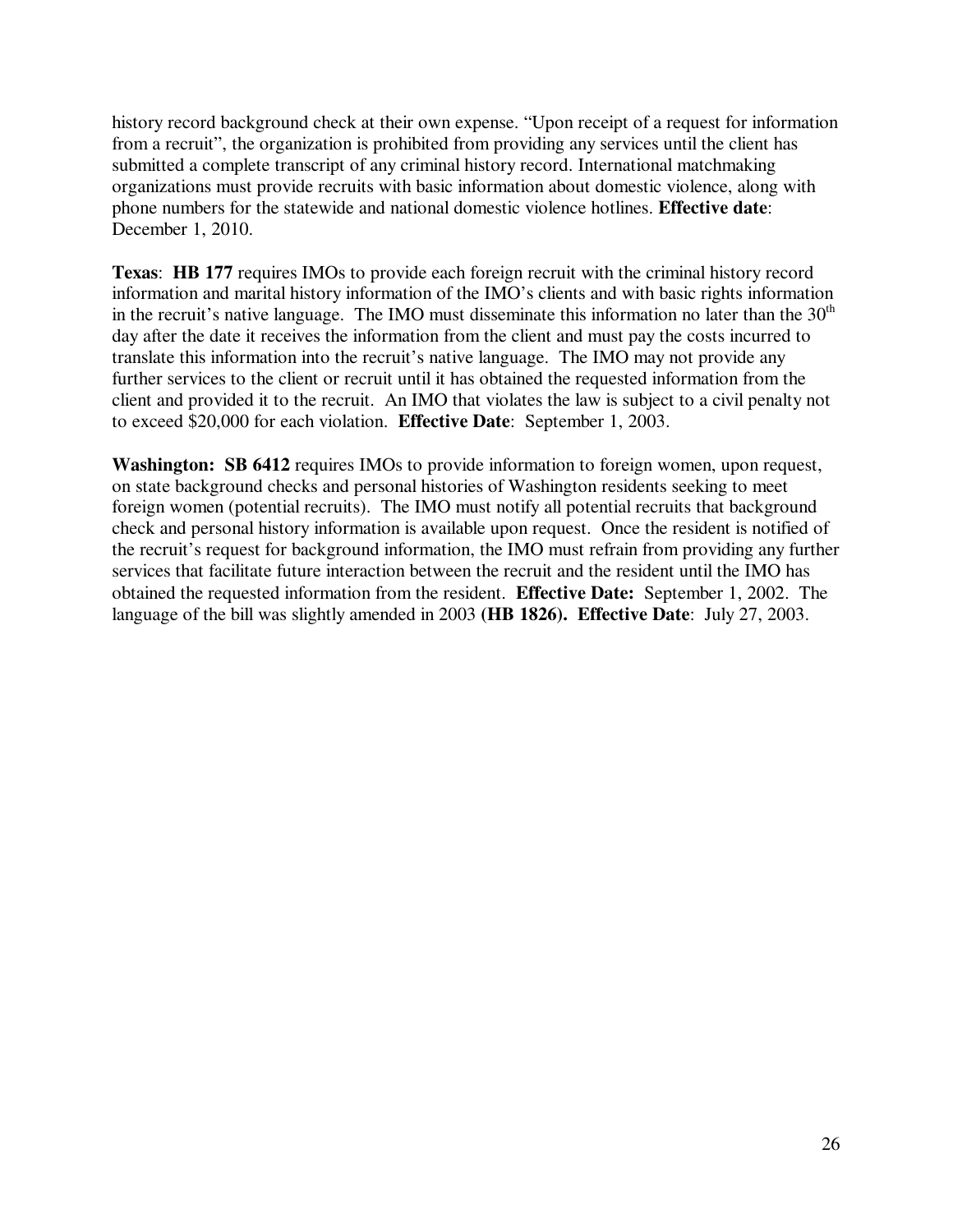## **Regulating Travel Services Providers that Facilitate Sex Tourism**

Legislatures in **Alaska, Hawaii**, **Missouri, New York** and **Washington** have enacted laws making it a state felony offense to knowingly sell or offer to sell travel services that include or facilitate travel for the purpose of engaging in prostitution.

**Alaska: SB 12** expands the crime of promoting prostitution in the second degree to include any person who offers, sells, advertises, promotes, or facilitates travel that includes commercial sexual conduct, defined as sexual conduct in exchange for anything of value, as enticement for travel. **Effective Date**: July 1, 2006.

**Hawaii: HB 2020** makes it a class C felony to knowingly sell or offer to sell travel services that include or facilitate travel for the purpose of engaging in prostitution. It authorizes the suspension or revocation of travel agency registration for engaging in these acts. The bill emphasizes that prostitution and sex tourism contribute to the trafficking of persons, and seeks to discourage sex tourism as a way to reduce the demand for sex trafficking. **Effective Date**: May 19, 2004.

**Missouri**: **HB 1698** makes it a class C felony to knowingly sell or offer to sell travel services that include or facilitate travel for the purpose of engaging in prostitution. It authorizes the revocation of the articles of incorporation, as well as the freezing of bank and deposit accounts. **Effective Date**: June 6, 2006.

**New York**: **SB 5902** expands the crime of promoting prostitution in the third degree to include travel service providers who knowingly sell travel services that facilitate prostitution. Promoting prostitution is a Class D felony. **Effective Date**: November 1, 2007.

**Washington: SB 6731** makes it a class C felony to knowingly sell or offer to sell travel services that include or facilitate travel for the purpose of engaging in prostitution. Sellers of travel are prohibited from promoting or advertising travel services for the purpose of engaging in a commercial sex act. **Effective Date**: June 7, 2006.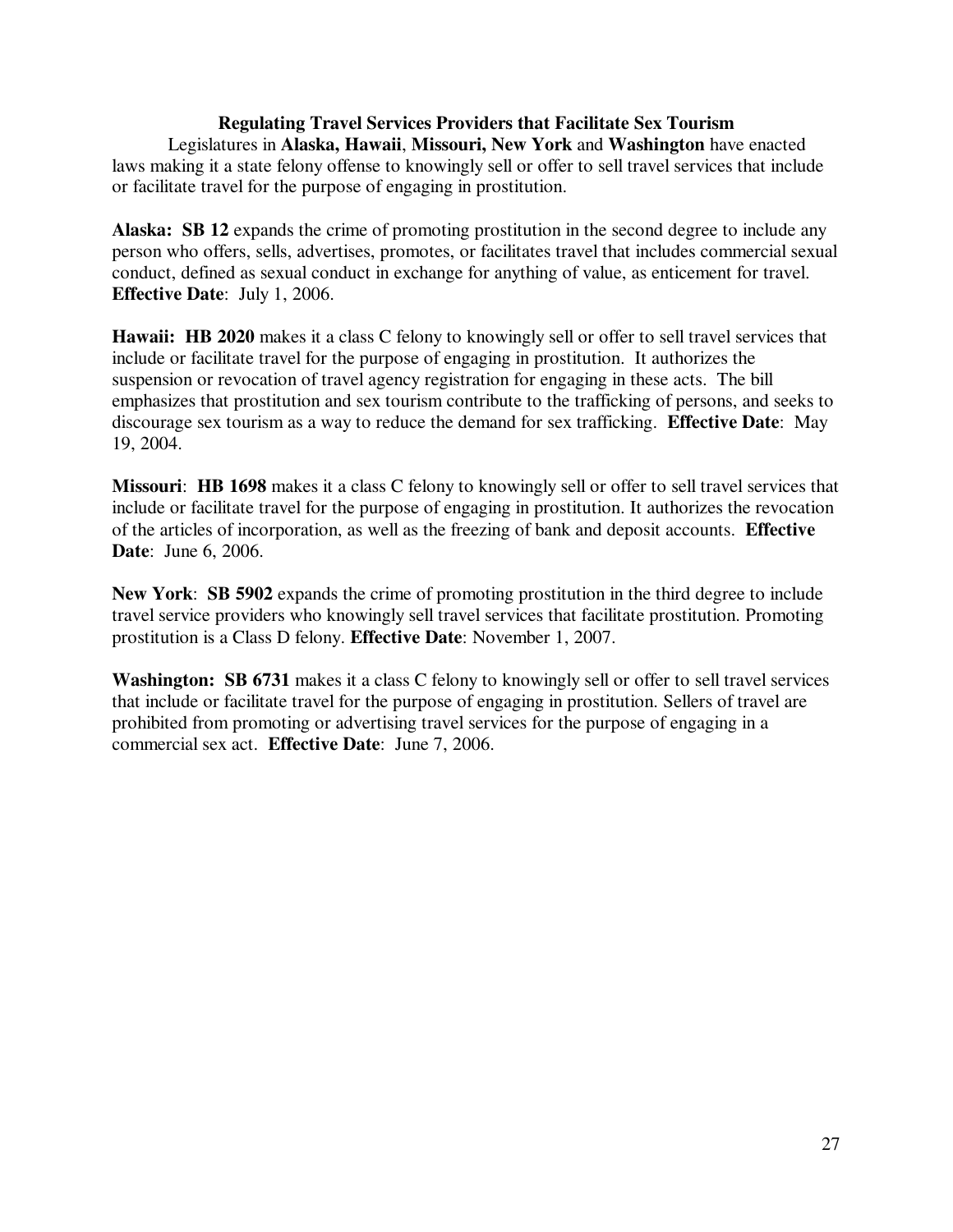## **Sponsors**

## **Criminalization and/or Victim Protections and Services Statutes Alabama**

 **HB 432 Sponsors**: Representatives Williams (J), Coleman, Todd, Hilliard, McClurkin, Ison, Gipson, England, Ball, Allen, Hubbard, Love, Galliher, Hill, Ward, Canfield, Hall, Moore (P), Drake, Clouse, McClendon, Mask, Faust and Williams (P).

### **Alaska**

 **SB 12 Sponsors**: Senators Dyson, Davis, French, Bunde, Seekins, Wagoner, Elton, Kookesh, Huggins, Stevens G, Olson, Stedman, Stevens B, Cowdery, Therriault, Ellis, Wilken.

 Representatives Lynn, Ramras, McGuire, Gara, Dahlstrom, Gardner, Olson, Kerttula, Gruenberg.

## **Arizona**

**SB 1372 Sponsors:** Senators Jarrett, Aguirre, Bee, Blendu, Gould, L. Gray, Huppenthal, Johnson, R. Miranda, Waring, Arzberger, Brotherton, R. Burns, Cheuvront, J. Garcia, Hellon, R. Rios, Soltero, Verschoor; Representatives Anderson, Nelson, Paton, Pearce, Pierce, Burges, C. Gray, Lopes, McClure, P. Rios, Robson.

Related bill **HB 2539 Sponsors:** Representatives Paton, Alvarez, J. Burns, Farnsworth, Lopez, McClure, Pearce, Rosati, Biggs, Gallardo, Hershberger, Meza, Pierce, Sinema, Tully; Senator Bee.

Related bill **SB 1357 Sponsors**: Senators Bee, Jarrett, Waring, Harper, Tibshraeny, Verschoor; Representative Paton.

Related bill **HB 2657 Sponsors**: Representatives Gallardo, L. Lopez, Lujan, Sinema, A. Aguirre, Alvarez, Bedford, Chase, Downing, M. Garcia, Davis, Meza, Reagan.

Related bill **HB 2708 Sponsors**: Representatives Sinema, A. Aguirre, Chase, Alvarez, Bradley, Gallardo, M. Garcia, Kirkpatrick, Lujan, Meza, Tom.

 **SB 1281 Sponsor**: Senator Paton

 **SB 1059 Sponsor:** Senator Paton.

 Related bill **HB 2673 Sponsors:** Representatives Sinema, Cajero Bedford, Driggs, Lujan, Patterson, Ableser, Antenori, Ash, Biggs, Campbell CH, Campbell CL, Schapira, Williams.

## **Arkansas**

**HB 2979 Sponsor**: Representative Elliott.

## **California**

 **AB 22 Sponsors**: Assembly Members Lieber, Liu, Bermudez, Chan, Chavez, Cohn, DeVore, Goldberg, Hancock, Shirley Horton, Koretz, Leno, Leslie, Levine, Matthews, Pavley, Sharon Runner, Ruskin; Senators Kuehl, Alquist, Cedillo, Escutia, Romero.

 **SB 1569 Sponsor**: Senator Kuehl.

**ACR 28 Sponsors:** Assembly Member Ma, Senator Padilla.

**AB 1278 Sponsors:** Assembly Members: Lieber, Ma and Smyth.

Senator Romero.

**AB 2810 Sponsors**: Assembly Member Brownley.

Senator Romero.

**AB 17 Sponsor**: Assembly Member Swanson.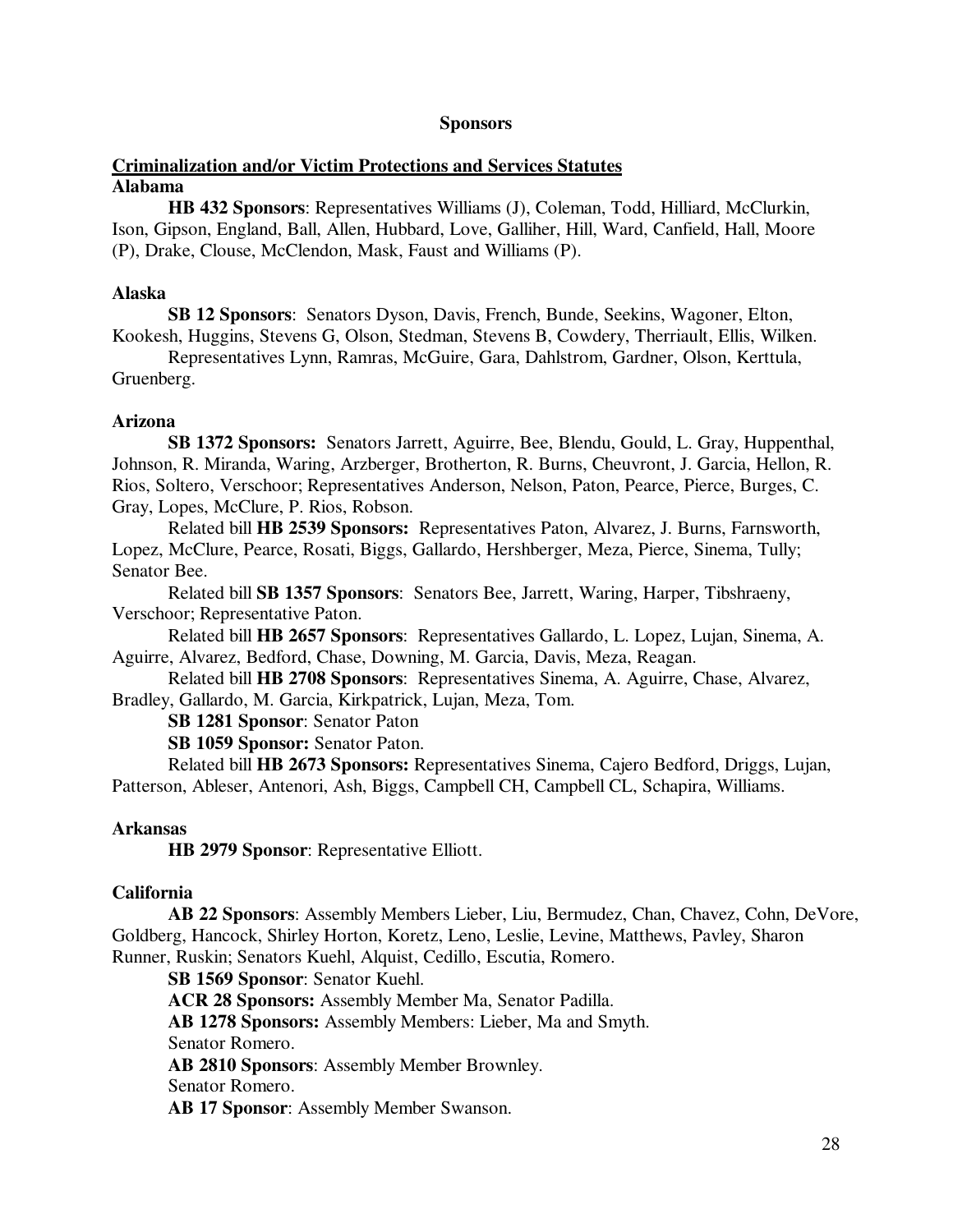**SB 657 Sponsor:** Senator Steinberg. Assembly Members Perez, J. Brownley and Saldana.  **SB 677 Sponsor:** Senator Yee.

### **Colorado**

 **SB 207 Sponsors**:Senators Groff, Grossman, Shaffer, Bacon, Boyd, Brophy, Entz, Evans, Fitz-Gerald, Gordon, Hagedorn, Isgar, Johnson, Jones, Keller, Kester, Lamborn, May R., Mitchell, Owen, Tapia, Taylor, Teck, Tochtrop, Traylor, Veiga, Wiens, Williams, Windels.

 Representatives Borodkin, Berens, Carroll M., Carroll T., Clapp, Cloer, Coleman, Gardner, Green, Hall, Harvey, Hoppe, Jahn, Kerr A., Kerr J., King, Knoedler, Larson, Madden, Marshall, Massey, May M., McFadyen, Merrifield, Paccione, Penry, Riesberg, Romanoff, Rose, Schultheis, Soper, Stafford, Sullivan, Todd, White, Witwer.

 **HB 1123 Sponsors**: Representatives Lambert, J. Kerr, Balmer, Baumgardner, B. Gardner, C. Gardner, S. King, Liston, Lundberg, Marostica, Massey, Priola, Roberts, Stephens, Swalm, Waller, Casso, Gerou, Green, Looper, Murray, Summers, Todd, Nikkel, S. Schafer.

Senators Schultheis, Harvey, Brophy, Hodge, K. King, Penry, Renfroe, Scheffel.

## **Connecticut**

 **SB 153 Sponsors**: Senators Stillman, Kissel, Looney, McDonald, Meyer, Harp, Gomes, Prague, Finch, Roraback, Crisco, Handley, DeLuca.

 Representatives Kirkley-Bey, Aresimowicz, Zalaski, Donovan, Pawelkiewicz, Keeley, Dargan, Hewett, Michele, Widlitz, Candelaria, Diamantis, Boukus, Perone, Reinoso, Mikutel, Doyle, Tallarita, Ritter, Carson, Leone, Belden, Mioli, Mann, McMahon, Googins, Urban, Frey, Klarides, Stripp, Tymniak, Witkos, Guerrera, Sawyer.

**SB 1500 Sponsors:** Senator Williams, Kissel Representative Amann.

#### **Delaware**

 **HS 1 Sponsors:** Representatives Maier, Spence, Ewing, Outten, Valihura, Wagner, Keeley, Johnson

 Senators Blevins, Sorenson, Connor.  **SB185 Sponsor**: Senator Blevins Representative Bennett

#### **Florida**

**SB 1962 Sponsors**: Senators Wasserman Schultz, Smith, Aronberg, Haridopolos. Related bill **HB 865 Sponsors**: Representatives Gannon, Brandenburg, Bullard,

Fiorentino, A. Gibson, Harrell, Hasner, Holloway, Joyner, Kravitz, Stargel, Zapata.

Related bill **HB 1977 Sponsors**: Representatives Barreiro, Bucher, Fiorentino, Gannon, Joyner, Kallinger, Kottkamp, Rich, Roberson, Sobel.

 **SB 250 Sponsors**: Senators Margolis, King, Smith, Rich, Campbell, Saunders, Haridopolos, Aronberg, Wilson, Crist.

 Related bill **HB 469 Sponsors**: Representatives Gannon, Altman, Bucher, Bullard, M. Davis, Glorioso, Gottlieb, Joyner, Justice, Meadows, Porth, Robaina, Roberson, Sobel, Vana, Zapata.

**HB 7181 Sponsors:** Health Care Council, Representatives. Glavano, Ambler, Bucher.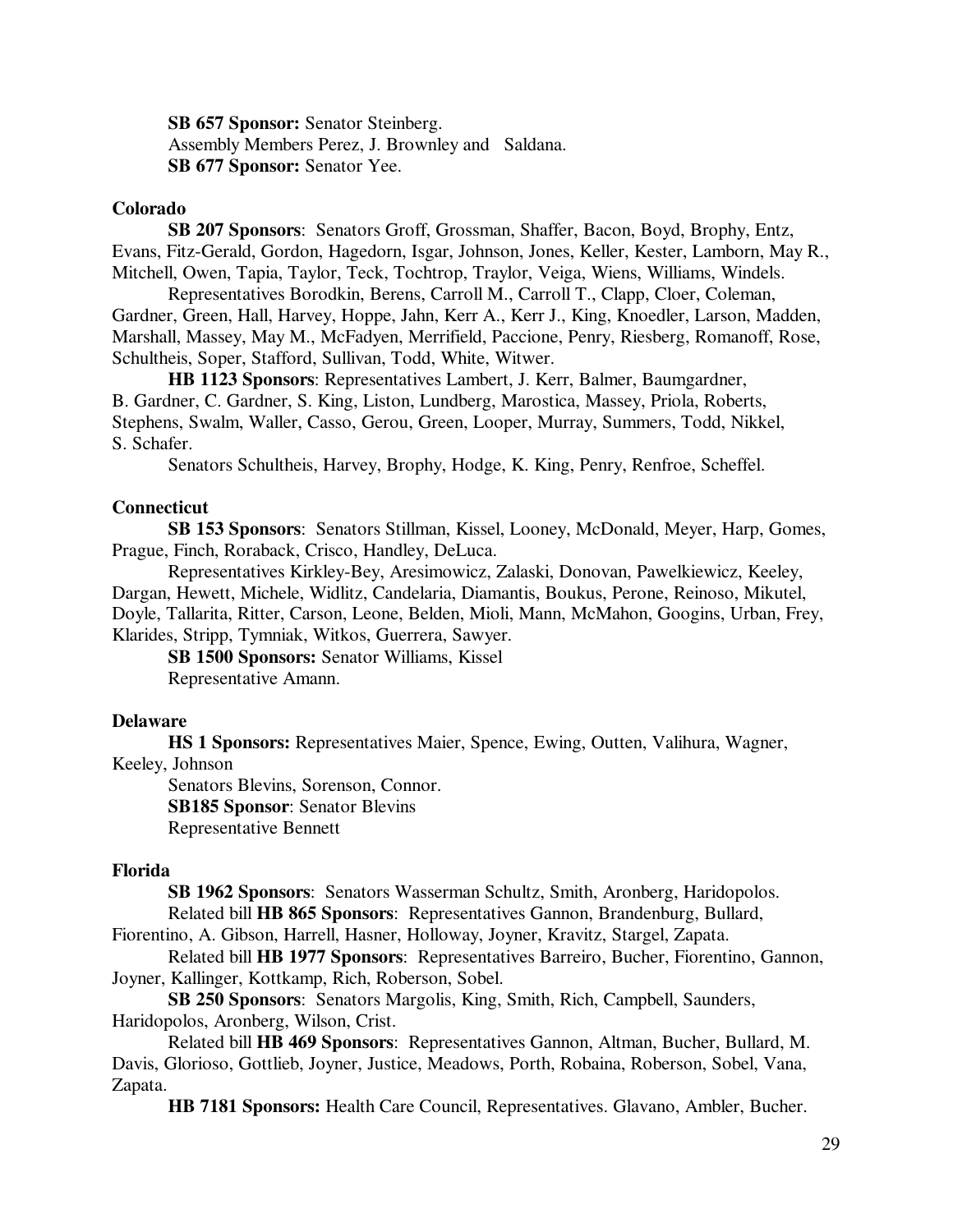**SB 1442 Sponsors:** Senators Baker, Lynn.

## **Georgia**

 **SB 529 Sponsors**:Senators Rogers, Hamrick, Douglas, Schaefer, Seabaugh, Goggans.

## **Hawaii**

 **HR 162 Sponsors**: Representatives Lee, Mizuno, Rhoads, Shimabukuro, Yamane, Ching, Evans, Green, Nishimoto, Pine, Saiki, Sonson, Souki, Waters.

## **Idaho**

 **HB 536 Sponsors**: Representatives Field, Smith, Sali, Clark, Ellsworth, Harwood, Nielsen, Ring, Shirley, Wills, McGeachin, Bastian, Hart, Boe, LeFavour, Pence.

## **Illinois**

**HB 1469 Sponsors**: Representatives Chavez, Bailey, Soto, Mendoza, Gordon, Delgado, Berrios, Jefferson, Churchill, Daniels, Saviano, McAuliffe, Sullivan Jr., Stephens, Rose, Myers, Lang, D'Amico, Giles, Davis, Flowers, Mautino, Reis, Mitchell, Poe, Brauer, Leitch, Bost, Winters, Tenhouse, Pihos, Krause, Burke, Osterman, Franks, Younge, Granberg, Kelly, Reitz, Molaro, Schock, Smith, Beiser, McGuire, Verschoore, Ryg, Munson, Bellock, Mulligan, Washington, Hamos, Nekritz, Acevedo, Howard, Patterson, Lyons, Bradley, Colvin, Jakobsson, May, Dunkin, Graham, Froehlich, Moffitt, Millner, Lyons, Fritchey, Miller, Rita, Turner, Coulson, Pritchard, Mathias, Meyer.

Senators Cullerton, Collins, Martinez, Haine, Althoff.

Related bill **SB 477 Sponsors**: Senators Cullerton, Haine, Dillard, Raoul, Sandoval, Harmon, Collins.

Representatives Mathias, Froehlich, Chavez, Bailey, Delgado, Franks, LaVia, Soto.

 **HB 1299 Sponsors**: Representatives Howard, Froehlich, Graham, May, Washington, Yarbrough, Colvin, Soto, Davis, Moffitt.

 Senators Martinez, Cullerton, Garrett, Righter, Harmon, Collins, Silverstein, Althoff, Axley, Hunter, DeLeo, Risinger, Haine, Schoenberg, Lightford.

 **SB 133 Sponsors**: Senators Dillard, Millner, Cullerton.

Representatives Turner, Reboletti, Howard, Durkin, Fritchey, Sacia, Ramey, Jr., Rose,

Gordon, Dunkin, Collins, Flowers, Bellock, Jackson, Sr., Golar, Soto, Mendoza, Burns.

## **Indiana**

 **HB 1155 Sponsors**:Representatives Budak, Bardon, Smith, Ulmer.

 Senators J. Simpson, Becker, Long, Zakas, Steele, Landske, Wyss, Drozda, Broden, Miller, Bray, Mrvan.

 **HB 1414** (amendment to **HB 1155) Sponsors**:Representatives Austin, Lawson, Ruppel, Ulmer, L., Lanane, Simpson, Long, Delph, Zakas, Kruse, Steele, Landske, Wyss.

**HB 1386 Sponsors:** Representatives Lawson, Welch, Ulmer, Foley; Senators Bray, Steele, Zakas.

## **Iowa**

 **SF 2219 Sponsors**: Senators Kreiman, Miller, Boettger, Brunkhorst, Dvorsky, Fraise, Hancock, Horn, Larson, McKibben, Quirmbach, Schoenjahn, Tinsman, Ward, Warnstadt, Zaun.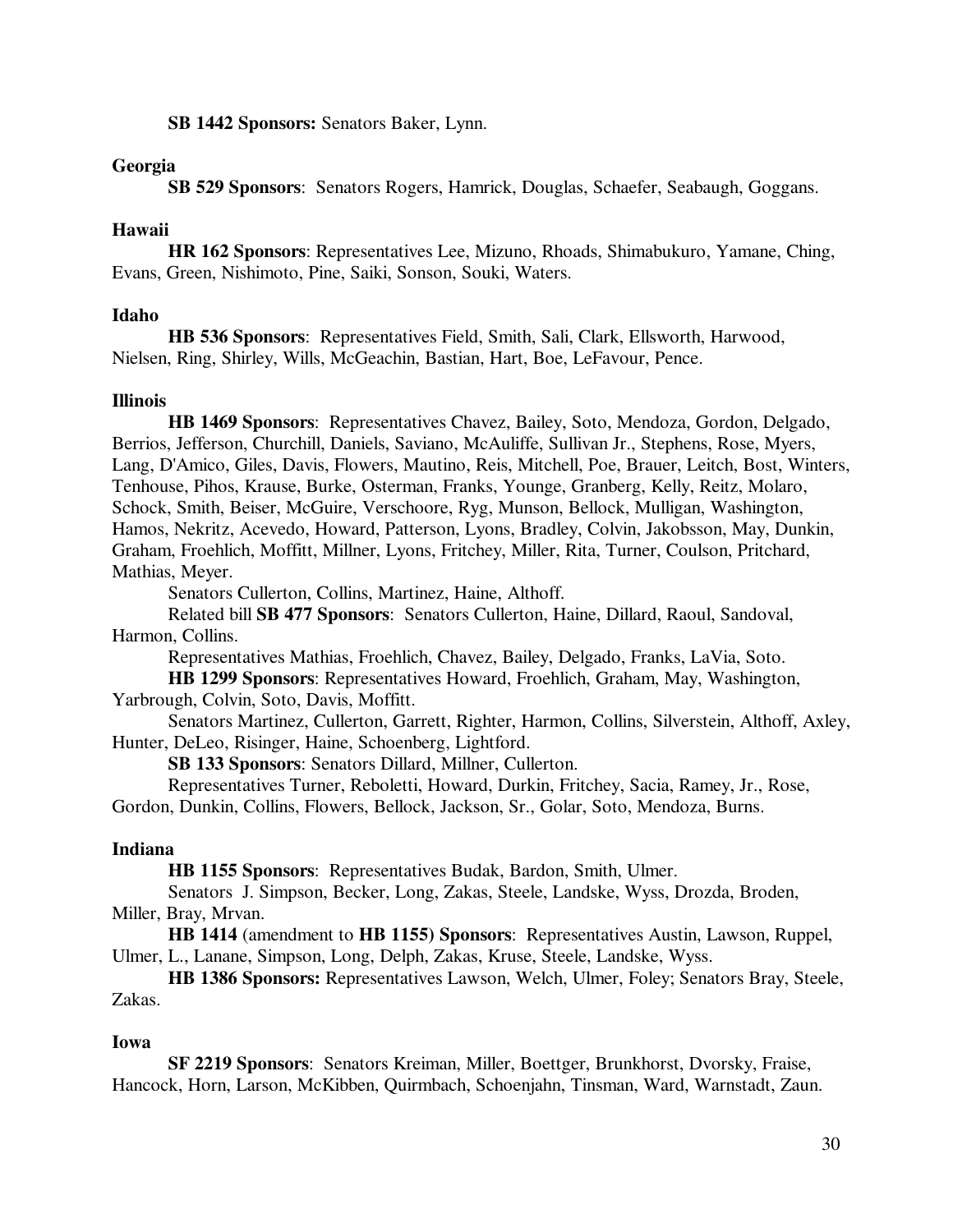**SB 2027** (amendment to **SF 2219**) **Sponsors**: Senators By Tinsman, Boettger, Brunkhorst, Mulder, Hahn, Kettering, Miller, Seymour, Zieman, Iverson, Lundby, Putney, Ward, McKinley, Johnson, Ragan.

**SB 27 Sponsor**: Judiciary Committee.

### **Kansas**

 **SB 72 Sponsor**: Senator Journey. **SB 151** (amendment to **SB 72**) **Sponsor**: Senator Jordan. Related bill **HB 2004 Sponsor**: Representative Ju. Morrison.  **SB 353 Sponsor:** Senator Schmidt, D.

#### **Kentucky**

**SB 43 Sponsors**: Senators Boswell, Blevins Jr, Clark, Harper Angel, Rhoads, Roeding, Scorsone, Shaughnessy, Westwood.

## **Louisiana**

**HB 56 Sponsors**: Representatives Katz, Doerge, St. Germain, Winston, Scalise, Alexander, Badon, Baldone, Barrow, Baudoin, Bruce, Burns, Cravins, Curtis, Dartez, Dorsey, Dove, Downs, Durand, Erdey, Fannin, Farrar, Frith, Gallot, Glover, Greene, Hammett, Hebert, Hill, Hunter, Hutter, Jackson, Jefferson, Johns, Kennard, Kenney, LaBruzzo, LaFonta, Lancaster, McDonald, Montgomery, Morrell, Morrish, Pierre, Pitre, M. Powell, T. Powell, Quezaire, Schneider, Smiley, G. Smith, Strain, Thompson, Townsend, Trahan, Tucker, Waddell, Walker, Walsworth, White, Wooton.

Senator Broome filed the motion to vote on the House bill in the Senate.

 **HB 531 Sponsors:** Representative Abramson.

 **HB 825 Sponsors:** Representatives Abramson, Baldone, Barrow, Billiot, Brossett, Carter, Connick, Dixon, Foil, Greene, Guillory, Hines, Hutter, Jackson, M., Johnson, Leger, Lorusso, Norton, Richardson, Richmond, Roy, Gary Smith, Patricia Smith, St. Germain, Stiaes, Thibaut, Hierry, White, Williams.

Senators Broome, Dorsey.

 **SB 56 Sponsors:** Senators Martiny, Alario, Amedee, Appel, Broome, Crowe, Donahue, Duplessis, Heitmeier, Kostelka, Long, Michot, Mount, Shaw, Thompson.

 Representatives Anders, Arnold, Bobby Badon, Baldone, Barras, Billiot, Brossett, Burford, Burns, H., Burns, T., Carmody, Carter, Champagne, Chaney, Connick, Cromer, Doerge, Dove, Ellington, Gisclair, Greene, Guillory, Hardy, Hazel, Henderson, Henry, Hines, Hoffmann, Hutter, Jackson, M., Johnson, Jones, S. , Labruzzo, Lambert, Leger, Ligi, Little, Lopinto, Lorusso, Mills, Monica, Nowlin, Pearson, Pugh, Richard, Richardson, Robideaux, Schroder, Simon, Smiley, Smith, J. St. Germain, Stiaes, Talbot, Templet, Thibaut, Thierry, White, Williams, Willmott, Wooton.

#### **Maine**

 **LD 461 Sponsors:** Representative Simpson. Senator Rotundo.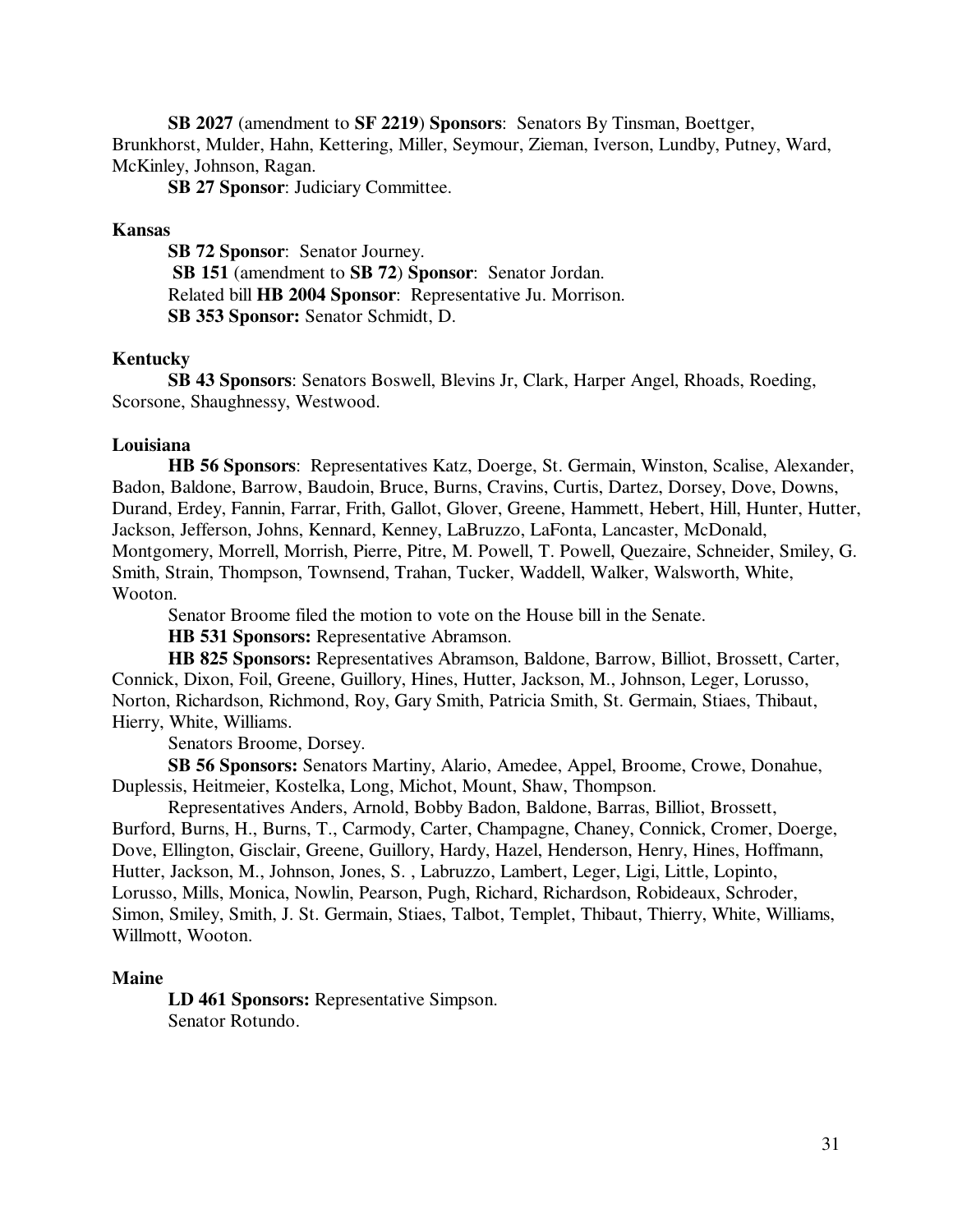#### **Maryland**

**SB 606 Sponsors**: Senators Forehand, Conway, Kelley, Kramer, Pugh, Raskin, Rosapepe, Brochin, Gladden, Haines, Jacobs, Mooney, Muse, Simonaire, Stone, Jones, and Peters.

**HB 876 Sponsors**: Delegates Lawton, Dumais, Ali, Barkley, Beidle, Bronrott, Dwyer, Frank, Frush, Gilchrist, Gutierrez, Healey, Hecht, Hixson, Hucker, James, Kaiser, Kelly, N. King, Kullen, Lee, Love, Manno, McComas, McConkey, Mizeur, Montgomery, Nathan-Pulliam, Pena-Melnyk, Ramirez, Ross, Shank, Shewell, Simmons, Stein, Tarrant, Valderrama, Waldstreicher.

 **SB 261 Sponsors:** Senators Forehand, Raskin, Gladden, Brochin, Haines, Jacobs, Simonaire, Stone.

 Companion Bill **HB 283 Sponsors:** Delegates Waldstreicher, Dumais, Ali, Anderson, Barkley, Barnes, Barve, Carr, Dwyer, Eckardt, Feldman, Frush, Haddaway, Hecht, Hubbard, Hucker, Kullen, McComas, McDonough, Montgomery, Morhaim, O'Donnell, Ramirez, Rosenberg, Shank, Shewell, Smigiel, Vaughn.

 **SB 542 Sponsors**: Senators Harrington, Colburn.

 Companion Bill **HB 1322 Sponsors**: Delegates Hucker, Benson, Ali, Barkley, Barve, Bobo, Bronrott, Carr, Feldman, Gutierrez, Hecht, Hixson, Hubbard, Kullen, Manno, Montgomery, Morhaim, Reznik, Taylor, Vaughn, Waldstreicher.

#### **Michigan**

 **HB 5747 Sponsor**:Representative Pavlov.

 **HB 5575 Sponsors:** Representatives Spade, Gonzales, LeBlanc, Barnett, Terry Brown, Jackson, Nathan, Neumann, Liss, R. Jones, Womack, Kennedy, Bauer, Miller, Constan, Hammel, Warren, Smith, Durhal, Meadows, Lisa Brown, Polidori.

 **HB 5578 Sponsors:** Representatives Jackson, Gonzales, LeBlanc, Spade, Barnett, T. Brown, Nathan, Neumann, Liss, R. Jones, Womack, Kennedy, Bauer, Miller, L. Brown, Constan, Hammel, Polidori, Warren, Durhal, Smith, Meadows.

#### **Minnesota**

**HB 1 Sponsors**: Representatives Smith, Zellers, Meslow, Gazelka, Brod, Lesch, Severson, Cybart, Peppin, Emmer, Gunther, Ruth, Penas, Abeler, Paulsen, Beard, Holberg, P. Nelson, Hoppe, Finstad, Bradley, Erickson, Dill, Kohls, Demmer, Sykora, Tingelstad, Lanning, Wilkin, Samuelson, J. Johnson, Magnus, Simpson, Garofalo, Cornish.

Companion bill **SB 609 Sponsors**: Senators Ranum, Kleis, Fischbach, Reiter, Ruud.

**SB 1689** (amendment to **HB 1**) **Sponsors**: Senators Pappas, Foley, McGinn, Ranum, Limmer.

Companion bill **HB 1760 Sponsors**: Representatives Tingelstad, Knoblach, Clark, Thao, Smith, Murphy, Loeffler, Abeler, Gunther, Mariani, Ellison, Holberg, R. Johnson, Walker, Hornstein, Larson, Dorman, Soderstrom, Meslow, Brod, McNamara, Moe, Liebling, Kahn, Greiling.

 **HB 1505 Sponsor**: Representatives Paymar, Simon, Kahn, Hornstein.

#### **Mississippi**

 **HB 381 Sponsors**:Representatives Mims, Moak, Myers, Vince, Lott.

#### **Missouri**

**HB 1487 Sponsor**: Representative Tom Self.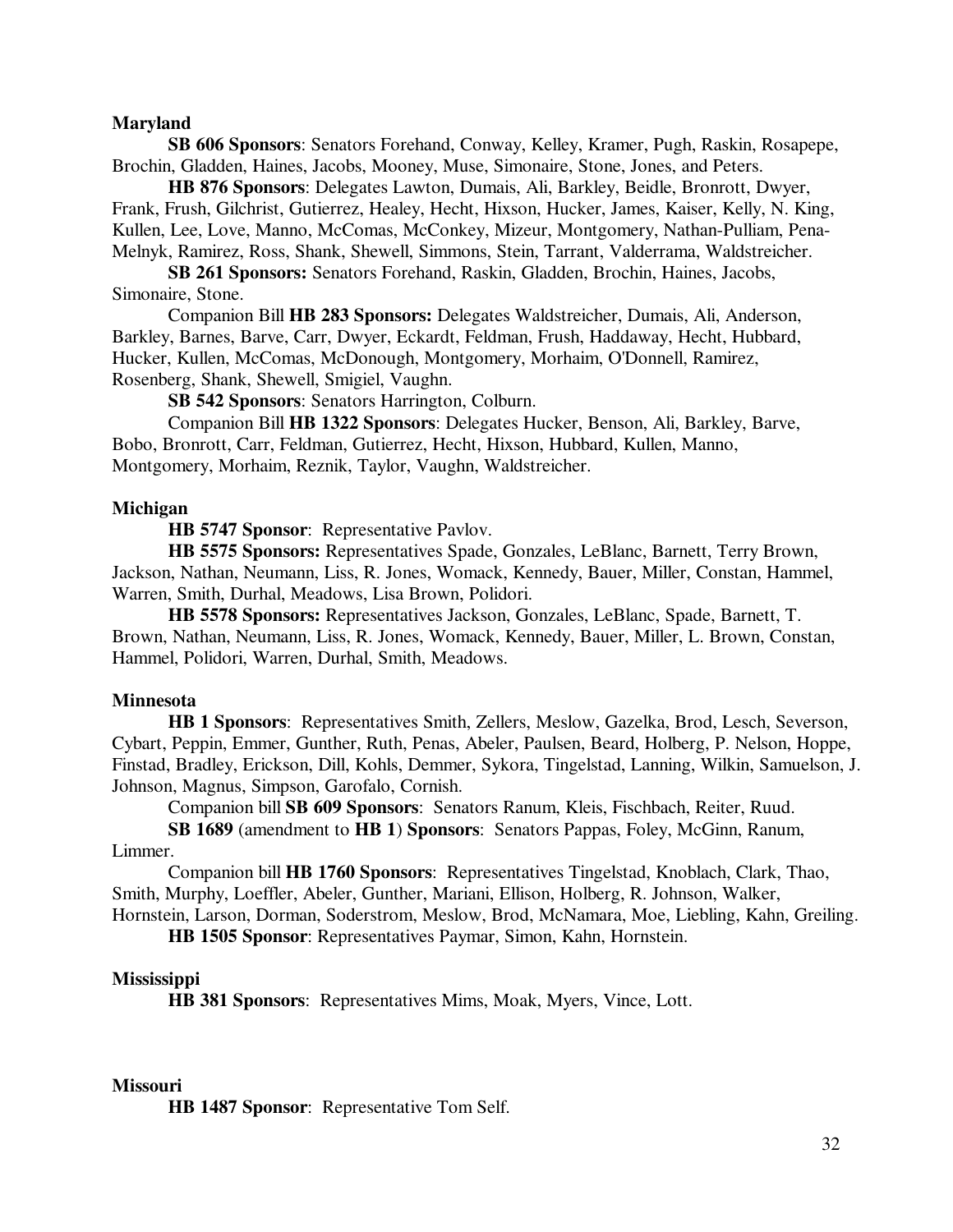**SB 1210** (amendment to **HB 1487**) **Sponsors**: Senators Bray, Bland, Champion, Coleman, Days, Steelman, Yeckel.

## **Montana**

**SB 385 Sponsors**: Senators Cobb, Laslovich.

#### **Nebraska**

 **LB 1086 Sponsors**: Senators Synowiecki, Howard.

**LB 1253** (amendment to **LB 1086**) **Sponsors**: Senators Synowiecki, Howard.

**LB 842** (amendment to **LB 1086**) **Sponsors**: Senators Stuhr, Brown, Combs, Fischer,

Flood, Hudkins, McDonald, Price, Redfield, Schimek, Thompson.

#### **Nevada**

**AB 383 Sponsors**: Assembly Members Kirkpatrick, Conklin, Koivisto.

#### **New Hampshire**

 **HB 474 Sponsors**: Representatives S. Harvey, Pantelakos, Weare, Ulery, Gile. Senators Hassan, Gallus, Odell, Gilmour, Downing.

#### **New Jersey**

**AB 2730 Sponsors**: Assembly Members Stender, Cohen, Chivukula, Greenstein, Green, Diegnan, Mayer, Eagler, Conners, Payne, Gusciora.

Related bill **SB 1848 Sponsors**: Senators Gill, Inverso, Lance, Kyrillos, Kean, Connors, Allen, Turner.

Related bill **AB 3213 Sponsor**: Assembly Member Baroni.

Related bill **SB 1877 Sponsors**: Senators Inverso, Lance, Kyrillos, Kean, Connors.

## **New Mexico:**

 **SB 71 Sponsors**: Senators Garcia, Beffort, Campos, Cisneros, Feldman, Griego, Grubesic, Jennings, Kernan, Leavell, Lopez, Martinez, McSorley, Morales, Ortiz y Pino, Papen, Rainaldi, Rodriguez, Sanchez, Smith, Taylor, Ulibarri.

#### **New York**

 **SB 5902 Sponsors**: Senators: Padavan, Volker, Morahan, Golden, Leibell, Alesi, Bonacic, Bruno, Defrancisco, Farley, Flanagan, Fuschillo, Griffo, Hannon, O. Johnson, Lanza, Larkin, Lavalle, Libous, Little, Maltese, Marcellino, Maziarz, Nozzolio, Rath, Robach, Saland, Seward, Skelos, Trunzo, Winner, Wright, Young.

Related Bill **HB 8679 Sponsors**: Assembly Members Dinowitz, Paulin, Silver, Lentol, Weinstein, Greene, Galef, Fields, Aubertine, Scarborough, Lafayette, Jacobs, Pheffer, Eddington, Gunther, Clark, Espaillat, Carrozza, Koon, John, Sweeney, Lancman, Jaffee, Young, Gabryszak, Englebright, Rosenthal, Powell, Tedisco.

 **HB 7670 Sponsors:** Assembly Members Gottfried, Kellner, Dinowitz, Benedetto, Benjamin, Christensen, Cook, Galef, Glick, Hoyt, Jaffee, Koon, Lancman, Meng, Millman, Paulin, Reilly, Rosenthal, Stirpe, Wright, Perry, D. Weprin, Amedore, Barron, Crouch, Fields, Hooper, John, Mcdonough, Mceneny, Pheffer, Robinson, Weisenberg.

Related Bill **SB 4429 Sponsors:** Senators Duane, Hassell-Thompson, Krueger, Montgomery, Peralta, Serrano.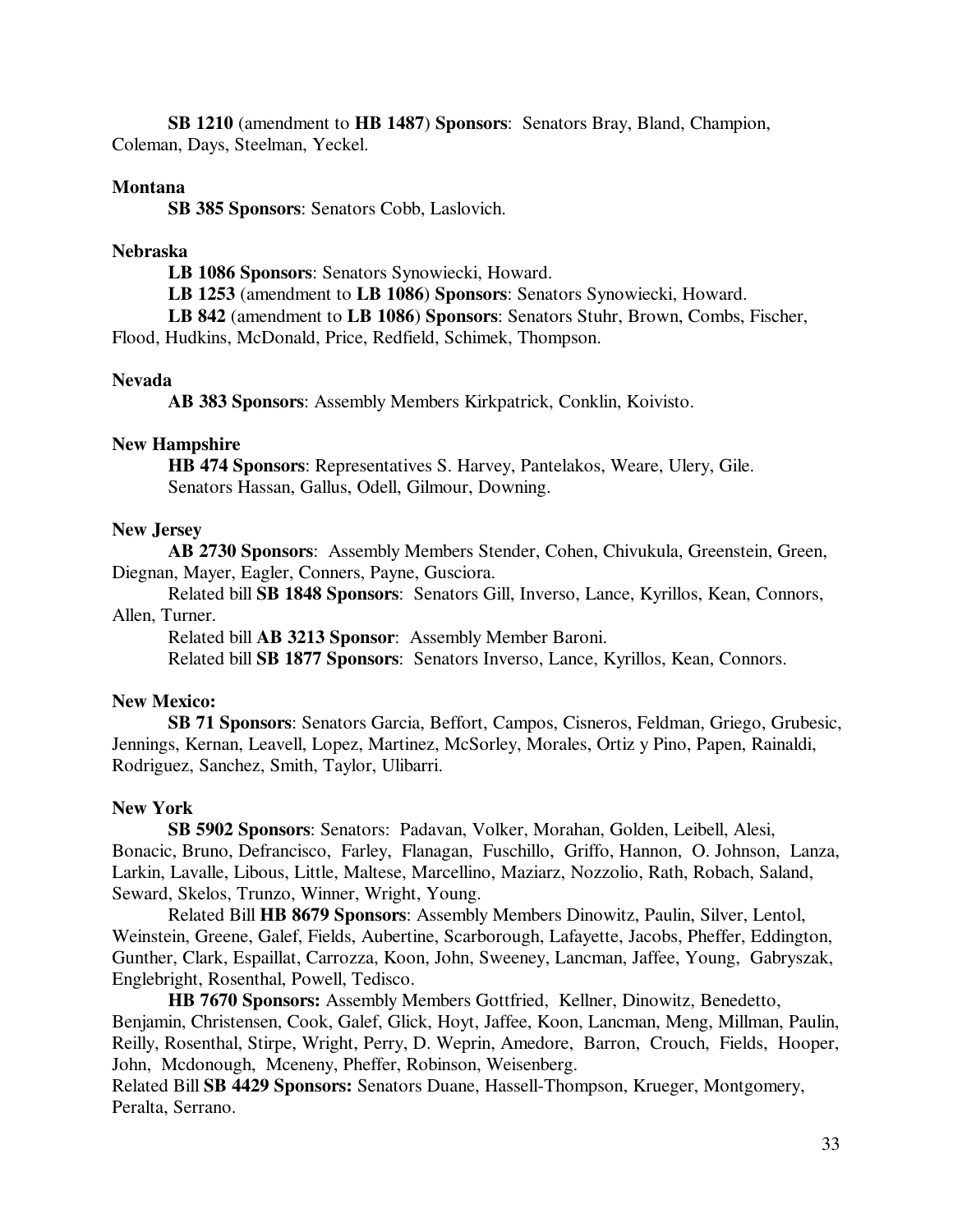### **North Carolina**

 **HB 1896 Sponsors**: Representatives Goforth, Ray, Glazier, Farmer-Butterfield, B. Allen, L. Allen, Brown, Clary, Coates, England, Faison, Fisher, Frye, Grady, Harrison, Hilton, Hollo, Holloway, Ed Jones, Luebke, McGee, Moore, Pate, Preston, Rapp, Setzer, Sherrill, Starnes, Steen, Stiller, Sutton, Underhill, Vinson, Weiss, Wiley, Wray.

**SB 1079 Sponsors:** Senators Kinnaird, Berger, Cowell, McKissick, Jr.

#### **North Dakota**

 **SB 2209 Sponsors**: Senators Dever, Miller, Nelson. Representatives Dahl, Delmore, Hawken.

## **Ohio**

 **SB 235 Sponsors:** Senators Fedor, Grendell, Cafaro, Miller, R., Schaffer, Jones, Smith, Hughes, Wagoner, Goodman, Strahorn, Sawyer, Widener, Carey, Schuring, Patton, Husted, Morano, Schiavoni, Turner, Wilson, Buehrer, Miller, D., Kearney, Stewart, Gibbs, Niehaus, , Coughlin, Gillmor, Harris.

#### **Oklahoma**

 **HB 1021 Sponsors:** Representatives Cooksey, Blackwell, Smithson, Inman, Shannon, Kiesel, Pittman, Sears, Kern, Terrill, Hamilton, Key, Sullivan, Denney, Coody, S., Martin, R., McDaniel.

Senators Crain, Leftwich.

 **SB 2258 Sponsors:** Senators Jolley, Gumm, C. Johnson. Representatives Terrill, Peterson, Kirby, Tibbs Christian.

#### **Oregon**

 **SB 578 Sponsors:** Senators: Brown, Verger, Atkinson, Avakian, Bates, Beyer, Carter, Courtney, Deckert, Devlin, Ferrioli, G. George, L.George, Gordly, Johnson, Kruse, Metsger, Monnes, Anderson, Monroe, Morrisette, Morse, Prozanski, Starr, Walker, Westlund, Whitsett, Winters.

Representatives: Boone, Minnis; Barker, Barnhart, Berger, Beyer, Bonamici, Boquist, Bruun, Buckley, Burley, Butler, Cameron, Cannon, Clem, Cowan, Dallum, Dingfelder, C. Edwards, D. Edwards, Esquivel, Flores, Galizio, Garrard, Gelser, Gilliam, Gilman, Girod, Greenlick, Hanna, Holvey, Hunt, Jenson, Komp, Kotek, Krieger, Krummel, Lim, Maurer, Merkley, Morgan, Nathanson, Nelson, Olson, Read, Richardson, Riley, Roblan, Rosenbaum, Schaufler, Scott, G. Smith, P. Smith, Thatcher, Tomei, Whisnant, Witt.

 **SB 839 Sponsors**: Senators Starr, Hass, Atkinson, Carter, Devlin, Walker.

 **HB 3623 Sponsors:** Representatives Barton, J. Smith, Komp, Matthews, Senators Bates, Bonamici, Boquist, Burdick, Courtney, Devlin, Dingfelder, Edwards, Johnson, Monnes, Anderson, Monroe, Morrisette, Prozanski, Schrader, Shields, Starr, Verger.

Senators Rosenbaum, Telfer, Whitsett, Winters.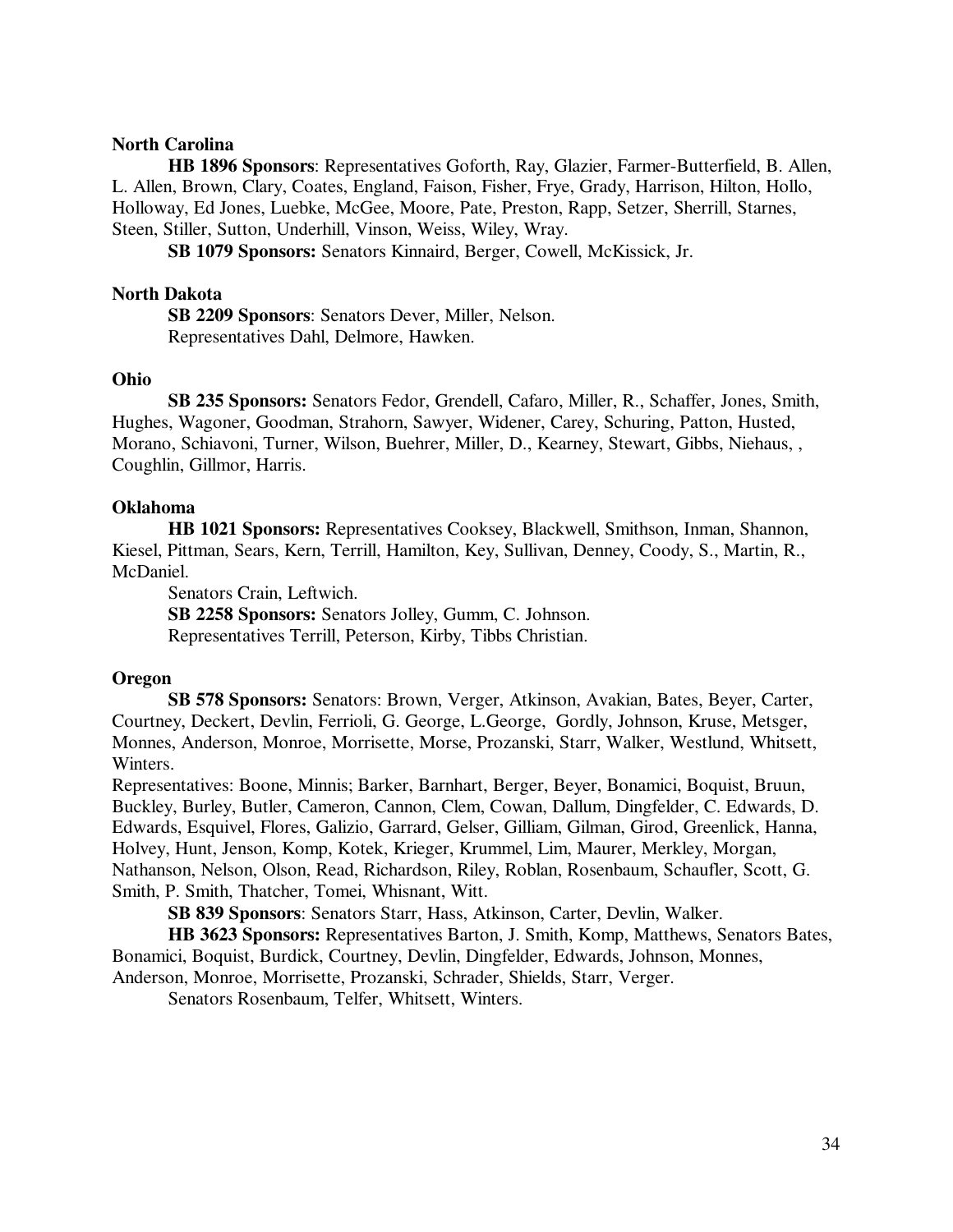## **Pennsylvania**

 **HB 1112 Sponsors**: Representatives True, Armstrong, Baker, Bastian, Buxton, Caltagirone, Cappelli, Casorio, Creighton, Forcier, Gannon, Gingrich, Goodman, Harris, Hershey, Hickernell, Killion, Leach, Lederer, Mackereth, Ross, Stern, Watson, Youngblood, Staback, Tigue, Boyd, Hennessey, Baldwin, Scavello, Metcalfe, Curry, Grell, Geist, Frankel, S. Miller, Denlinger, Crahalla, Civera, Schroder, Mundy, Thomas, Harper, Rapp, Browne, Melio.

#### **Rhode Island**

 **SB 692 Sponsors:** Senators: Perry, Pichardo, Paiva-Weed, Miller, Goodwin

 Related Bill **HB 5881 Sponsors**: Representatives Giannini, Kilmartin, Mattiello, Rice, D. Caprio.

 **HB 5661 Sponsors**: Representatives Giannini, DaSilva, Corvese, Petrarca, Gablinske. Companion bill **SB 605 Sponsors:** Senators Perry, Crowley, Gallo, Sosnowski, Lanzi.

#### **South Carolina**

 **HB 3060 Sponsors**:Representatives Ceips, Vaughn, Mahaffey, Sandifer, Toole, Duncan, M.A. Pitts, Umphlett, Dantzler, Whitmire, Barfield, Jefferson, Govan, Hosey, Vick, Chalk, J. Hines, Anderson, G. Brown, Miller, Battle, Whipper, Sinclair, Haley, Martin, Young, Haskins, Brady, Moody-Lawrence, Loftis, Phillips, Anthony, R. Brown, D.C. Smith, Limehouse, Coates, Owens, Rhoad, Leach, Littlejohn, Neilson, Bales, E.H. Pitts, Huggins, Scarborough.

Companion bill **SB 658 Sponsor**: Senator Leventis.

 **HB 4202 Sponsors:** Representatives Mitchell, Long, Dillard, Cobb-Hunter, Sellers.

### **Tennessee:**

 **HB 71 Sponsors**: Representatives Turner, Bell, J. Cobb, Moore, S. Jones, Hood, Tidwell, Bone, Shaw, McDonald, Pruitt, Gilmore, Bibb, Curtiss, Hardaway, Favors, Briley, Brown, Watson, Fincher, Hackworth.

Senators Harper, Herron, Ford, Marrero, Burks.

#### **Texas**

**HB 2096 Sponsors:** Representatives Pickett, Lucio.

**HB 869** (amendment to **HB 2096**) **Sponsors:** Representatives Burnam, Peña, Wohlgemuth, Keel, Riddle, Chavez, Christian, Guillen, Hupp, Madden, Menendez, Seaman, Telford, Truitt, Wong.

Companion bill **SB 1953 Sponsors:** Senators Van de Putte, Armbrister, Averitt, Barrientos, Bivins, Brimer, Carona, Deuell, Duncan, R. Ellis, Estes, Fraser, Gallegos, Harris, Hinojosa, Jackson, Janek, Lindsay, Lucio, Madla, Nelson, Ogden, Ratliff, Shapiro, Shapleigh, Staples, Wentworth, West, Whitmire, Williams, Zaffirini.

**SB 1288 Sponsors**: Senator Van de Putte

Representative Thompson

Companion bill **HB 3377 Sponsor**: Representative Thompson, Hughes, Hamilton, Y. Davis, Callegari

**SB 1287 Sponsors**: Senator Van de Putte, Lucio.

Representative Thompson

Companion bill **HB 3373 Sponsors**: Representative Thompson, Hughes, Hamilton, Y. Davis, Callegari

 **HB 1121 Sponsors:** Representative Anchia, Senator Van de Putte.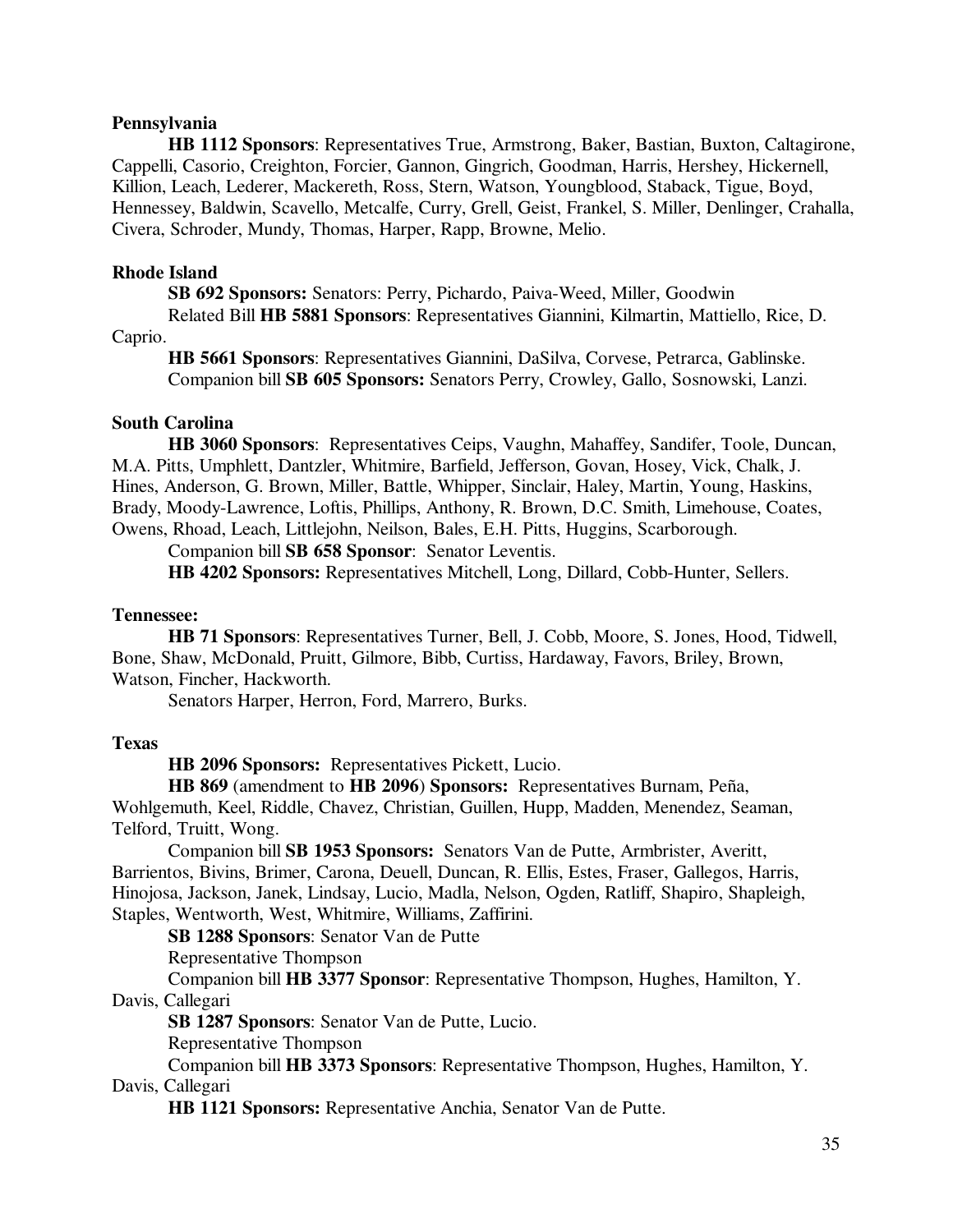Related bill **SB 2032 Sponsor:** Senator Margolis.

 **HB 533 Sponsors**: Anchia, Hughes, Lucio III, Alvarado, Weber, Chavez, Naishtat Senator Van de Putte

#### **Utah**

 **HB 339 Sponsors:** Representatives Herrod, Andersen, Biskupski, Daw, Draxler, Fowlke, Gage, Garn, Grover, Froer, Hansen, Johnson, Litvack, Lockhart, McGee, Morgan, Neuenschwander, Riesen, Sandstrom, Sumsion and Wimmer.

Senator Bramble.

 **HB 230 Sponsors:** Representative Fisher.

## **Washington**

**HB 1175 Sponsors**: Representatives Veloria, Roach, O'Brien, Conway, Clements, Lantz, Linville, Moeller, Delvin, Benson, Darneille, Kenney, Kessler, Simpson, Chase, McMahan, Upthegrove.

Companion bill **SB 5670 Sponsors**: Senators Fraser, Kohl-Welles, Brandland, Kline, Hargrove, Esser, Thibaudeau, Jacobsen, Prentice, B. Sheldon, Winsley.

**SB 6339 Sponsors:** Kohl-Welles, Swecker, Hargrove, Regala, Fraser, Marr, Kauffman.

 **SB 5850 Sponsors**: Senators Kohl-Welles, Swecker, Keiser, Franklin, Kline, Hargrove, Fraser, Tom, Regala, Prentice, McAuliffe, Shin.

 **SB 6330 Sponsors:** Senators Kohl-Welles, Delvin, Haugen, Swecker, Kline, Fraser, Shin, Fairley, Roach.

 **SB 6332 Sponsors:** Senators Kohl-Welles, Haugen, Delvin, Kline, Fraser, Stevens, Shin, Fairley, Roach.

 **SB 6476 Sponsors:** Senators Stevens, Hargrove, Fraser, Swecker, Delvin, Brandland, Holmquist, Becker, Parlette, Carrell, Hewitt, Schoesler, King, Roach, Kohl-Welles.

#### **Washington, DC**

 **B 70 Sponsors:** Council Members Mendelson, Brown, Thomas, Bowser, Catania, Graham, Barry, Brown, Alexander, Wells, Cheh, Gray.

#### **Wisconsin**

 **SB 292 Sponsors**: Senators Coggs, Grothman, Darling, S. Fitzgerald, Harsdorf, Kapanke, Lassa, Lazich, Lehman, Miller, Olsen, Risser, Robson, Roessler, Schultz, Hansen.

Representatives Jeskewitz, Kessler, Berceau, Bies, Black, Gunderson, Hintz, Kerkman, Kestell, Kleefisch, Molepske, Musser, Nelson, A. Ott, Owens, Pocan, Petrowski, Schneider, Seidel, Sheridan, Sinicki, Soletski, Tauchen, Townsend, Turner, A. Williams, Wood, Van Roy, Vos, Zepnick, M. Williams, Albers.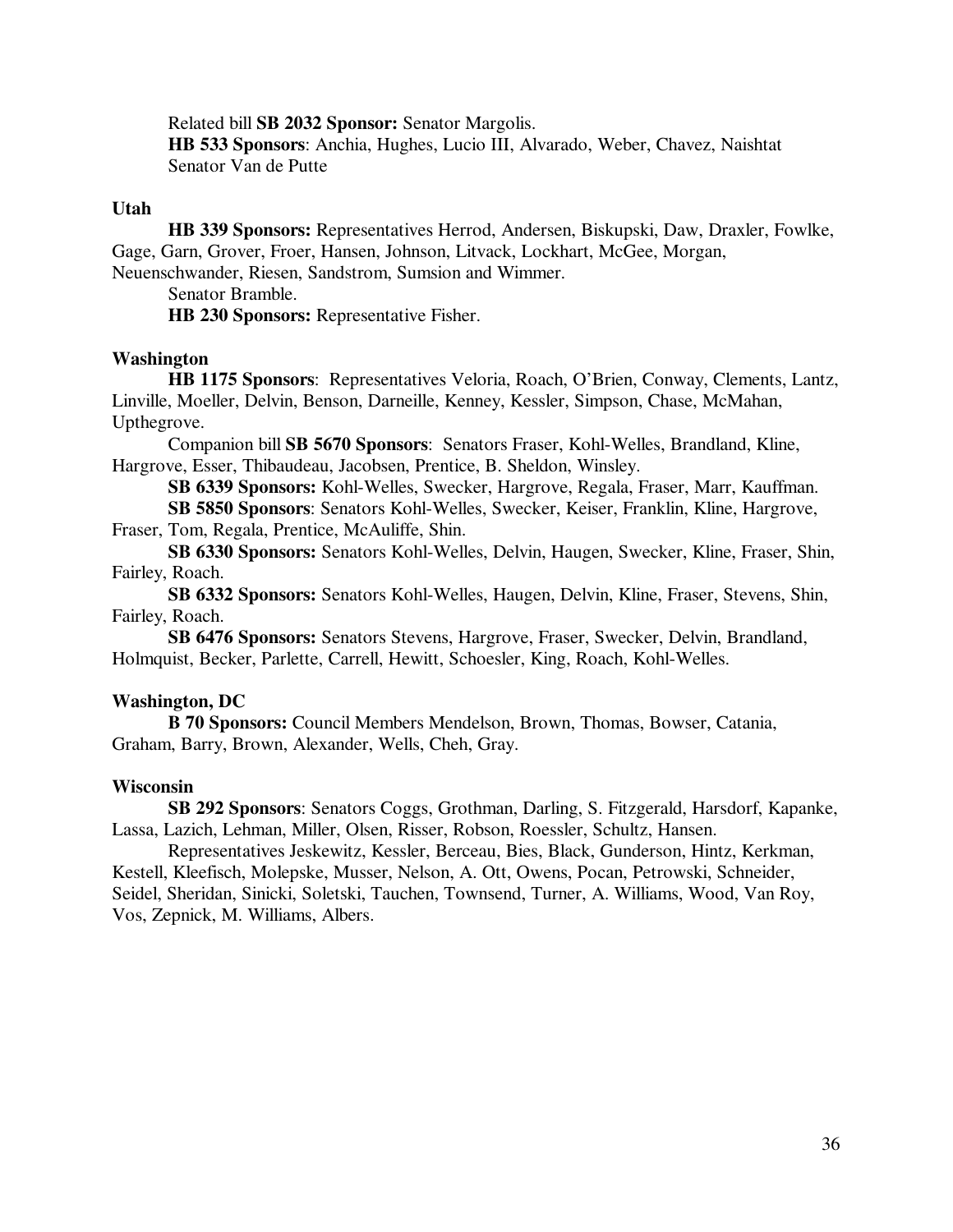## **Statewide Interagency Task Forces on Human Trafficking California**

**SB 180 Sponsors:** Senator Kuehl, Alquist and Bowen. Assembly Members Dymally, Pavley, and Yee

## **Colorado**

**HB 1143 Sponsors**: Representatives Borodkin, T. Carroll, Curry, Frangas, Lindstrom, Madden, Marshall, Merrifield, Pommer, Todd, Benefield, Berens, Boyd, Cloer, Green, Harvey, Hefley, M. May, McFadyen, McGihon, Riesberg, Romanoff, Solano.

Senators Fitz-Gerald, Bacon, Gordon, Groff, Grossman, Hanna, Isgar, Jones, Sandoval, Shaffer, Tapia, Tochtrop, Tupa, Veiga, Williams, Windels.

## **Connecticut**

**HB 5358 Sponsors**: Representatives Stillman, Berger, Boucher, Conway, Crisco, Currey, Godfrey, Gonzalez, Googins, Guerrera, Kerensky, Leone, Lewis, Malone, Martinez, Nafis, Peters, Prague, Roy, Sullivan, Tercyak, Thompson, Willis, Winkler.

Senators Crisco, Sullivan, Prague, Ciotto**.** 

 **SB 398 Sponsors:** Senator Stillman

Representative: Ritter, Kirkley-Bey, Shapiro, Scribner, Leone, Mioli, Morris, Reinoso, Godfrey, Boucher, Carson, Fasano, Gomes, Nathaniel Harp, Crisco, Prague, McKinney, Finch, McDonald, Kissel, Harris, Handley

## **Florida**

 **SB 168** Sponsors: Senators Joyner, Rich, Wilson, Crist, Lynn

 Related bill **HB 811 Sponsors**: Representatives Thompson, Brandenburg, Bullard, Burgin, Pafford, Porth, Rader, Y. Roberson, Sachs, Sands, Scionti, Steinberg.

# **Hawaii**

**HB 2051 Sponsors**: Representatives: Lee, Berg, Carroll, Chang, Ching, Evans, Hale, Karamatsu, Morita, Oshiro, B., Oshiro, M., Shimabukuro, Takumi, Abinsay, Caldwell . Companion bill **SB 2142 Sponsors**: Senators Chun, Oakland, Fukunaga.  **SR 144 Sponsor**: Senator Chun Oakland Companion bill **SCR 220 Sponsor**: Senator Chun Oakland

**HB 2772 Sponsors:** Representatives Lee, Brower.

# **Idaho**

**HCR 18 Sponsors**: State Affairs Committee members -- Representatives Deal, Smylie, Stevenson, Ellsworth, Black, Edmunson, Miller, Ring, Snodgrass, Jones, Garrett, Loertscher, Anderson, Andrus, Hart, Shepherd, Smith, Pasley-Stuart.

**Contacts**: Representatives Boe, Pasley-Stuart, Miller, Field, Wills.

# **Iowa**

**SF 2219 Sponsors**: Senators Kreiman, Miller, Boettger, Brunkhorst, Dvorsky, Fraise, Hancock, Horn, Larson, McKibben, Quirmbach, Schoenjahn, Tinsman, Ward, Warnstadt, Zaun. **SF 2027** (amendment to **SF 2219**) **Sponsors**: Senators By Tinsman, Boettger, Brunkhorst, Mulder, Hahn, Kettering, Miller, Seymour, Zieman, Iverson, Lundby, Putney, Ward, McKinley, Johnson, Ragan.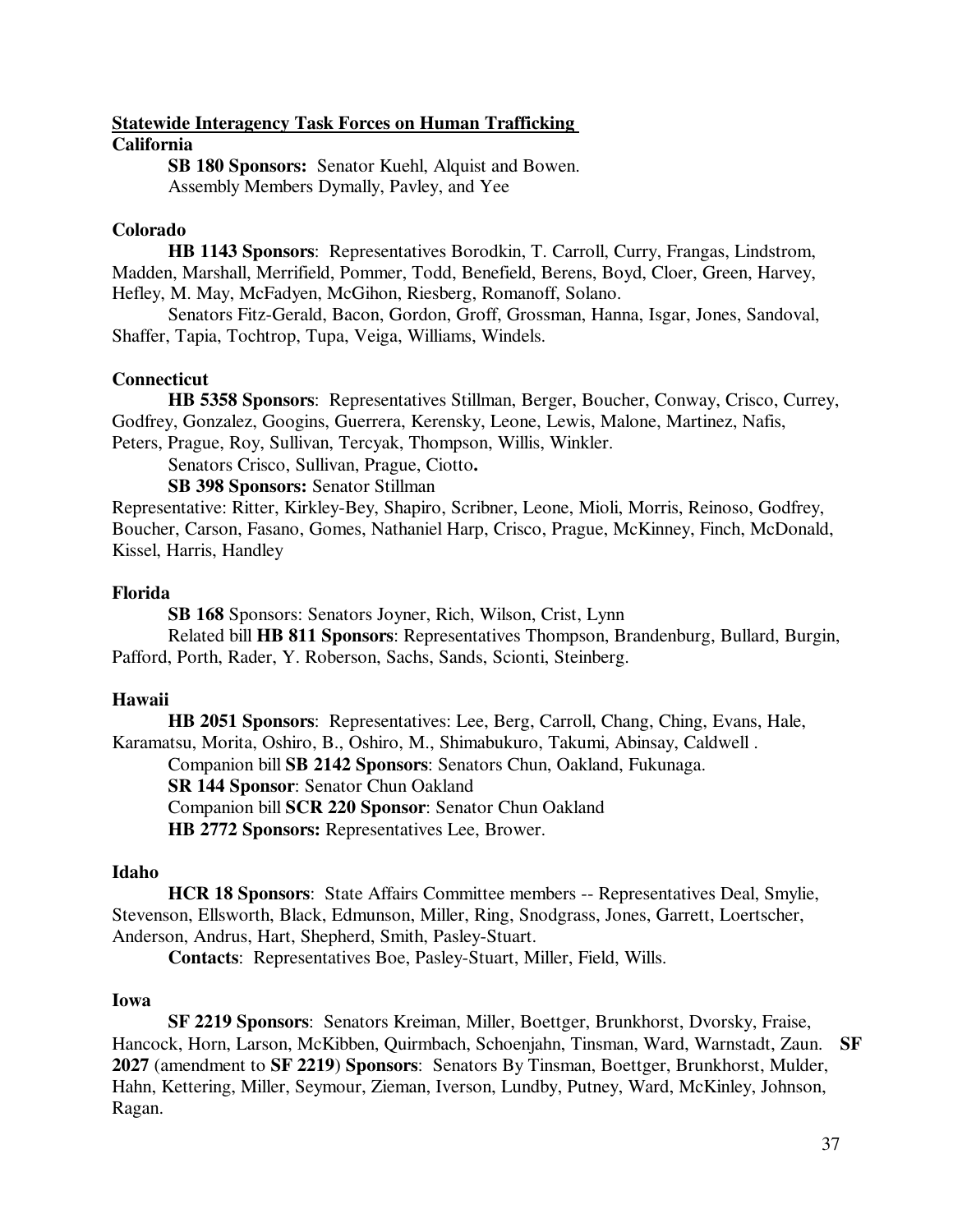#### **Maine**

 **LD 1296**: Representative Marraché, Bowles, Canavan, Carr, Craven, Cummings, Hutton, Percy.

Senator Weston.

#### **Minnesota**

**HB 1 Sponsors**: Representatives Smith, Zellers, Meslow, Gazelka, Brod, Lesch, Severson, Cybart, Peppin, Emmer, Gunther, Ruth, Penas, Abeler, Paulsen, Beard, Holberg, P. Nelson, Hoppe, Finstad, Bradley, Erickson, Dill, Kohls, Demmer, Sykora, Tingelstad, Lanning, Wilkin, Samuelson, J. Johnson, Magnus, Simpson, Garofalo, Cornish.

Companion bill **SB 609 Sponsors**: Senators Ranum, Kleis, Fischbach, Reiter, Ruud.

**SB 1689** (amendment to **HB 1**) **Sponsors**: Senators Pappas, Foley, McGinn, Ranum, Limmer. Companion bill **HB 1760 Sponsors**: Tingelstad, Knoblach, Clark, Thao, Smith, Murphy,

Loeffler, Abeler, Gunther, Mariani, Ellison, Holberg, R. Johnson, Walker, Hornstein, Larson, Dorman, Soderstrom, Meslow, Brod, McNamara, Moe, Liebling, Kahn, Greiling.

#### **New Hampshire**

 **SB 194 Sponsors**: Senators Estabrook, Foster, Roberge, Gottesman, Representatives Harvey, Pantelakos, Welch, W. Knowles, Charron.

#### **New Mexico:**

 **SB 71 Sponsors**: Senators Garcia, Beffort, Campos, Cisneros, Feldman, Griego, Grubesic, Jennings, Kernan, Leavell, Lopez, Martinez, McSorley, Morales, Ortiz y Pino, Papen, Rainaldi, Rodriguez, Sanchez, Smith, Taylor, Ulibarri.

#### **New York**

 **SB 5902 Sponsors**: Senators: Padavan, Volker, Morahan, Golden, Leibell, Alesi, Bonacic, Bruno, Defrancisco, Farley, Flanagan, Fuschillo, Griffo, Hannon, O. Johnson, Lanza, Larkin, Lavalle, Libous, Little, Maltese, Marcellino, Maziarz, Nozzolio, Rath, Robach, Saland, Seward, Skelos, Trunzo, Winner, Wright, Young.

Related Bill **HB 8679 Sponsors**: Assembly Members Dinowitz, Paulin, Silver, Lentol, Weinstein, Greene, Galef, Fields, Aubertine, Scarborough, Lafayette, Jacobs, Pheffer, Eddington, Gunther, Clark, Espaillat, Carrozza, Koon, John, Sweeney, Lancman, Jaffee, Young, Gabryszak, Englebright, Rosenthal, Powell, Tedisco.

#### **Ohio**

 **HB 280 Sponsor**: Representative Schneider.

#### **Pennsylvania**

 **SR 253 Sponsors:** Senators Greenleaf, Orie, Fontana, Erickson, Tartaglione, Leach, Stack, O'pake, M. White, Pileggi, Washington, Williams, Dinniman, Alloway, Rafferty, Robbins.

#### **Rhode Island**

 **HB 5661** Sponsors: Giannini, DaSilva, Corvese, Petrarca, Gablinske. Companion bill **SB 605 Sponsors**: Senators Perry, Crowley, Gallo, Sosnowski, Lanzi.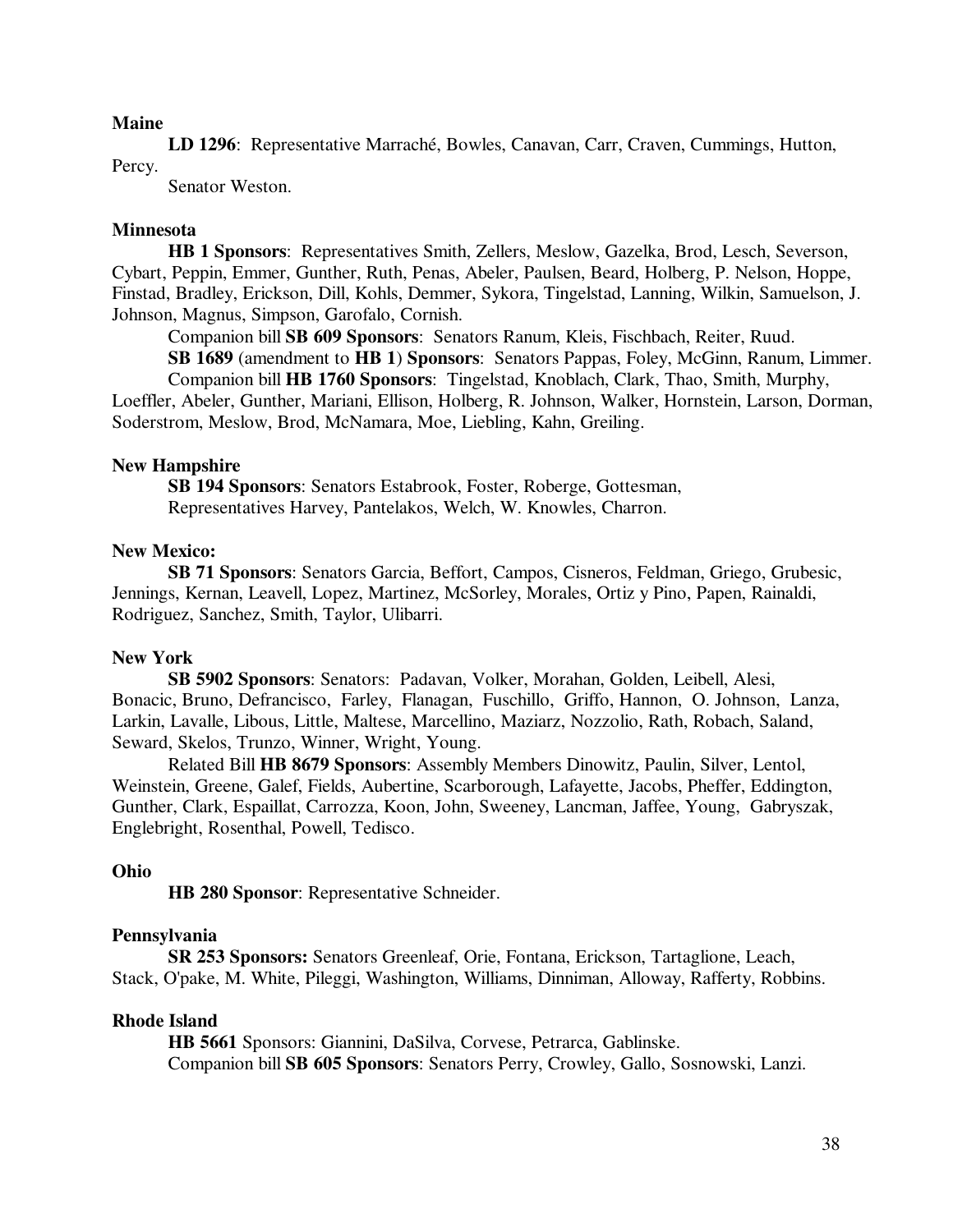**HB 8291Sponsors:** Representatives Giannini, Almeida, Shallcross Smith, Baldelli-Hunt, Silva.

#### **Tennessee**

 **SB 1751 Sponsors:** Marrero B, Kelsey, Yager.

## **Texas**

 **HB 4009 Sponsors**: Representatives Weber, Anchia, Thompson, Naishtat, Alvarado, Allen, Alonzo, Anderson, Aycock, Berman, Bohac, Bolton, Bonnen, Brown, Betty, Brown, Fred, Burnam, Chavez, Cohen, Cook, Corte, Frank, Crabb, Creighton, Darby, Davis, John, Dunnam, Elkins, Farias, Fletcher, Flynn, Gonzales, Gonzalez Toureilles, Guillen, Gutierrez, Hamilton, Hancock, Hardcastle, Harless, Hernandez, Hilderbran, Hochberg, Homer, Howard, Charlie, Howard, Donna, Hughes, Hunter, Isett, Jackson, Jim, Jones, Kent, King, Phil, Kolkhorst, Kuempel, Legler, Lucio III, Madden, Marquez, McClendon, McReynolds, Menendez, Miller, Doug, Miller, Sid, Morrison, Olivo, Orr, Parker, Pena, Phillips, Pierson, Riddle, Rios Ybarra, Ritter, Rodriguez, Rose, Sheffield, Shelton, Smith, Wayne, Smithee, Swinford, Taylor, Thibaut, Turner, Chris, Villarreal, Vo, Walle, Woolley, Zerwas.

Senator Van de Putte.

#### **Vermont**

 **SB 272 Sponsors:** Senators Sears, Campbell, Mullin.

#### **Virginia**

 **HB 2923 Sponsors**: Delegates Ebbin, Abbitt, Jr., David B. Albo, Amundson, BaCote, Brink, Callahan, Jr., Caputo, Englin, Hall, Hull, Iaquinto, Johnson, Jr., Kilgore, Lingamfelter, Marsden, McEachin, Miller, Moran, O'Bannon, III, Plum, Poisson, Rust, Scott, Sickles, Spruill, Sr., Suit, Tyler, Valentine, Ward, Wardrup, Jr.

#### **Washington**

**HB 2381 Sponsors**: Representatives Veloria, Van Luven, Kenney, Dunshee, Romero, O'Brien, Darneille, Schual-Berke, Chase, Tokuda, Upthegrove, Edwards, Santos, Kagi, Haigh.

Companion bill **SB 6407 Sponsors**: Senators Costa, Kohl-Welles, Kline, Kastama, Thibaudeau.

**HB 1090 Sponsors**: Representatives Veloria, Roach, O'Brien, Bush, Lantz, Clements, Linville, Kenney, Boldt, Sullivan, Upthegrove, Chase, Darneille, Hudgins, Edwards.

**HR 4707 Sponsor**: Representative Veloria.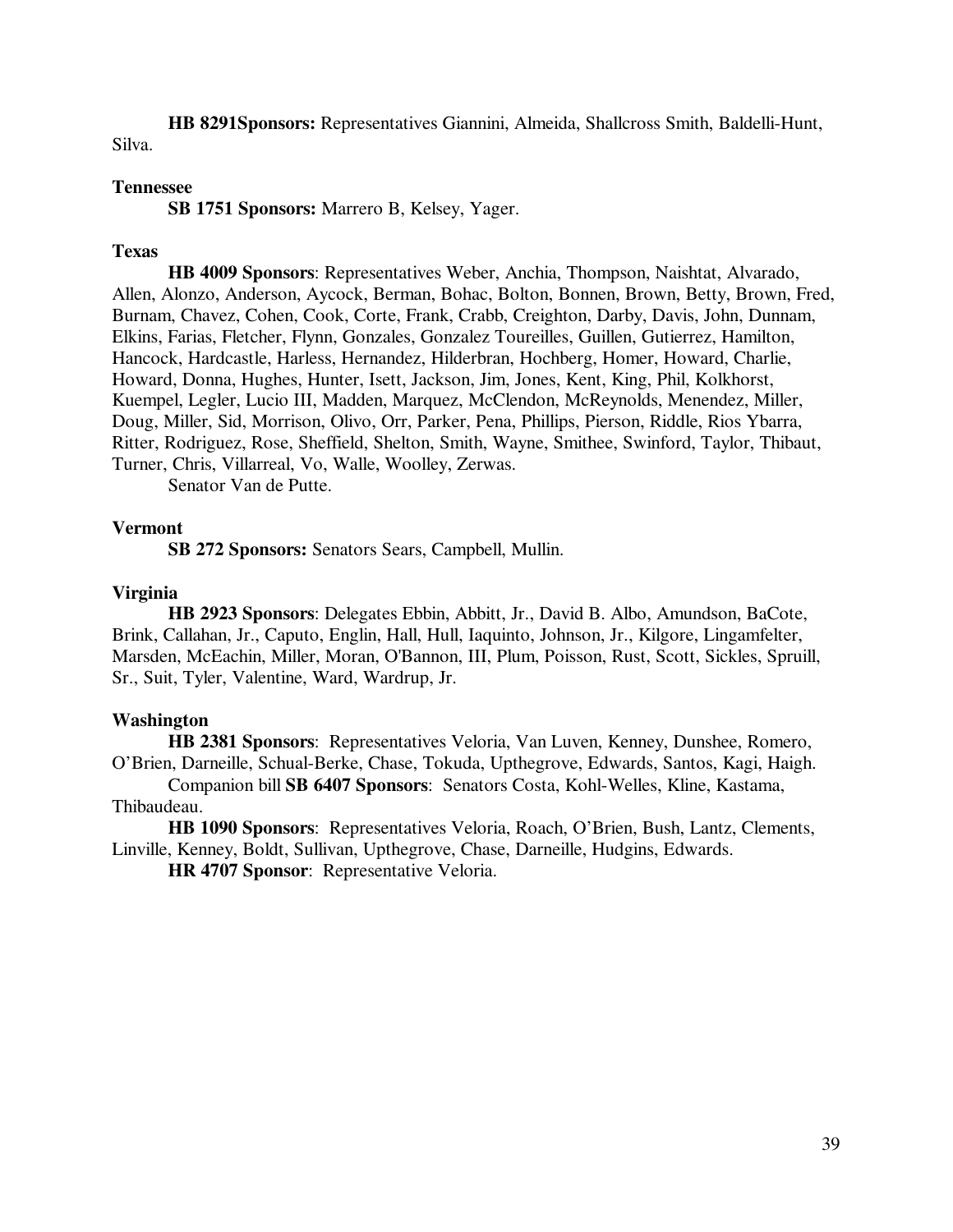## **International Marriage Brokers/International Matchmaking Organizations (IMOs) Hawaii**

**HB 135 Sponsors:** Representatives Lee, Sonson, Arakaki, Luke, Morita, Leong, Karamatsu, Abinsay, Shimabukuro, Thielen, Ching, Kawakami, Marumoto, Finnegan, Kahikina, Hale, Pendleton.

Companion bill **SB 875 Sponsors:** Senators Chun Oakland, Baker, Fukunaga.

**HB 2050 Sponsors**:Representatives Lee, Arakaki, Berg, Cabanilla, Caldwell, Chang, Ching, Evans, Finnegan, Hale, Kawakami, Luke, Marumoto, Meyer, Morita, Shimabukuro, Thielen, Tsuji, Stevens.

Companion bill **SB 2142** Sponsors: Senators Chun, Oakland, Fukunaga.

#### **Maryland**

 **HB 65 Sponsors:** Delegates Haddaway, Aumann, Bates, Beidle, Benson, Braveboy, V. Clagett, Doory, Dumais, Eckardt, Frush, Gaines, Glenn, Harrison, Healey, Hecht, Ivey, Jameson, Kaiser, Kirk, Krebs, Krysiak, Kullen, Lee, Love, McComas, McIntosh, Montgomery, Nathan-Pulliam, Pena-Melnyk, Pendergrass, Shewell, Stifler, Stocksdale, V. Turner, Valderrama.

 Companion Bill **SB 129 Sponsors:** Senators Pugh, Conway, Forehand, Jacobs, Jones, Kelley, King, Kramer, Middleton, Astle, Exum, Garagiola, Klausmeier.

#### **Missouri**

**HB 353 Sponsors**: Representatives Lipke, Page, J. Brown, Nieves. **SB 437** (amendment to **HB 353**) **Sponsor**: Senator Bray.

## **New Jersey**

 **AB 1942 Sponsors**: Assembly Members Chivikula, Greenstein, Sarlo, Baroni. Related bill **SB 1813 Sponsors**: Senators Sarlo, Baroni.

#### **Texas**

**HB 177 Sponsors**: Representatives McCall, Castro. Senator West**.** 

#### **Washington**

**SB 6412 Sponsors**: Senators Kohl-Welles, Costa, Prentice, Winsley, Long, Keiser, Benton.

Related bill **HB 2667 Sponsors**: Representatives Veloria, Darneille, Haigh, Delvin, Tokuda, Chase, Santos.

**HB 1826 Sponsors**: Representatives Veloria, McMahan, O'Brien, Kenney, Boldt, Mielke, Santos, Hudgins, Upthegrove, Simpson, Conway.

Companion bill **SB 5532 Sponsors**: Senators Kohl-Welles, Benton, Fraser, Prentice, Carlson, Keiser, Winsley, Schmidt.